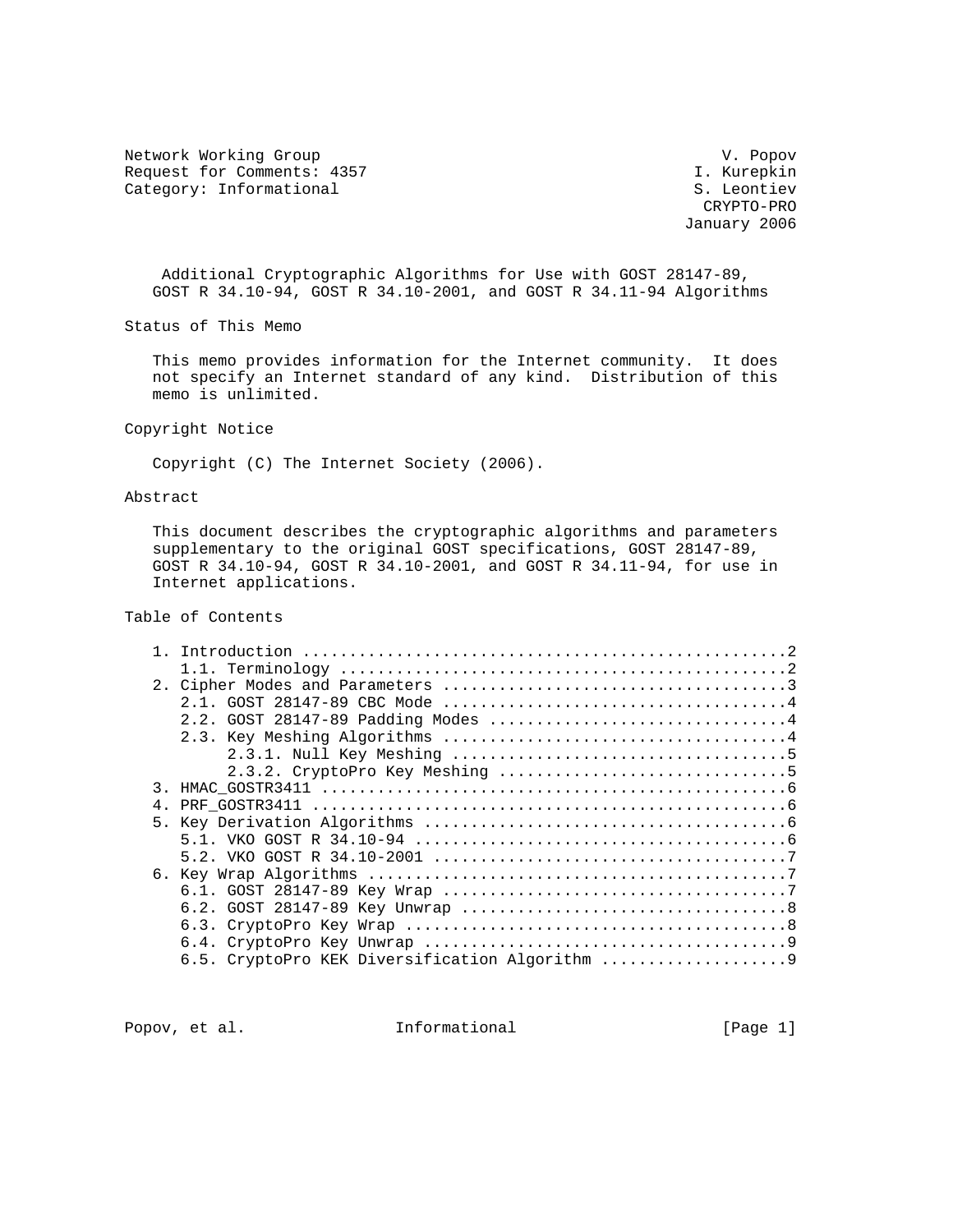| 8.1. Encryption Algorithm Parameters 10                     |
|-------------------------------------------------------------|
| 8.2. Digest Algorithm Parameters 11                         |
| 8.3. GOST R 34.10-94 Public Key Algorithm Parameters 12     |
| 8.4. GOST R 34.10-2001 Public Key Algorithm Parameters 13   |
|                                                             |
|                                                             |
| 10.1. Cryptographic-Gost-Useful-Definitions 15              |
| 10.2. Gost28147-89-EncryptionSyntax 17                      |
| 10.3. Gost28147-89-ParamSetSyntax 19                        |
|                                                             |
| 10.5. GostR3411-94-ParamSetSyntax 22                        |
|                                                             |
| 10.7. GostR3410-94-ParamSetSyntax 25                        |
|                                                             |
| 10.9. GostR3410-2001-ParamSetSyntax 29                      |
|                                                             |
| 11.1. Encryption Algorithm Parameters 30                    |
| 11.2. Digest Algorithm Parameters 33                        |
| 11.3. GOST R 34.10-94 Public Key Algorithm Parameters 34    |
| 11.4. GOST R 34.10-2001 Public Key Algorithm Parameters  42 |
|                                                             |
|                                                             |
|                                                             |
|                                                             |

### 1. Introduction

 Russian cryptographic standards that define the algorithms GOST 28147-89 [GOST28147], GOST R 34.10-94 [GOSTR341094], GOST R 34.10-2001 [GOSTR341001], and GOST R34.11-94 [GOSTR341194] provide basic information about how the algorithms work, but supplemental specifications are needed to effectively use the algorithms (a brief English technical description of these algorithms can be found in [Schneier95]).

 This document is a proposal put forward by the CRYPTO-PRO Company to provide supplemental information and specifications needed by the "Russian Cryptographic Software Compatibility Agreement" community.

### 1.1. Terminology

 In this document, the key words MUST, MUST NOT, REQUIRED, SHOULD, SHOULD NOT, RECOMMENDED, and MAY are to be interpreted as described in [RFC2119].

Popov, et al. 100 Informational 100 Popov, et al.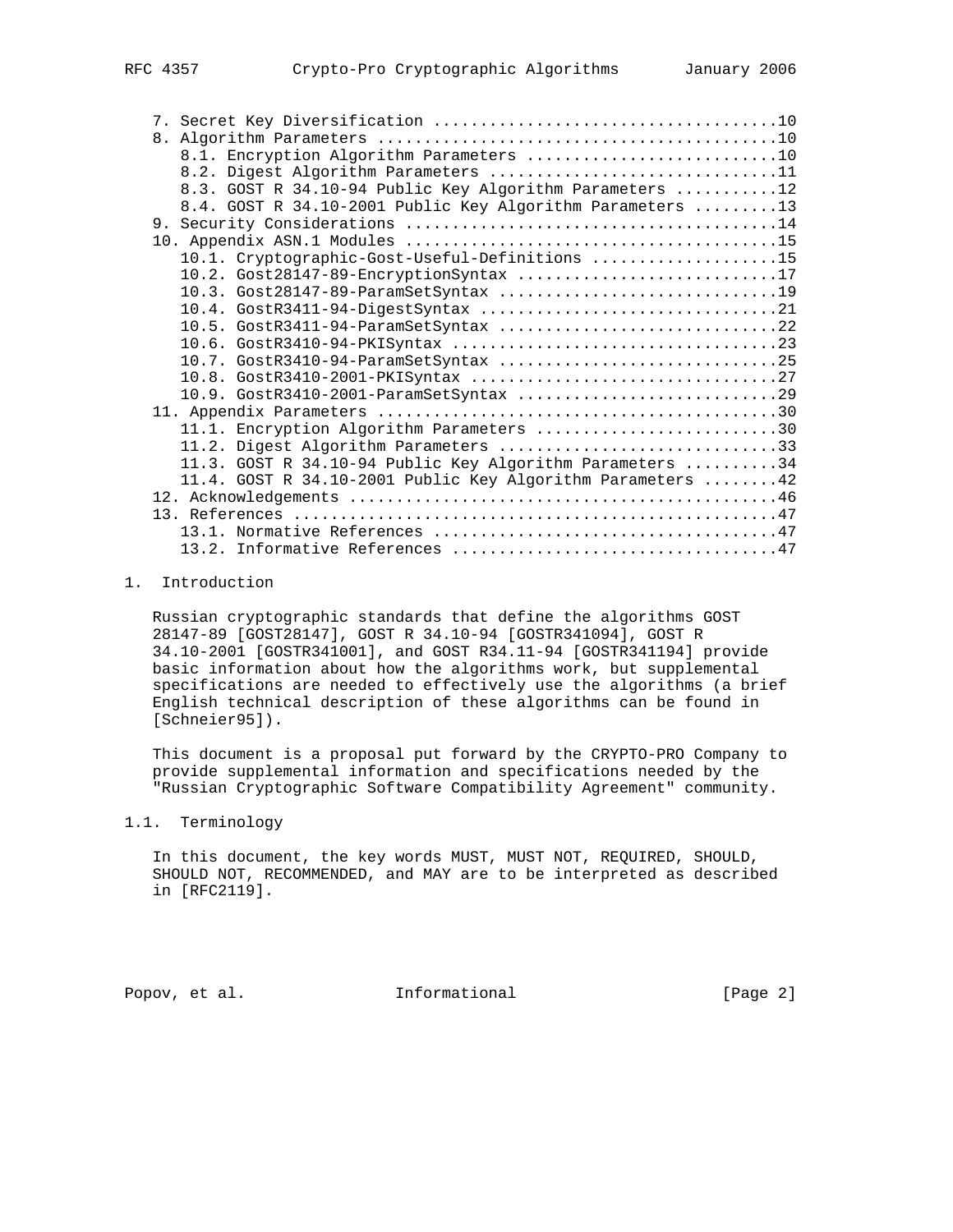The following functions and operators are also used in this document:

'|' stands for concatenation.

'˜' stands for bitwise NOT operator.

'^' stands for the power operator.

 encryptECB (K, D) is D, encrypted with key K using GOST 28147-89 in "prostaya zamena" (ECB) mode.

 decryptECB (K, D) is D, decrypted with key K using GOST 28147-89 in ECB mode.

 encryptCFB (IV, K, D) is D, encrypted with key K using GOST 28147-89 in "gammirovanie s obratnoj svyaziyu" (64-bit CFB) mode, and IV is used as the initialization vector.

 encryptCNT (IV, K, D) is D, encrypted with key K using GOST 28147-89 in "gammirovanie" (counter) mode, and IV is used as the initialization vector.

 gostR3411 (D) is the 256-bit result of the GOST R 34.11-94 hash function, used with zero initialization vector, and S-Box parameter, defined by id-GostR3411-94-CryptoProParamSet (see Section 11.2).

 gost28147IMIT (IV, K, D) is the 32-bit result of the GOST 28147-89 in "imitovstavka" (MAC) mode, used with D as plaintext, K as key and IV as initialization vector. Note that the standard specifies its use in this mode only with an initialization vector of zero.

 When keys and initialization vectors are converted to/from byte arrays, little-endian byte order is assumed.

2. Cipher Modes and Parameters

 This document defines four cipher properties that allow an implementer to vary cipher operations. The four parameters are the cipher mode, the key meshing algorithm, the padding mode, and the S-box.

 [GOST28147] defines only three cipher modes for GOST 28147-89: ECB, CFB, and counter mode. This document defines an additional cipher mode, CBC.

Popov, et al. 10. Informational 1. [Page 3]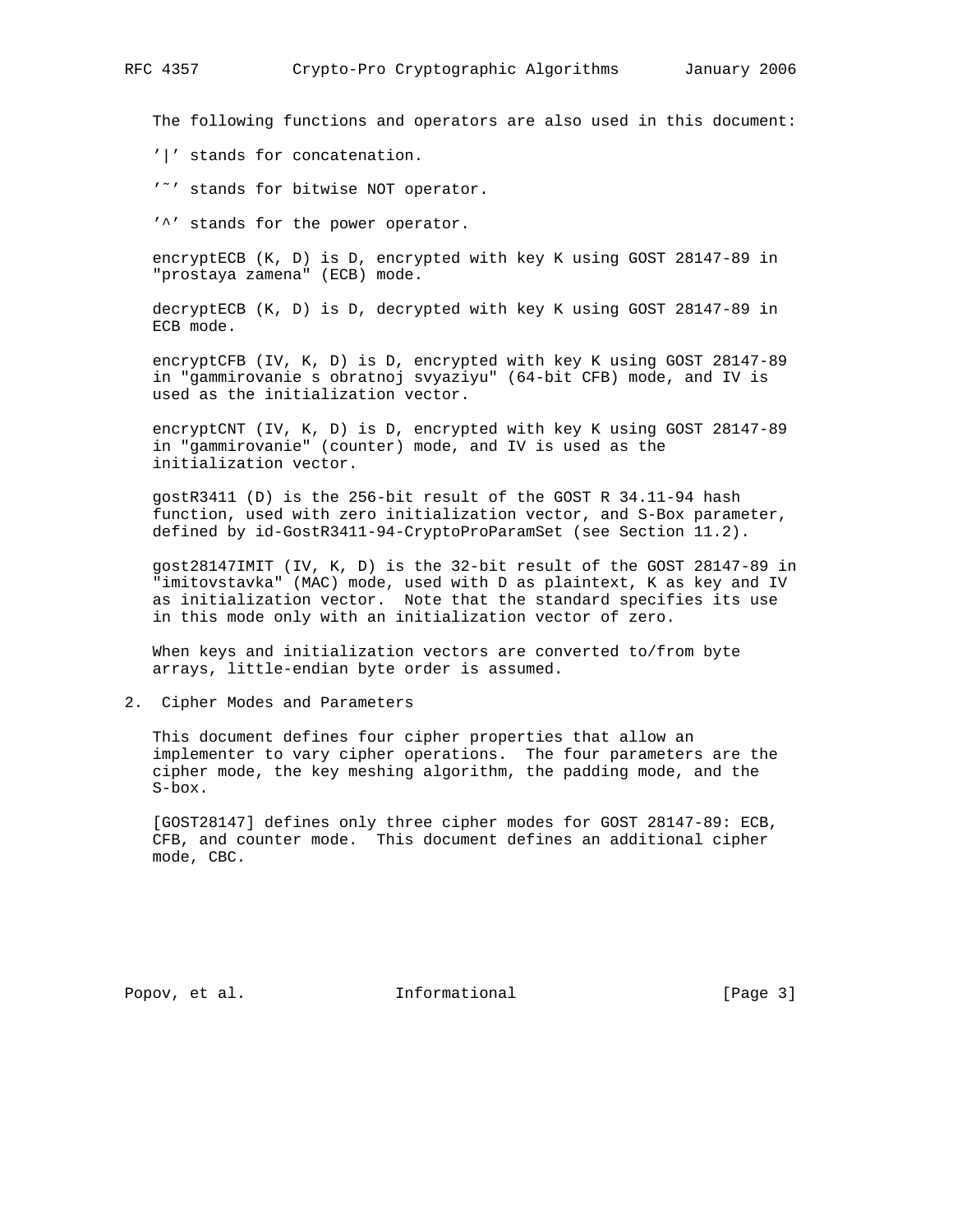When GOST 28147-89 is used to process large amounts of data, a symmetric key should be protected by a key meshing algorithm. Key meshing transforms a symmetric key after some amount of data has been processed. This document defines the CryptoPro key meshing algorithm.

 The cipher mode, key meshing algorithm, padding mode, and S-box are specified by algorithm parameters.

2.1. GOST 28147-89 CBC Mode

 This section provides the supplemental information for GOST 28147-89 (a block-to-block primitive) needed to operate in CBC mode.

 Before each plaintext block is encrypted, it is combined with the cipher text of the previous block via a bitwise XOR operation. This ensures that even if the plaintext contains many identical blocks, each block will encrypt to a different cipher text block. The initialization vector is combined with the first plaintext block by a bitwise XOR operation before the block is encrypted.

2.2. GOST 28147-89 Padding Modes

 This section provides the supplemental information for GOST 28147-89, needed to operate on plaintext where the length is not divisible by GOST 28147-89 block size (8 bytes).

Let  $x$  (0 <  $x$  <= 8) be the number of bytes in the last, possibly incomplete, block of data.

There are three padding modes:

- \* Zero padding: 8-x remaining bytes are filled with zero
- \* PKCS#5 padding: 8-x remaining bytes are filled with the value of 8-x. If there's no incomplete block, one extra block filled with value 8 is added.
- \* Random padding: 8-x remaining bytes of the last block are set to random.
- 2.3. Key Meshing Algorithms

 Key meshing algorithms transform the key after processing a certain amount of data. In applications that must be strictly robust to attacks based on timing and EMI analysis, one symmetric key should not be used for quantities of plaintext larger than 1024 octets.

Popov, et al. 10. Informational 1. [Page 4]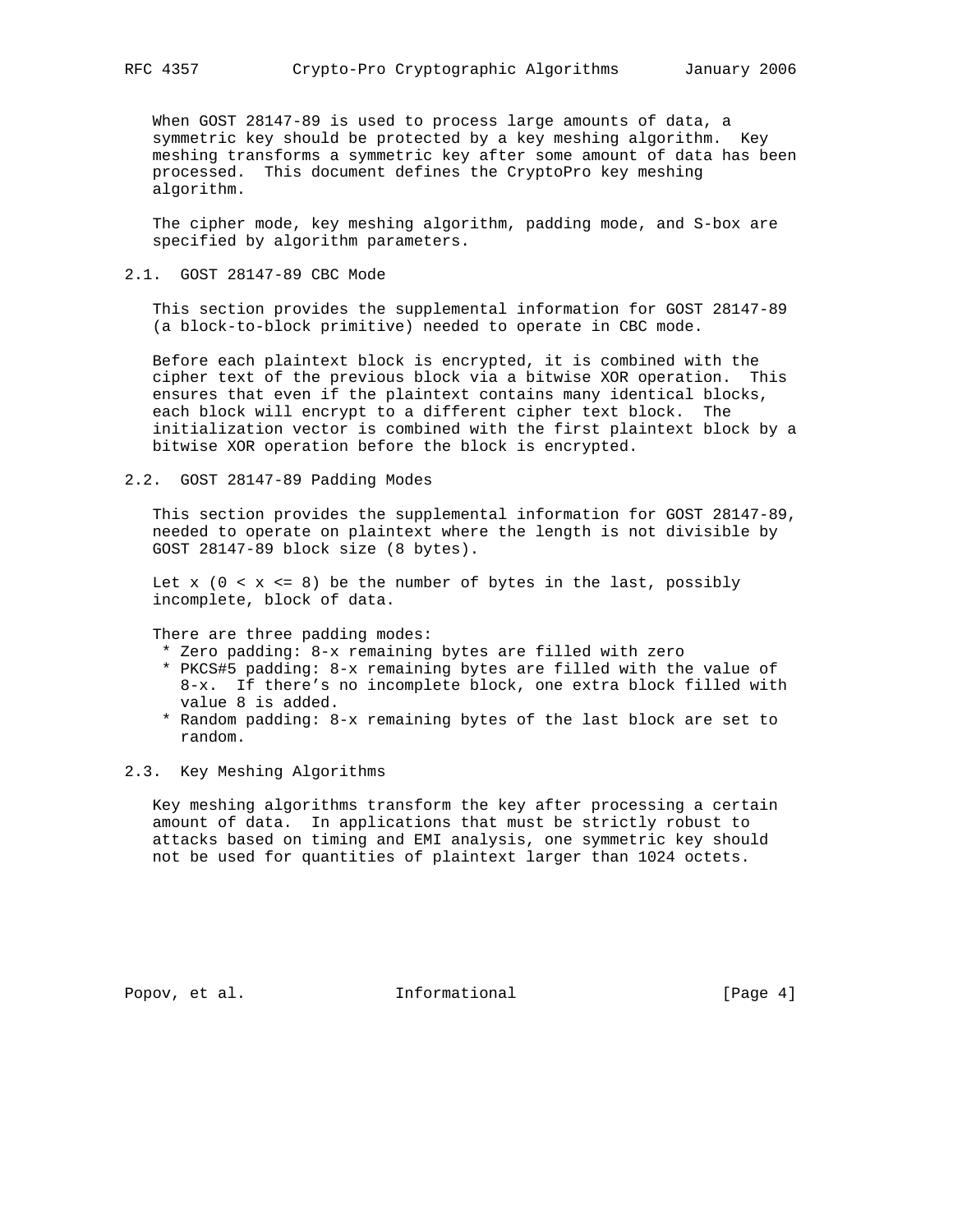A key meshing algorithm affects internal cipher state; it is not a protocol level feature. Its role is similar to that of a cipher mode. The choice of key meshing algorithm is usually dictated by the encryption algorithm parameters, but some protocols explicitly specify applicable key meshing algorithms.

 All encryption parameter sets defined in this document specify the use of the CryptoPro key meshing algorithm, except for id-Gost28147- 89-TestParamSet, which specifies use of null key meshing algorithm.

2.3.1. Null Key Meshing

The null key meshing algorithm never changes a key.

The identifier for this algorithm is:

 id-Gost28147-89-None-KeyMeshing OBJECT IDENTIFIER ::=  $\{ iso(1) member-body(2) ru(643) rans(2) cryptopro(2)$ keyMeshing(14) none(0) }

 There are no meaningful parameters to this algorithm. If present, AlgorithmIdentifier.parameters MUST contain NULL.

2.3.2. CryptoPro Key Meshing

 The CryptoPro key meshing algorithm transforms the key and initialization vector every 1024 octets (8192 bits, or 256 64-bit blocks) of plaintext data.

 This algorithm has the same drawback as OFB cipher mode: it is impossible to re-establish crypto synch while decrypting a ciphertext if parts of encrypted data are corrupted, lost, or processed out of order. Furthermore, it is impossible to re-synch even if an IV for each data packet is provided explicitly. Use of this algorithm in protocols such as IPsec ESP requires special care.

The identifier for this algorithm is:

 id-Gost28147-89-CryptoPro-KeyMeshing OBJECT IDENTIFIER ::=  $\{ iso(1) member-body(2) ru(643) rans(2) cryptopro(2)$ keyMeshing(14) cryptoPro(1) }

 There are no meaningful parameters to this algorithm. If present, AlgorithmIdentifier.parameters MUST contain NULL.

 GOST 28147-89, in encrypt, decrypt, or MAC mode, starts with key K[0]  $=$  K, IV0[0] = IV, i = 0. Let IVn[0] be the value of the initialization vector after processing the first 1024 octets of data.

Popov, et al. 10. Informational 1. [Page 5]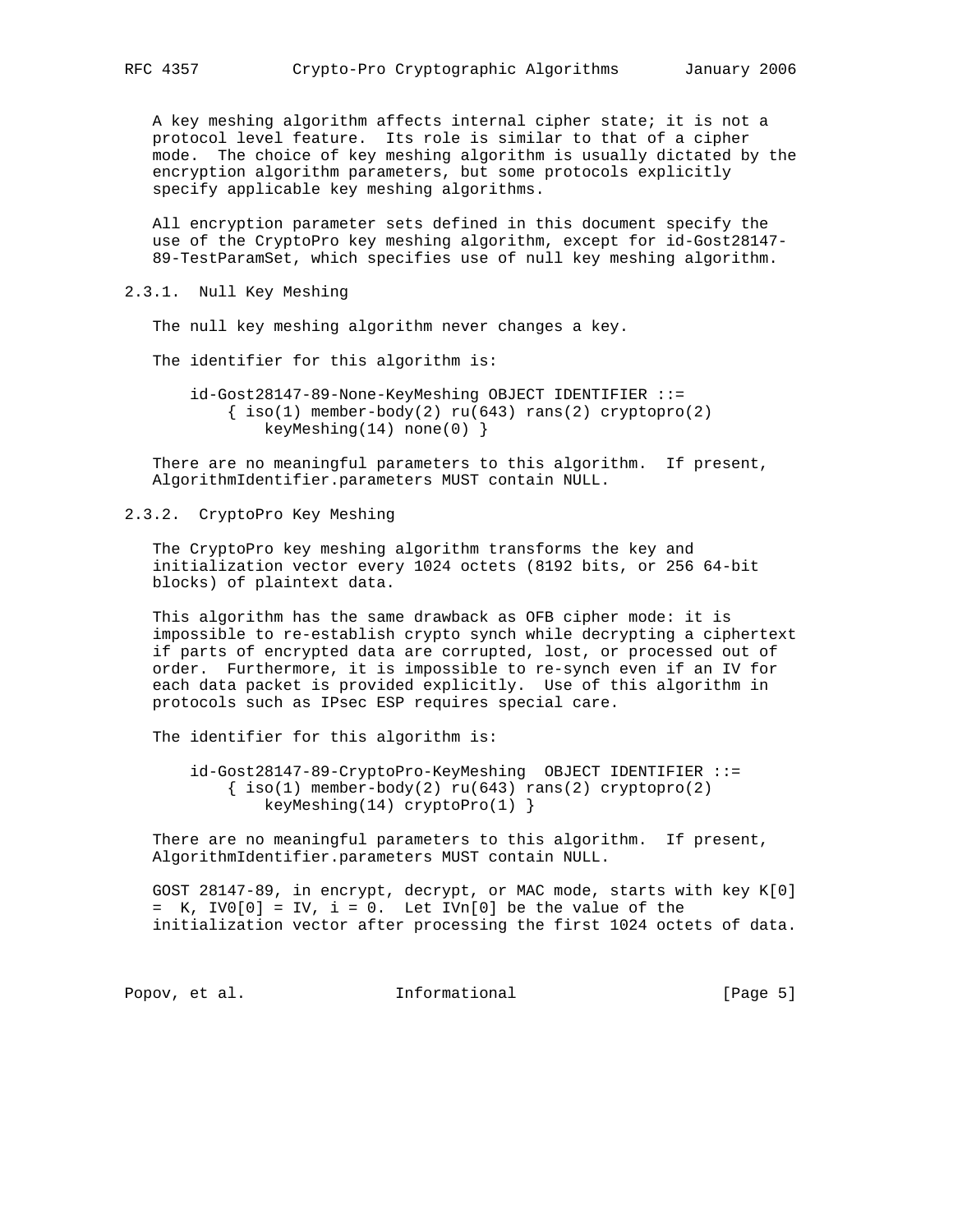Processing of the next 1024 octets will start with K[1] and IV0[1], which are calculated using the following formula:  $K[i+1] = decryptECB (K[i], C);$  $IV0[i+1] = encryptECB (K[i+1],IVn[i])$ Where C =  $\{0x69, 0x00, 0x72, 0x22, 0x64, 0xC9, 0x04, 0x23,$  0x8D, 0x3A, 0xDB, 0x96, 0x46, 0xE9, 0x2A, 0xC4, 0x18, 0xFE, 0xAC, 0x94, 0x00, 0xED, 0x07, 0x12, 0xC0, 0x86, 0xDC, 0xC2, 0xEF, 0x4C, 0xA9, 0x2B}; After processing each 1024 octets of data: \* the resulting initialization vector is stored as IVn[i]; \* K[i+1] and IV0[i+1] are calculated; \* i is incremented; \* Encryption or decryption of next 1024 bytes starts, using the new key and IV; The process is repeated until all the data has been processed. 3. HMAC\_GOSTR3411 HMAC\_GOSTR3411 (K,text) function is based on the hash function GOST R 34.11-94, as defined in [HMAC], with the following parameter values:  $B = 32$ ,  $L = 32$ . 4. PRF\_GOSTR3411 PRF GOSTR3411 is a pseudorandom function, based on HMAC GOSTR3411. It is calculated as P\_hash, defined in Section 5 of [TLS]. PRF\_GOSTR3411(secret,label,seed) = P\_GOSTR3411 (secret,label|seed). 5. Key Derivation Algorithms Standards [GOSTR341094] and [GOSTR341001] do not define any key derivation algorithms. Section 5.1 specifies algorithm VKO GOST R 34.10-94, which generates GOST KEK using two GOST R 34.10-94 keypairs. Section 5.2 specifies algorithm VKO GOST R 34.10-2001, which generates GOST KEK using two GOST R 34.10-2001 keypairs and UKM. Keypairs MUST have identical parameters. 5.1. VKO GOST R 34.10-94 This algorithm creates a key encryption key (KEK) using the sender's private key and the recipient's public key (or vice versa). Popov, et al. 10. Informational 1. [Page 6]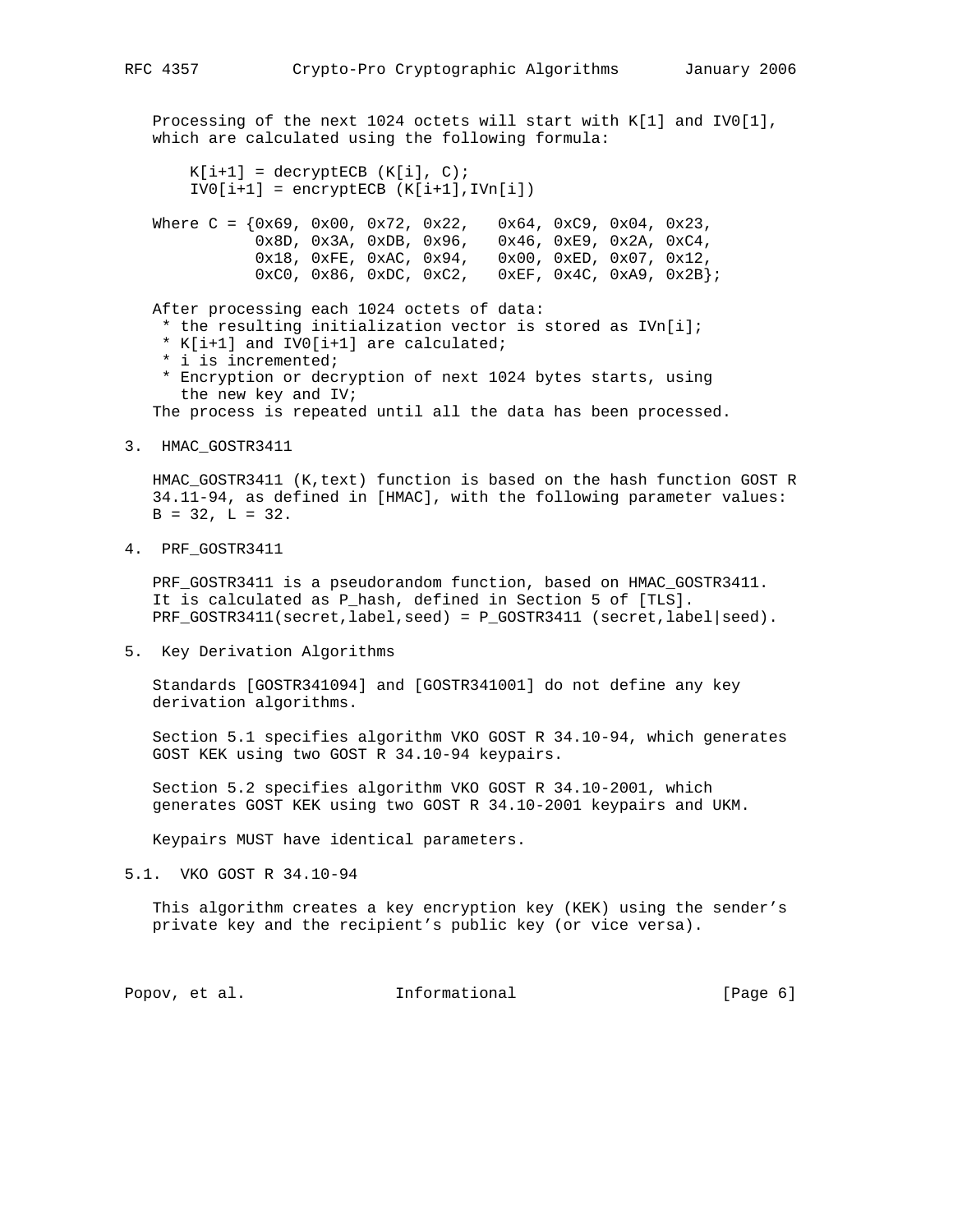Exchange key KEK is a 256-bit hash of the 1024-bit shared secret that is generated using Diffie-Hellman key agreement.

- 1) Let  $K(x,y) = a^*(x*y) \pmod{p}$ , where x - sender's private key, a^x - sender's public key y - recipient's private key, a^y - recipient's public key a, p - parameters
- 2) Calculate a 256-bit hash of  $K(x,y)$ :  $KEK(x,y) = gostR3411 (K(x,y))$

Keypairs  $(x, a^x)$  and  $(y, a^y)$  MUST comply with [GOSTR341094].

This algorithm MUST NOT be used when  $a^x = a \pmod{p}$  or  $a^x = a \pmod{p}$ p).

5.2. VKO GOST R 34.10-2001

 This algorithm creates a key encryption key (KEK) using 64 bit UKM, the sender's private key, and the recipient's public key (or the reverse of the latter pair).

- 1) Let  $K(x,y,UKM) = ((UKM*x)(mod q))$ . (y.P) (512 bit), where x - sender's private key (256 bit) x.P - sender's public key (512 bit) y - recipient's private key (256 bit) y.P - recipient's public key (512 bit) UKM - non-zero integer, produced as in step 2 p. 6.1 [GOSTR341001] P - base point on the elliptic curve (two 256-bit coordinates) UKM\*x - x multiplied by UKM as integers x.P - a multiple point
- 2) Calculate a 256-bit hash of  $K(x,y,UKM)$ :  $KEK(x,y,UKM) = gostR3411 (K(x,y,UKM))$

Keypairs  $(x,x,P)$  and  $(y,y,P)$  MUST comply with  $[GOSTR341001]$ .

This algorithm MUST NOT be used when  $x.P = P$ ,  $y.P = P$ 

6. Key Wrap Algorithms

 This document defines two key wrap algorithms: GOST 28147-89 Key Wrap and CryptoPro Key Wrap. These are used to encrypt a Content Encryption Key (CEK) with a Key Encryption Key (KEK).

6.1. GOST 28147-89 Key Wrap

This algorithm encrypts GOST 28147-89 CEK with a GOST 28147-89 KEK.

Popov, et al. **Informational** [Page 7]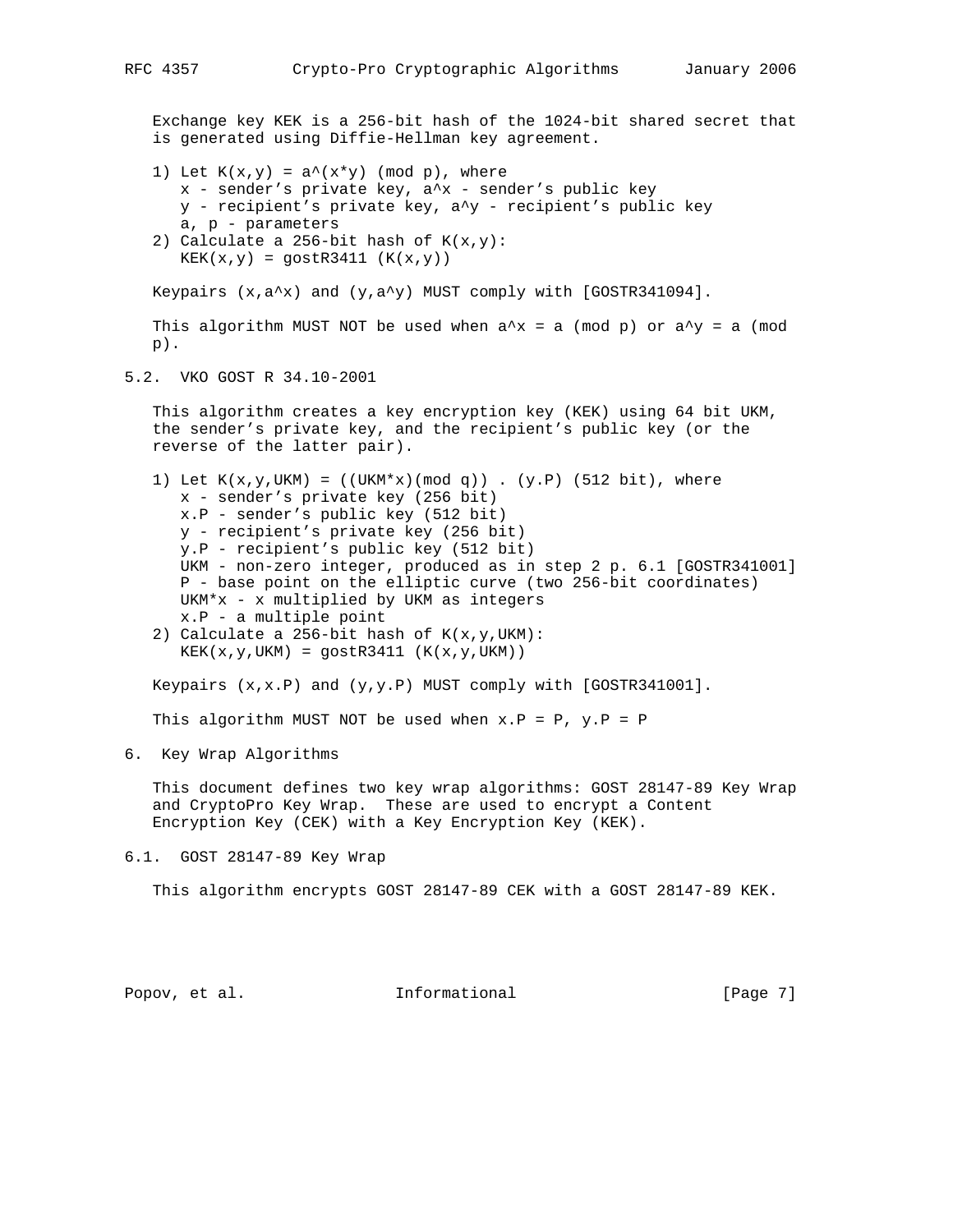Note: This algorithm MUST NOT be used with a KEK produced by VKO GOST R 34.10-94, because such a KEK is constant for every sender-recipient pair. Encrypting many different content encryption keys on the same constant KEK may reveal that KEK.

The GOST 28147-89 key wrap algorithm is:

- 1) For a unique symmetric KEK, generate 8 octets at random and call the result UKM. For a KEK, produced by VKO GOST R 34.10-2001, use the UKM that was used for key derivation.
- 2) Compute a 4-byte checksum value, gost28147IMIT (UKM, KEK, CEK). Call the result CEK\_MAC.
- 3) Encrypt the CEK in ECB mode using the KEK. Call the ciphertext CEK\_ENC.
- 4) The wrapped content-encryption key is (UKM | CEK\_ENC | CEK\_MAC).
- 6.2. GOST 28147-89 Key Unwrap

 This algorithm decrypts GOST 28147-89 CEK with a GOST 28147-89 KEK. The GOST 28147-89 key unwrap algorithm is:

- 1) If the wrapped content-encryption key is not 44 octets, then error.
- 2) Decompose the wrapped content-encryption key into UKM, CEK\_ENC, and CEK\_MAC. UKM is the most significant (first) 8 octets. CEK\_ENC is next 32 octets, and CEK\_MAC is the least significant (last) 4 octets.
- 3) Decrypt CEK\_ENC in ECB mode using the KEK. Call the output CEK.
- 4) Compute a 4-byte checksum value, gost28147IMIT (UKM, KEK, CEK), compare the result with CEK\_MAC. If they are not equal, then error.
- 6.3. CryptoPro Key Wrap

 This algorithm encrypts GOST 28147-89 CEK with a GOST 28147-89 KEK. It can be used with any KEK (e.g., produced by VKO GOST R 34.10-94 or VKO GOST R 34.10-2001) because a unique UKM is used to diversify the KEK.

The CryptoPro key wrap algorithm is:

- 1) For a unique symmetric KEK or a KEK produced by VKO GOST R 34.10-94, generate 8 octets at random. Call the result UKM. For a KEK, produced by VKO GOST R 34.10-2001, use the UKM that was used for key derivation.
- 2) Diversify KEK, using the CryptoPro KEK Diversification Algorithm, described in Section 6.5. Call the result KEK(UKM).

Popov, et al.  $I_n$  Informational  $[Page 8]$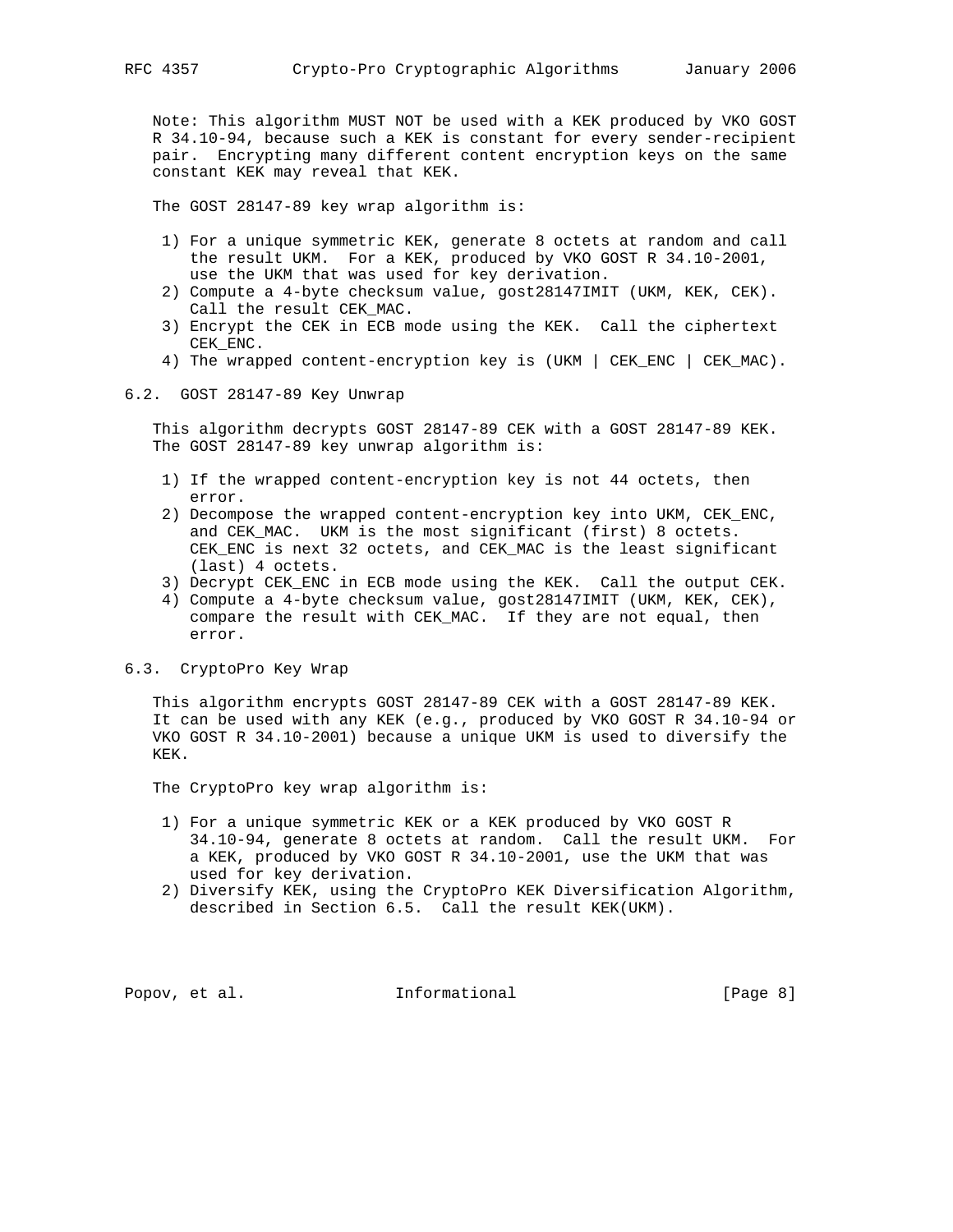- 3) Compute a 4-byte checksum value, gost28147IMIT (UKM, KEK(UKM), CEK). Call the result CEK\_MAC.
- 4) Encrypt CEK in ECB mode using KEK(UKM). Call the ciphertext CEK\_ENC.
- 5) The wrapped content-encryption key is (UKM | CEK\_ENC | CEK\_MAC).

#### 6.4. CryptoPro Key Unwrap

 This algorithm encrypts GOST 28147-89 CEK with a GOST 28147-89 KEK. The CryptoPro key unwrap algorithm is:

- 1) If the wrapped content-encryption key is not 44 octets, then it is an error.
- 2) Decompose the wrapped content-encryption key into UKM, CEK\_ENC, and CEK\_MAC. UKM is the most significant (first) 8 octets. CEK\_ENC is next 32 octets, and CEK\_MAC is the least significant (last) 4 octets.
- 3) Diversify KEK using the CryptoPro KEK Diversification Algorithm, described in section 6.5. Call the result KEK(UKM).
- 4) Decrypt CEK\_ENC in ECB mode using KEK(UKM). Call the output CEK.
- 5) Compute a 4-byte checksum value, gost28147IMIT (UKM, KEK(UKM), CEK), compare the result with CEK\_MAC. If they are not equal, then it is an error.

## 6.5. CryptoPro KEK Diversification Algorithm

 Given a random 64-bit UKM and a GOST 28147-89 key K, this algorithm creates a new GOST 28147-89 key K(UKM).

- 1) Let  $K[0] = K$ ;
- 2) UKM is split into components a[i,j]:
	- UKM =  $a[0] \ldots |a[7]$  ( $a[i]$  byte,  $a[i,0] \ldots a[i,7]$  it's bits)
- 3) Let i be 0.
- 4) K[1]..K[8] are calculated by repeating the following algorithm eight times:
- A) K[i] is split into components k[i,j]:
- $K[i] = k[i,0] |k[i,1]|$ .. $|k[i,7]$  ( $k[i,j]$  32-bit integer) B) Vector S[i] is calculated:
- $S[i] = ((a[i,0]*k[i,0] + ... + a[i,7]*k[i,7]) \mod 2^232)$  $(((\text{``a[i,0])**k[i,0] + ... + (\text{``a[i,7])**k[i,7]}) \mod 2^232);$
- C)  $K[i+1]$  = encryptCFB (S[i],  $K[i]$ ,  $K[i]$ )
- D)  $i = i + 1$
- 5) Let K(UKM) be K[8].

Popov, et al.  $I_n$  Informational [Page 9]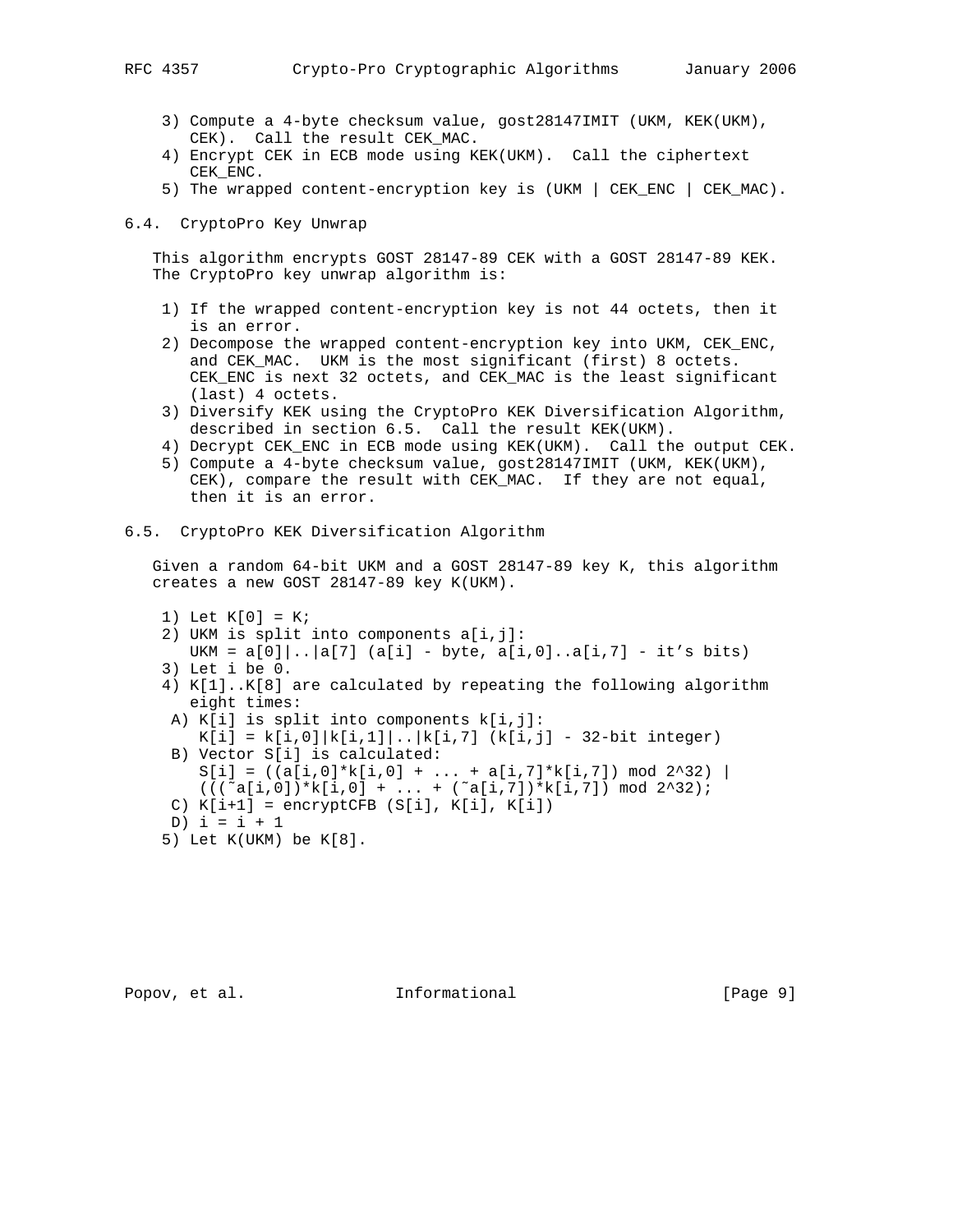7. Secret Key Diversification

 This algorithm creates a GOST 28147-89 key Kd, given GOST R 34.10-94 or GOST R 34.10-2001 secret key K and diversification data D of size 4..40 bytes.

- 1) 40-byte blob B is created from D by cloning it enough times to fill all 40 bytes. For example, if D is 40-bytes long, B = D; If D is 6-bytes long,  $B = D|D|D|D|D|D|D(0..3]$ .
- 2) B is split into 8-byte UKM and 32-byte SRCKEY (B = UKM|SRCKEY).
- 3) The algorithm from Section 6.5 is used to create K(UKM) from key K and UKM, with two differences:
	- \* Instead of S[i], vector (0,0,0,UKM[i],ff,ff,ff,ff XOR UKM[i]) is used.
	- \* During each encryption step, only 8 out of 32 GOST 28147-89 rounds are done.
- 4) Kd is calculated:
	- Kd = encryptCFB (UKM, K(UKM), SRCKEY).
- 8. Algorithm Parameters

 Standards [GOST28147], [GOST341194], [GOSTR341094], and [GOSTR341001] do not define specific values for algorithm parameters.

 This document introduces the use of ASN.1 object identifiers (OIDs) to specify algorithm parameters.

 Identifiers for all of the proposed parameter sets can be found in Appendix ASN.1 modules. Corresponding parameter values for proposed parameter sets can be found in Section 11.

8.1. Encryption Algorithm Parameters

 GOST 28147-89 can be used in several modes; additional CBC mode is defined in Section 2.1. It also has an S-Box parameter. (See the Algorithm Parameters part in [GOST28147] in Russian; for a description in English, see [Schneier95], ch. 14.1, p. 331.)

 This table contains the list of proposed parameter sets for GOST 28147-89:

 Gost28147-89-ParamSetAlgorithms ALGORITHM-IDENTIFIER ::= { { Gost28147-89-ParamSetParameters IDENTIFIED BY id-Gost28147-89-TestParamSet } | { Gost28147-89-ParamSetParameters IDENTIFIED BY id-Gost28147-89-CryptoPro-A-ParamSet } | { Gost28147-89-ParamSetParameters IDENTIFIED BY id-Gost28147-89-CryptoPro-B-ParamSet } |

Popov, et al. **Informational** [Page 10]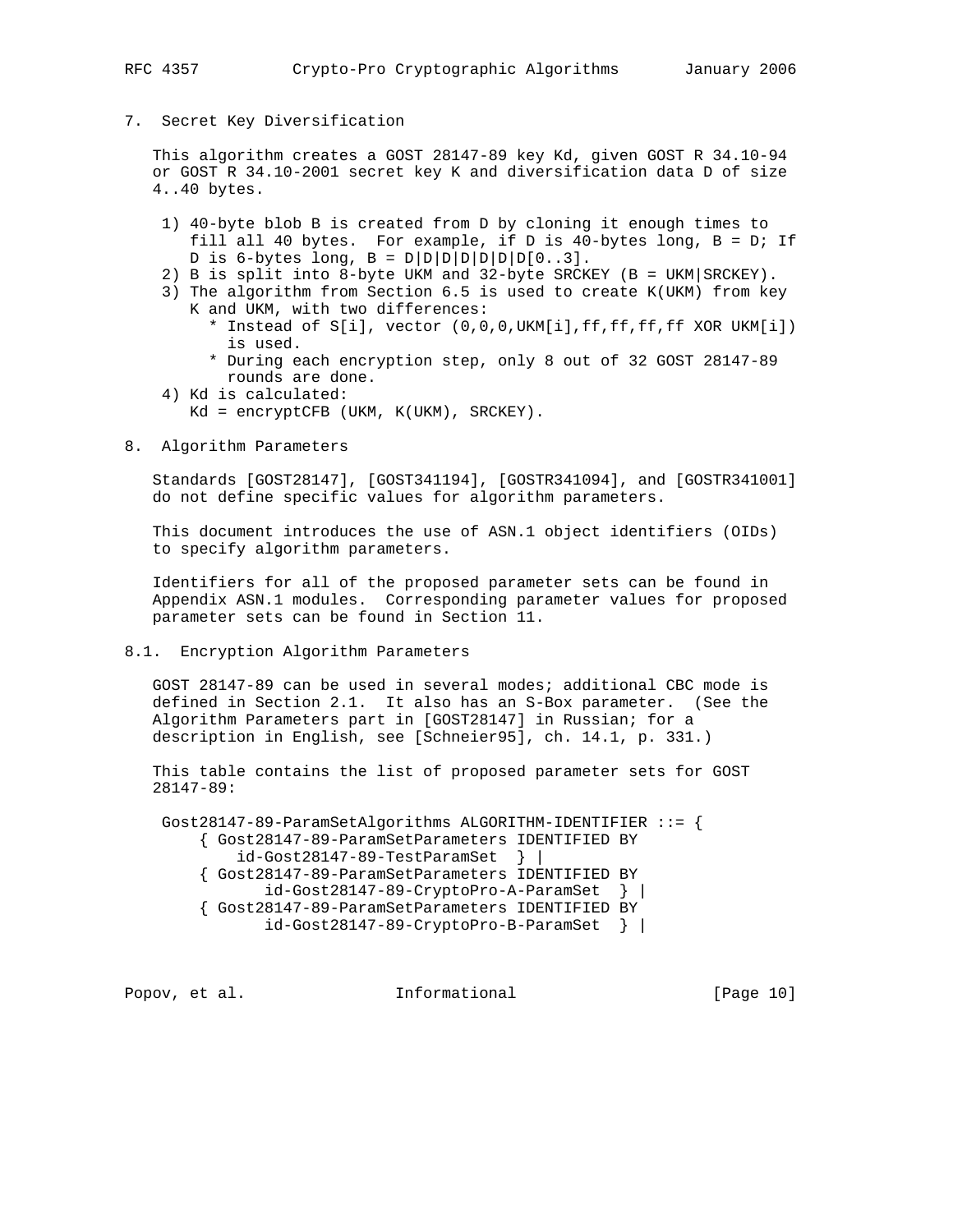```
 { Gost28147-89-ParamSetParameters IDENTIFIED BY
               id-Gost28147-89-CryptoPro-C-ParamSet } |
        { Gost28147-89-ParamSetParameters IDENTIFIED BY
               id-Gost28147-89-CryptoPro-D-ParamSet }
     }
   Identifier values are in the Appendix ASN.1 modules, and
   corresponding parameters are in Section 11.1.
   Parameters for GOST 28147-89 are presented in the following form:
    Gost28147-89-ParamSetParameters ::= SEQUENCE {
        eUZ Gost28147-89-UZ,
        mode INTEGER {
                         gost28147-89-CNT(0),
                         gost28147-89-CFB(1),
                    cryptoPro-CBC(2)<br>},
\},
        shiftBits INTEGER { gost28147-89-block(64) },
        keyMeshing AlgorithmIdentifier
     }
    Gost28147-89-UZ ::= OCTET STRING (SIZE (64))
    Gost28147-89-KeyMeshingAlgorithms ALGORITHM-IDENTIFIER ::= {
        { NULL IDENTIFIED BY id-Gost28147-89-CryptoPro-KeyMeshing } |
        { NULL IDENTIFIED BY id-Gost28147-89-None-KeyMeshing }
     }
     where
eUZ - S-box value;
mode - cipher mode;
       shiftBits - cipher parameter;
        keyMeshing - key meshing algorithm identifier.
8.2. Digest Algorithm Parameters
   This table contains the list of proposed parameter sets for
   [GOST341194]:
    GostR3411-94-ParamSetAlgorithms ALGORITHM-IDENTIFIER ::= {
        { GostR3411-94-ParamSetParameters IDENTIFIED BY
          id-GostR3411-94-TestParamSet
 } |
        { GostR3411-94-ParamSetParameters IDENTIFIED BY
          id-GostR3411-94-CryptoProParamSet
        }
     }
```

```
Popov, et al. Informational [Page 11]
```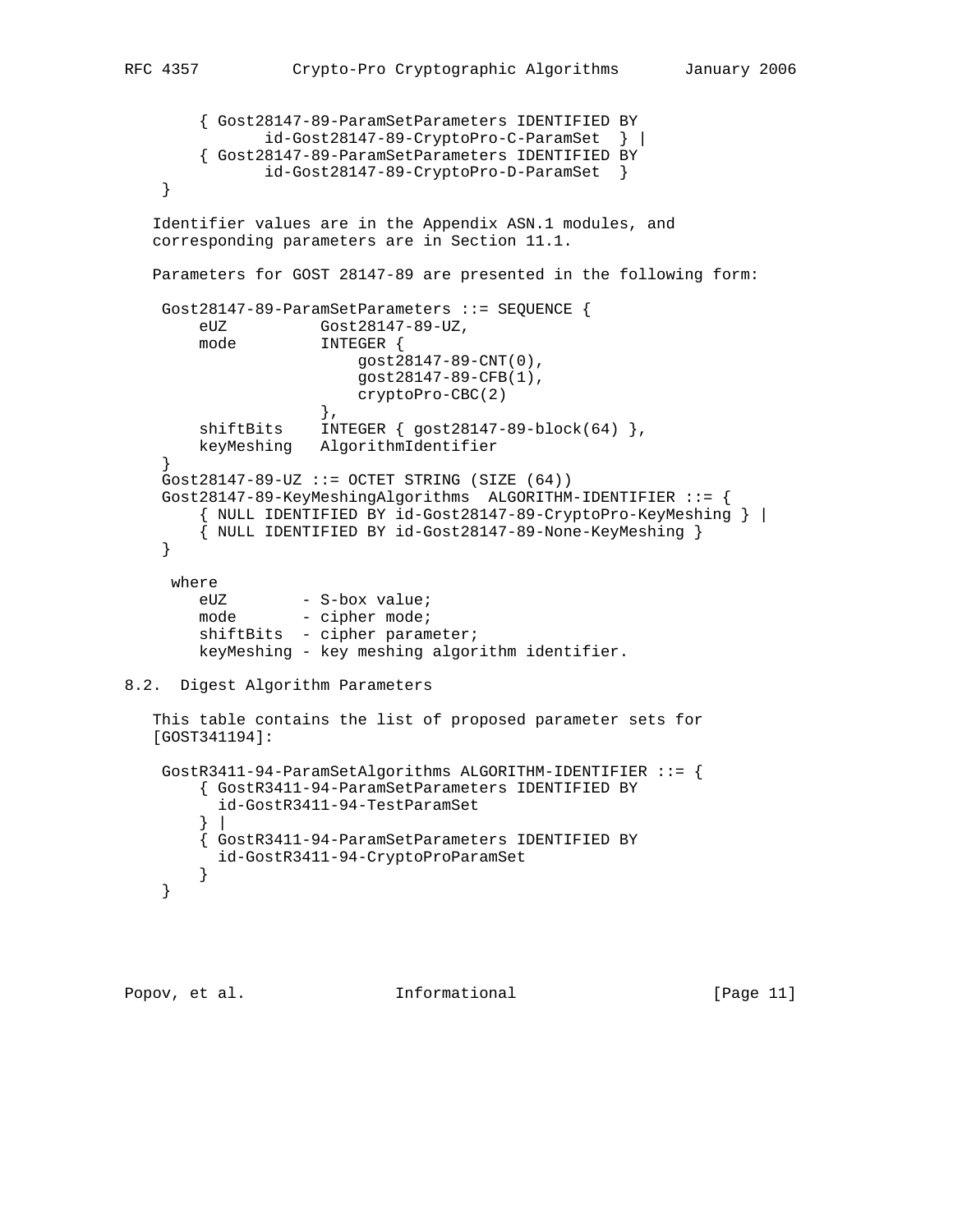```
 Identifier values are in the Appendix ASN.1 modules, and
   corresponding parameters are in Section 11.2.
   Parameters for [GOST341194] are presented in the following form:
    GostR3411-94-ParamSetParameters ::=
        SEQUENCE {
           hUZ Gost28147-89-UZ, -- S-Box for digest
            h0 GostR3411-94-Digest -- start digest value
 }
    GostR3411-94-Digest ::= OCTET STRING (SIZE (32))
8.3. GOST R 34.10-94 Public Key Algorithm Parameters
   This table contains the list of proposed parameter sets for GOST R
   34.10-94:
    GostR3410-94-ParamSetAlgorithm ALGORITHM-IDENTIFIER ::= {
         { GostR3410-94-ParamSetParameters IDENTIFIED BY
               id-GostR3410-94-TestParamSet } |
         { GostR3410-94-ParamSetParameters IDENTIFIED BY
               id-GostR3410-94-CryptoPro-A-ParamSet } |
         { GostR3410-94-ParamSetParameters IDENTIFIED BY
               id-GostR3410-94-CryptoPro-B-ParamSet } |
         { GostR3410-94-ParamSetParameters IDENTIFIED BY
               id-GostR3410-94-CryptoPro-C-ParamSet } |
         { GostR3410-94-ParamSetParameters IDENTIFIED BY
               id-GostR3410-94-CryptoPro-D-ParamSet } |
         { GostR3410-94-ParamSetParameters IDENTIFIED BY
               id-GostR3410-94-CryptoPro-XchA-ParamSet } |
         { GostR3410-94-ParamSetParameters IDENTIFIED BY
               id-GostR3410-94-CryptoPro-XchB-ParamSet } |
         { GostR3410-94-ParamSetParameters IDENTIFIED BY
               id-GostR3410-94-CryptoPro-XchC-ParamSet }
    }
   Identifier values are in the Appendix ASN.1 modules, and
   corresponding parameters are in Section 11.3.
   Parameters for GOST R 34.10-94 are presented in the following form:
    GostR3410-94-ParamSetParameters ::=
       SEQUENCE {
          t INTEGER,
           p INTEGER,
           q INTEGER,
           a INTEGER,
           validationAlgorithm AlgorithmIdentifier {{
Popov, et al. Informational [Page 12]
```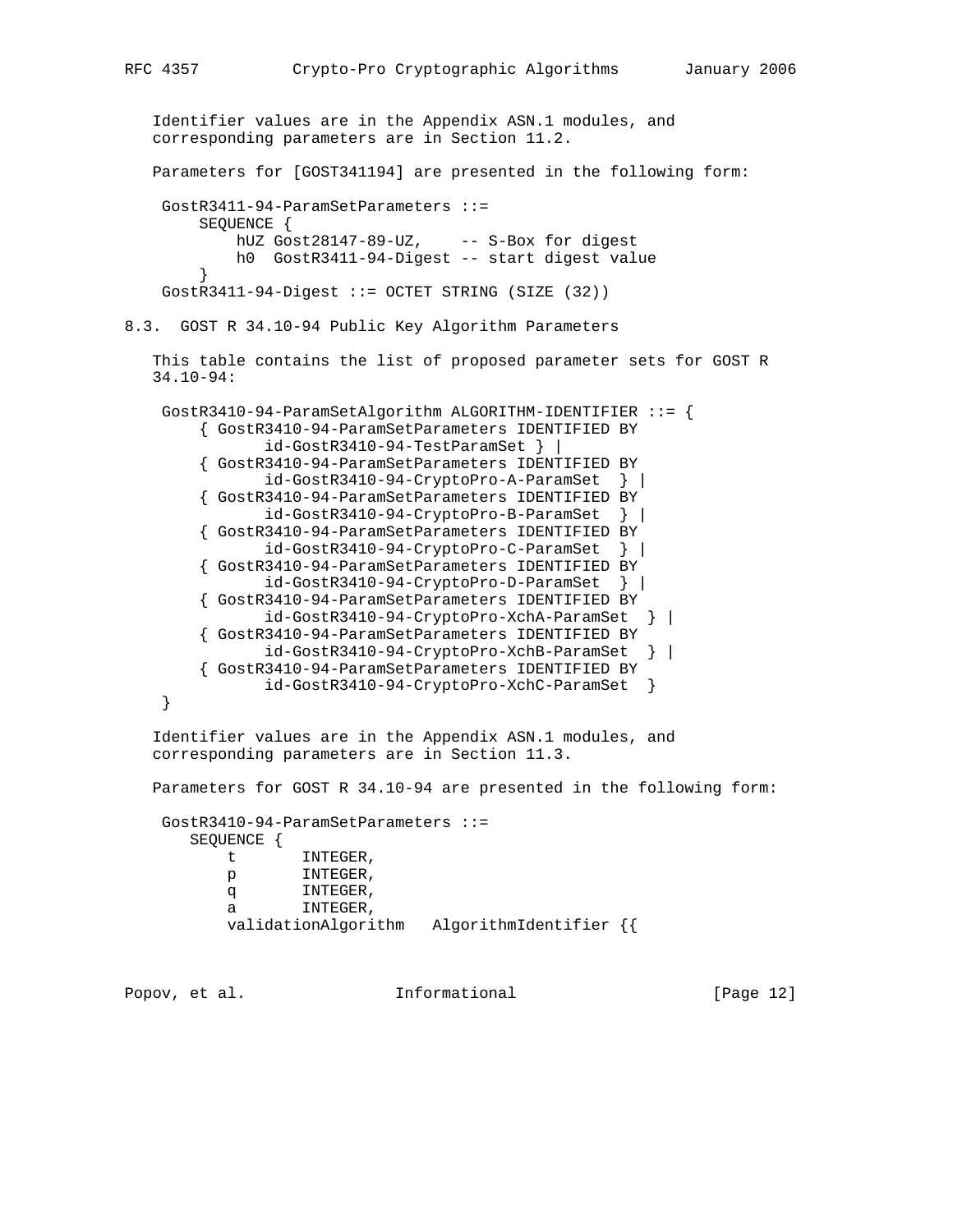```
 GostR3410-94-ValidationAlgorithms
              }} OPTIONAL
        }
     GostR3410-94-ValidationParameters ::=
         SEQUENCE {
              x0 INTEGER,
              c INTEGER,
         d INTEGER OPTIONAL
 }
    Where
   t - bit length of p (512 or 1024 bits);p - modulus, prime number, 2^{\wedge}(t-1) <p<2^t;
    q - order of cyclic group, prime number, 2^254<q<2^256, q is a
        factor of p-1;
    a - generator, integer, 1 < a < p-1, at that aq (mod p) = 1;
        validationAlgorithm - constant p, q and a calculating algorithm.
    x0 - seed;
    c - used for p and q generation;
     d - used for a generation.
8.4. GOST R 34.10-2001 Public Key Algorithm Parameters
    This table contains the list of proposed parameter sets for GOST R
    34.10-2001:
    GostR3410-2001-ParamSetAlgorithm ALGORITHM-IDENTIFIER ::= {
         { GostR3410-2001-ParamSetParameters IDENTIFIED BY
                id-GostR3410-2001-TestParamSet } |
         { GostR3410-2001-ParamSetParameters IDENTIFIED BY
                id-GostR3410-2001-CryptoPro-A-ParamSet } |
         { GostR3410-2001-ParamSetParameters IDENTIFIED BY
                id-GostR3410-2001-CryptoPro-B-ParamSet } |
         { GostR3410-2001-ParamSetParameters IDENTIFIED BY
                id-GostR3410-2001-CryptoPro-C-ParamSet } |
         { GostR3410-2001-ParamSetParameters IDENTIFIED BY
                id-GostR3410-2001-CryptoPro-XchA-ParamSet } |
         { GostR3410-2001-ParamSetParameters IDENTIFIED BY
               id-GostR3410-2001-CryptoPro-XchB-ParamSet }
     }
    Identifier values are in the Appendix ASN.1 modules, and
    corresponding parameters are in Section 11.4.
   Parameters for GOST R 34.10-2001 are presented in the following form:
```
Popov, et al. **Informational** [Page 13]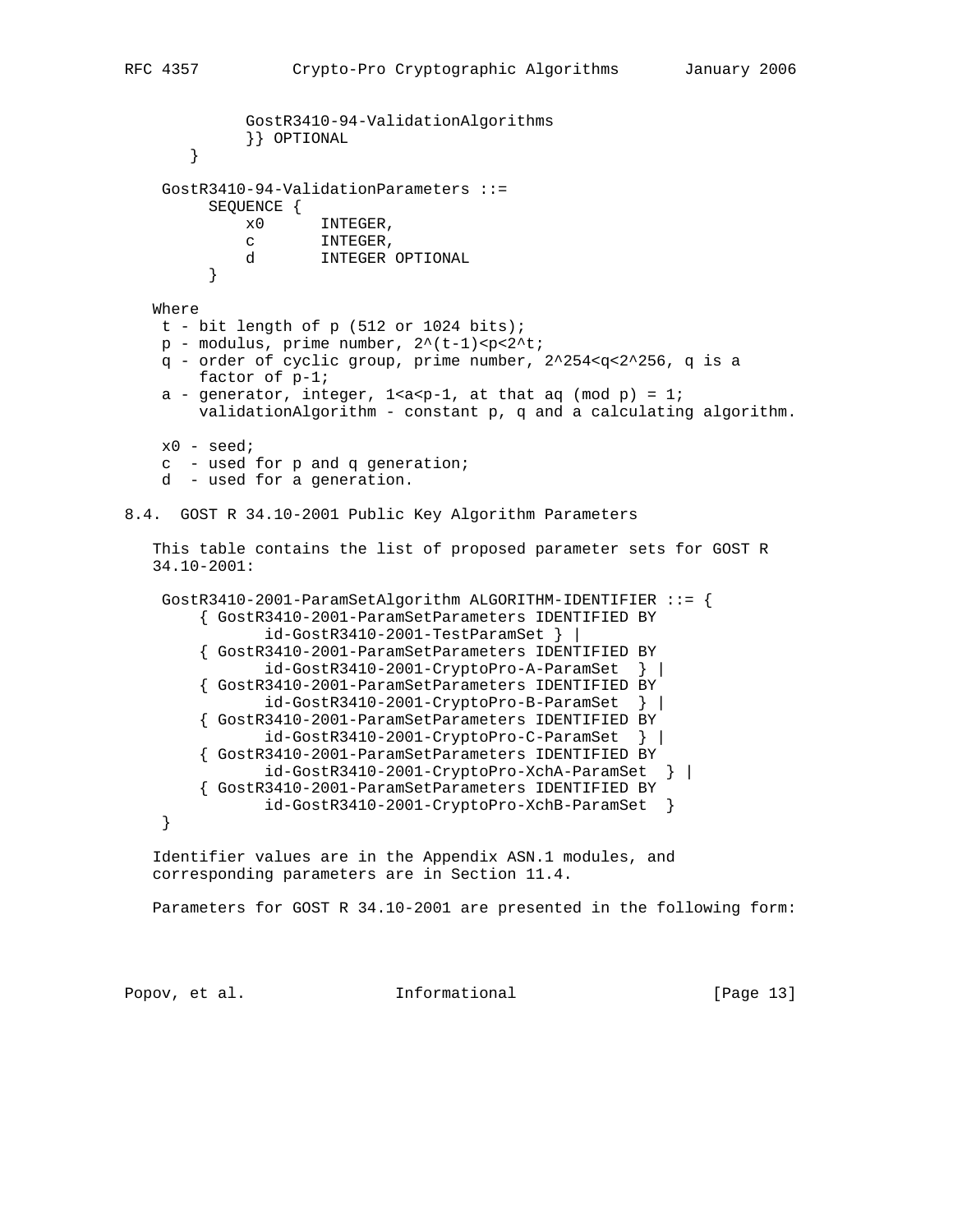```
 GostR3410-2001-ParamSetParameters ::=
      SEQUENCE {
          a INTEGER,
          b INTEGER,
          p INTEGER,
          q INTEGER,
          x INTEGER,
          y INTEGER
       }
    a, b - coefficients a and b of the elliptic curve E;
 p - prime number - elliptic curve modulus;
 q - prime number - order of cyclic group;
    x, y - base point p coordinates.
```
### 9. Security Considerations

 It is RECOMMENDED that software applications verify signature values and subject public keys and algorithm parameters to conform to [GOSTR341001] and [GOSTR341094] standards prior to their use.

 Cryptographic algorithm parameters affect rigidity of algorithms. The algorithm parameters proposed and described herein, except for the test parameter sets (id-Gost28147-89-TestParamSet, id-GostR3411- 94-TestParamSet, id-GostR3410-94-TestParamSet, id-GostR3410-2001- TestParamSet), have been analyzed by a special certification laboratory of Scientific and Technical Center, "ATLAS", and by the Center of Certificational Investigations in appropriate levels of target\_of\_evaluation (TOE), according to [RFDSL], [RFLLIC], and [CRYPTOLIC].

 Use of the test parameter sets or parameter sets not described herein is NOT RECOMMENDED. When different parameters are used, it is RECOMMENDED that they be subjected to examination by an authorized agency with approved methods of cryptographic analysis.

Popov, et al. 10. Informational 1. [Page 14]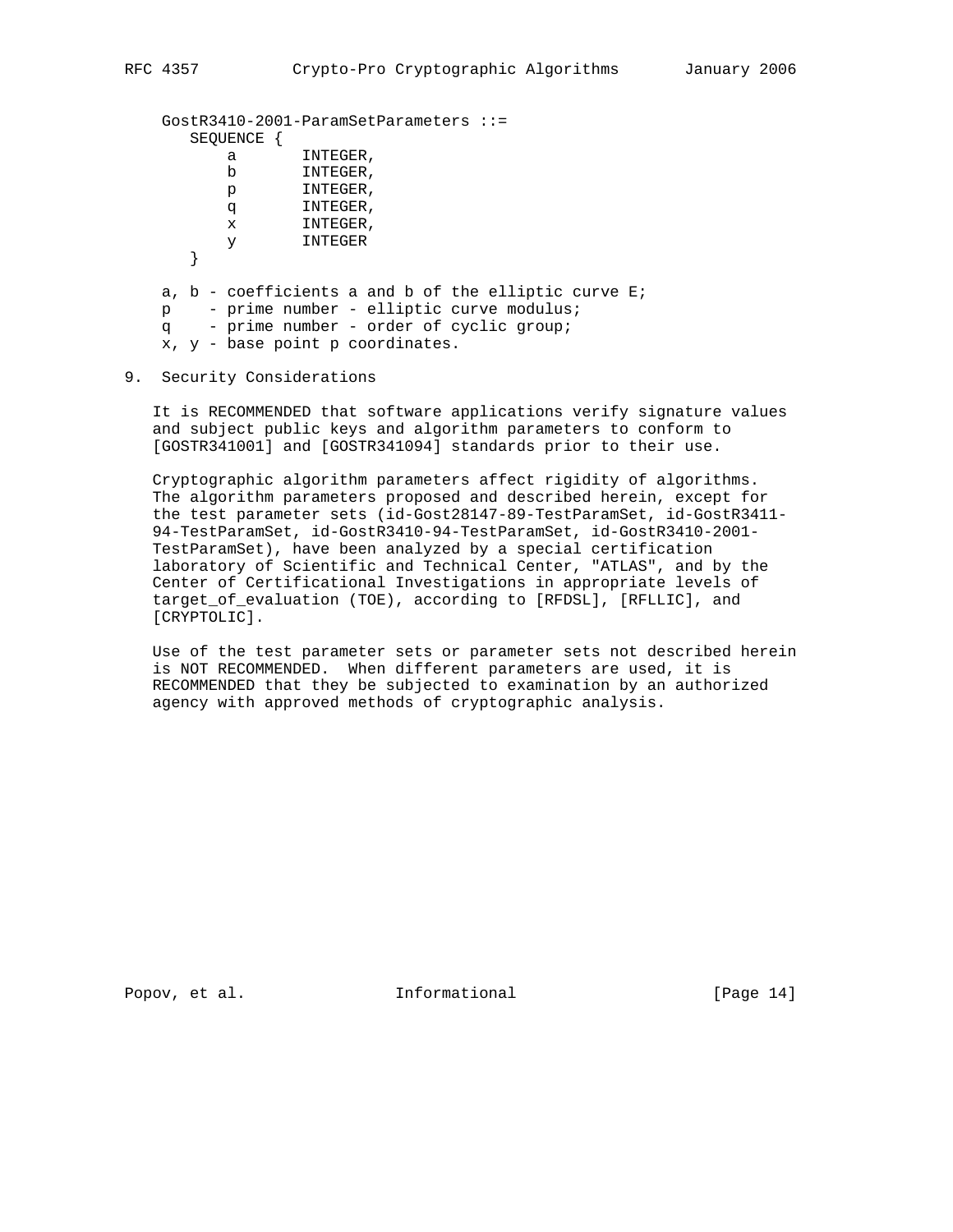10. Appendix ASN.1 Modules

```
10.1. Cryptographic-Gost-Useful-Definitions
    Cryptographic-Gost-Useful-Definitions
       \{\text{iso}(1) \text{ member-body}(2) \text{ ru}(643) \text{ rans}(2)\} cryptopro(2) other(1) modules(1)
          cryptographic-Gost-Useful-Definitions(0) 1 }
   DEFINITIONS ::=
    BEGIN
    -- EXPORTS All --
    -- The types and values defined in this module are exported for
    -- use in the other ASN.1 modules contained within the Russian
    -- Cryptography "GOST" & "GOST R" Specifications, and for the use
    -- of other applications that will use them to access Russian
    -- Cryptography services. Other applications may use them for
    -- their own purposes, but this will not constrain extensions and
    -- modifications needed to maintain or improve the Russian
    -- Cryptography service.
      -- Crypto-Pro OID branch
        id-CryptoPro OBJECT IDENTIFIER ::=
           \{ iso(1) member-body(2) ru(643) rans(2) cryptopro(2) \} id-CryptoPro-algorithms OBJECT IDENTIFIER ::=
            id-CryptoPro
        id-CryptoPro-modules OBJECT IDENTIFIER ::=
           \{ id-CryptoPro other(1) modules(1) \} id-CryptoPro-hashes OBJECT IDENTIFIER ::=
            { id-CryptoPro-algorithms hashes(30) }
        id-CryptoPro-encrypts OBJECT IDENTIFIER ::=
            { id-CryptoPro-algorithms encrypts(31) }
        id-CryptoPro-signs OBJECT IDENTIFIER ::=
            { id-CryptoPro-algorithms signs(32) }
        id-CryptoPro-exchanges OBJECT IDENTIFIER ::=
            { id-CryptoPro-algorithms exchanges(33) }
        id-CryptoPro-extensions OBJECT IDENTIFIER ::=
            { id-CryptoPro extensions(34) }
        id-CryptoPro-ecc-signs OBJECT IDENTIFIER ::=
            { id-CryptoPro-algorithms ecc-signs(35) }
        id-CryptoPro-ecc-exchanges OBJECT IDENTIFIER ::=
            { id-CryptoPro-algorithms ecc-exchanges(36) }
        id-CryptoPro-private-keys OBJECT IDENTIFIER ::=
            { id-CryptoPro-algorithms private-keys(37) }
        id-CryptoPro-policyIds OBJECT IDENTIFIER ::=
          { id-CryptoPro policyIds(38) }
        id-CryptoPro-policyQt OBJECT IDENTIFIER ::=
            { id-CryptoPro policyQt(39) }
        id-CryptoPro-pkixcmp-infos OBJECT IDENTIFIER ::=
```
Popov, et al.  $I_n$  Informational (Page 15)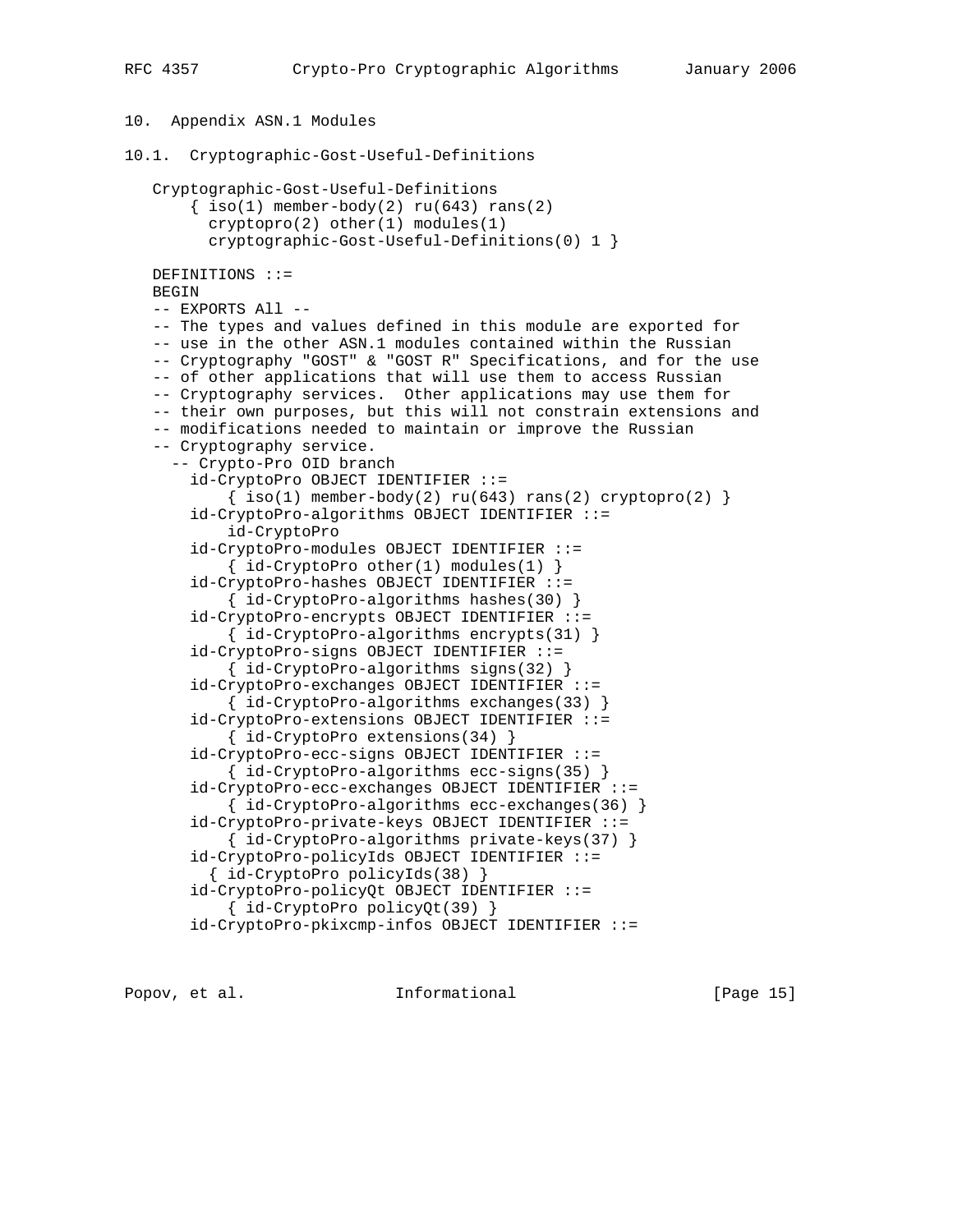```
 { id-CryptoPro-algorithms pkixcmp-infos(41) }
   id-CryptoPro-audit-service-types OBJECT IDENTIFIER ::=
       { id-CryptoPro-algorithms audit-service-types(42) }
   id-CryptoPro-audit-record-types OBJECT IDENTIFIER ::=
       { id-CryptoPro-algorithms audit-record-types(43) }
  id-CryptoPro-attributes OBJECT IDENTIFIER ::=
       { id-CryptoPro-algorithms attributes(44) }
   id-CryptoPro-name-service-types OBJECT IDENTIFIER ::=
       { id-CryptoPro-algorithms name-service-types(45) }
 -- ASN.1 modules of Russian Cryptography "GOST" & "GOST R"
 -- Specifications
  cryptographic-Gost-Useful-Definitions OBJECT IDENTIFIER ::=
       { id-CryptoPro-modules
         cryptographic-Gost-Useful-Definitions(0) 1 }
 -- GOST R 34.11-94
  gostR3411-94-DigestSyntax OBJECT IDENTIFIER ::=
       { id-CryptoPro-modules gostR3411-94-DigestSyntax(1) 1 }
  gostR3411-94-ParamSetSyntax OBJECT IDENTIFIER ::=
       { id-CryptoPro-modules gostR3411-94-ParamSetSyntax(7) 1 }
 -- GOST R 34.10-94
  gostR3410-94-PKISyntax OBJECT IDENTIFIER ::=
       { id-CryptoPro-modules gostR3410-94-PKISyntax(2) 1 }
  gostR3410-94-SignatureSyntax OBJECT IDENTIFIER ::=
       { id-CryptoPro-modules gostR3410-94-SignatureSyntax(3) 1 }
  gostR3410-EncryptionSyntax OBJECT IDENTIFIER ::=
       { id-CryptoPro-modules gostR3410-EncryptionSyntax(5) 2 }
  gostR3410-94-ParamSetSyntax OBJECT IDENTIFIER ::=
       { id-CryptoPro-modules gostR3410-94-ParamSetSyntax(8) 1 }
 -- GOST R 34.10-2001
  gostR3410-2001-PKISyntax OBJECT IDENTIFIER ::=
      \{ id-CryptoPro-modules gostR3410-2001-PKISyntax(9) 1 \} gostR3410-2001-SignatureSyntax OBJECT IDENTIFIER ::=
       { id-CryptoPro-modules
         gostR3410-2001-SignatureSyntax(10) 1 }
  gostR3410-2001-ParamSetSyntax OBJECT IDENTIFIER ::=
       { id-CryptoPro-modules
         gostR3410-2001-ParamSetSyntax(12) 1 }
 -- GOST 28147-89
  gost28147-89-EncryptionSyntax OBJECT IDENTIFIER ::=
      \{ id-CryptographyA-Molules gost28147-89-EncryptionSyntax(4) 1 \} gost28147-89-ParamSetSyntax OBJECT IDENTIFIER ::=
      \{ id-CryptographyIo-modules gost28147-89-ParamSetsyntax(6) 1 \} -- Extended Key Usage for Crypto-Pro
```
Popov, et al. **Informational** [Page 16]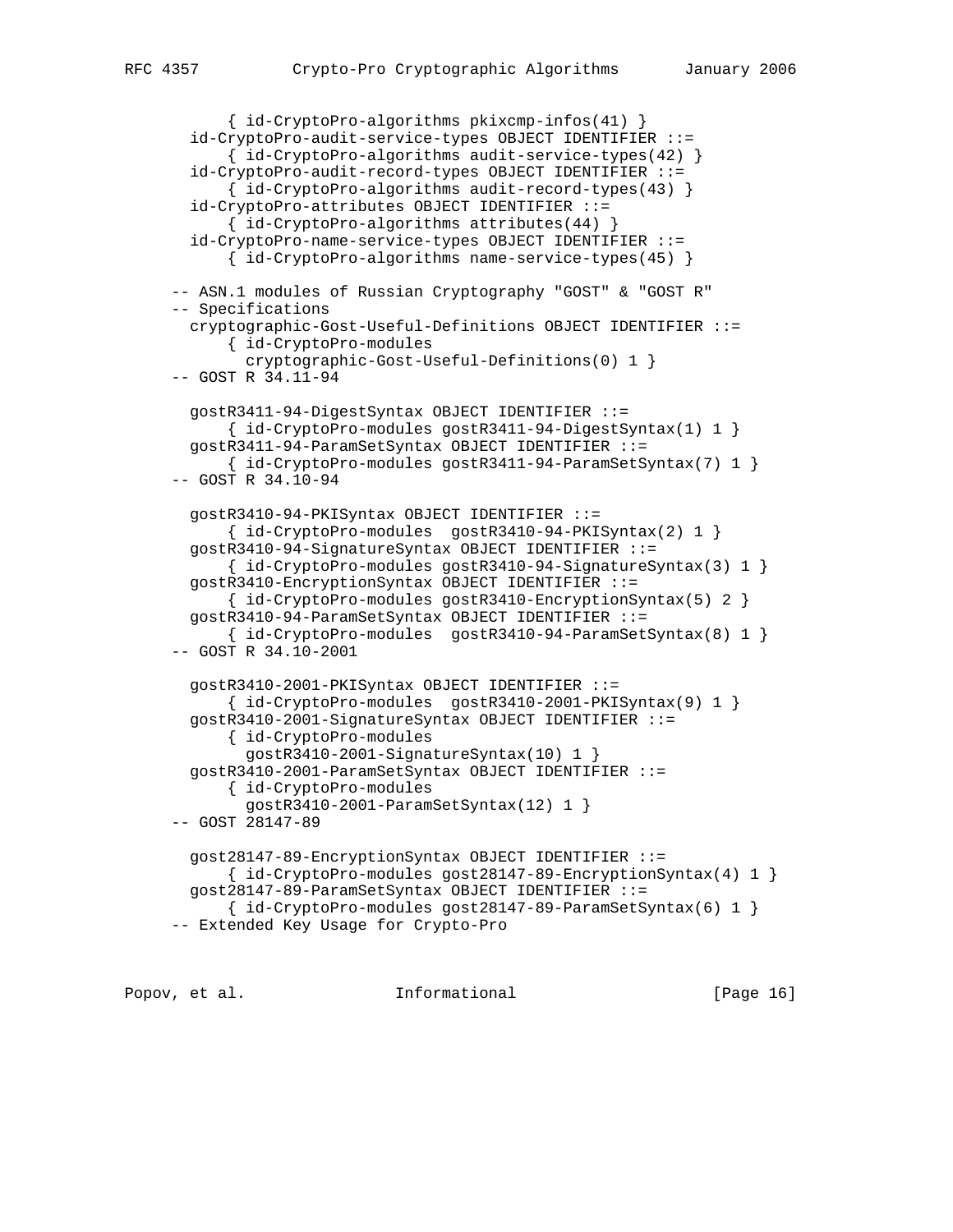```
 gost-CryptoPro-ExtendedKeyUsage OBJECT IDENTIFIER ::=
            { id-CryptoPro-modules
              gost-CryptoPro-ExtendedKeyUsage(13) 1 }
      -- Crypto-Pro Private keys
        gost-CryptoPro-PrivateKey OBJECT IDENTIFIER ::=
            { id-CryptoPro-modules gost-CryptoPro-PrivateKey(14) 1 }
      -- Crypto-Pro PKIXCMP structures
        gost-CryptoPro-PKIXCMP OBJECT IDENTIFIER ::=
            { id-CryptoPro-modules gost-CryptoPro-PKIXCMP(15) 1 }
      -- Crypto-Pro Transport Layer Security structures
        gost-CryptoPro-TLS OBJECT IDENTIFIER ::=
            { id-CryptoPro-modules gost-CryptoPro-TLS(16) 1 }
      -- Crypto-Pro Policy
        gost-CryptoPro-Policy OBJECT IDENTIFIER ::=
            { id-CryptoPro-modules gost-CryptoPro-Policy(17) 1 }
        gost-CryptoPro-Constants OBJECT IDENTIFIER ::=
            { id-CryptoPro-modules gost-CryptoPro-Constants(18) 1 }
      -- Useful types
       ALGORITHM-IDENTIFIER ::= CLASS {
            &id OBJECT IDENTIFIER UNIQUE,
            &Type OPTIONAL
        }
        WITH SYNTAX { [&Type] IDENTIFIED BY &id }
    END -- Cryptographic-Gost-Useful-Definitions
10.2. Gost28147-89-EncryptionSyntax
    Gost28147-89-EncryptionSyntax
       \{ iso(1) member-body(2) ru(643) rans(2) cryptopro(2)other(1) modules(1) gost28147-89-EncryptionSyntax(4) 1 }
   DEFINITIONS EXPLICIT TAGS ::=
   BEGIN
    -- EXPORTS All --
    -- The types and values defined in this module are exported for
    -- use in the other ASN.1 modules contained within the Russian
    -- Cryptography "GOST" & "GOST R" Specifications, and for the use
    -- of other applications that will use them to access Russian
    -- Cryptography services. Other applications may use them for
    -- their own purposes, but this will not constrain extensions and
    -- modifications needed to maintain or improve the Russian
    -- Cryptography service.
       IMPORTS
            id-CryptoPro-algorithms, id-CryptoPro-encrypts,
            ALGORITHM-IDENTIFIER,
            cryptographic-Gost-Useful-Definitions
```
Popov, et al. **Informational** [Page 17]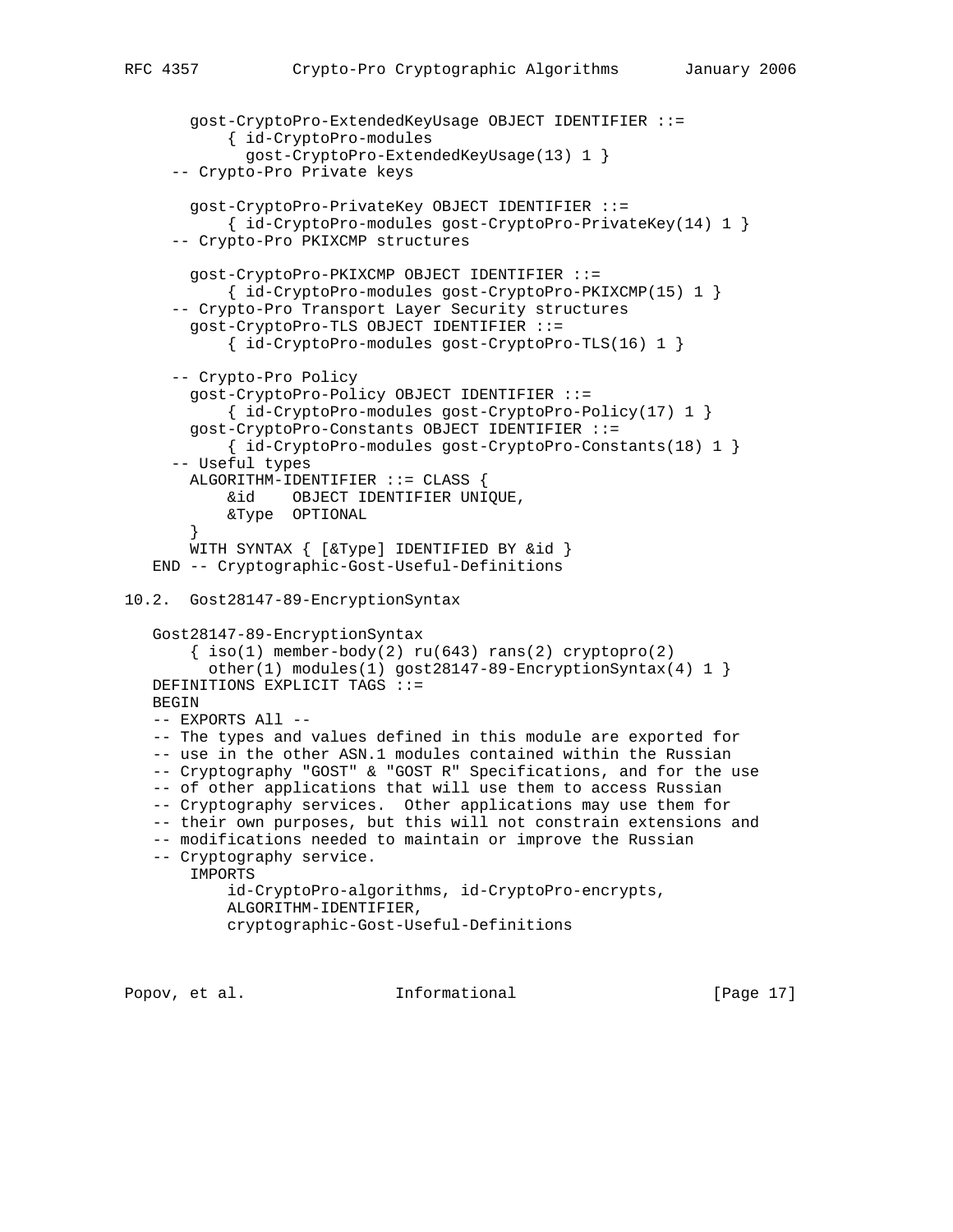```
 FROM Cryptographic-Gost-Useful-Definitions
               \{ iso(1) member-body(2) ru(643) rans(2) cryptopro(2) other(1) modules(1)
                 cryptographic-Gost-Useful-Definitions(0) 1 }
       ;
      -- GOST 28147-89 OID
       id-Gost28147-89 OBJECT IDENTIFIER ::=
            { id-CryptoPro-algorithms gost28147-89(21) }
       id-Gost28147-89-MAC OBJECT IDENTIFIER ::=
            { id-CryptoPro-algorithms gost28147-89-MAC(22) }
      -- GOST 28147-89 cryptographic parameter sets OIDs
       id-Gost28147-89-TestParamSet OBJECT IDENTIFIER ::=
            { id-CryptoPro-encrypts test(0) }
       id-Gost28147-89-CryptoPro-A-ParamSet OBJECT IDENTIFIER ::=
            { id-CryptoPro-encrypts cryptopro-A(1) }
       id-Gost28147-89-CryptoPro-B-ParamSet OBJECT IDENTIFIER ::=
            { id-CryptoPro-encrypts cryptopro-B(2) }
       id-Gost28147-89-CryptoPro-C-ParamSet OBJECT IDENTIFIER ::=
            { id-CryptoPro-encrypts cryptopro-C(3) }
        id-Gost28147-89-CryptoPro-D-ParamSet OBJECT IDENTIFIER ::=
            { id-CryptoPro-encrypts cryptopro-D(4) }
        id-Gost28147-89-CryptoPro-Oscar-1-1-ParamSet
         OBJECT IDENTIFIER ::=
            { id-CryptoPro-encrypts cryptopro-Oscar-1-1(5) }
        id-Gost28147-89-CryptoPro-Oscar-1-0-ParamSet
         OBJECT IDENTIFIER ::=
            { id-CryptoPro-encrypts cryptopro-Oscar-1-0(6) }
        id-Gost28147-89-CryptoPro-RIC-1-ParamSet
         OBJECT IDENTIFIER ::=
            { id-CryptoPro-encrypts cryptopro-RIC-1(7) }
      -- GOST 28147-89 Types
      Gost28147-89-UZ ::= OCTET STRING (SIZE (64))
      Gost28147-89-IV ::= OCTET STRING (SIZE (8))
      Gost28147-89-Key ::= OCTET STRING (SIZE (32))
       Gost28147-89-MAC ::= OCTET STRING (SIZE (1..4))
       Gost28147-89-EncryptedKey ::=
           SEQUENCE {
               encryptedKey Gost28147-89-Key,
 maskKey [0] IMPLICIT Gost28147-89-Key OPTIONAL,
 macKey Gost28147-89-MAC (SIZE (4))
 }
       Gost28147-89-ParamSet ::=
           OBJECT IDENTIFIER (
                id-Gost28147-89-TestParamSet |
                    -- Only for testing purposes
                id-Gost28147-89-CryptoPro-A-ParamSet |
                id-Gost28147-89-CryptoPro-B-ParamSet |
                id-Gost28147-89-CryptoPro-C-ParamSet |
```
Popov, et al. **Informational** [Page 18]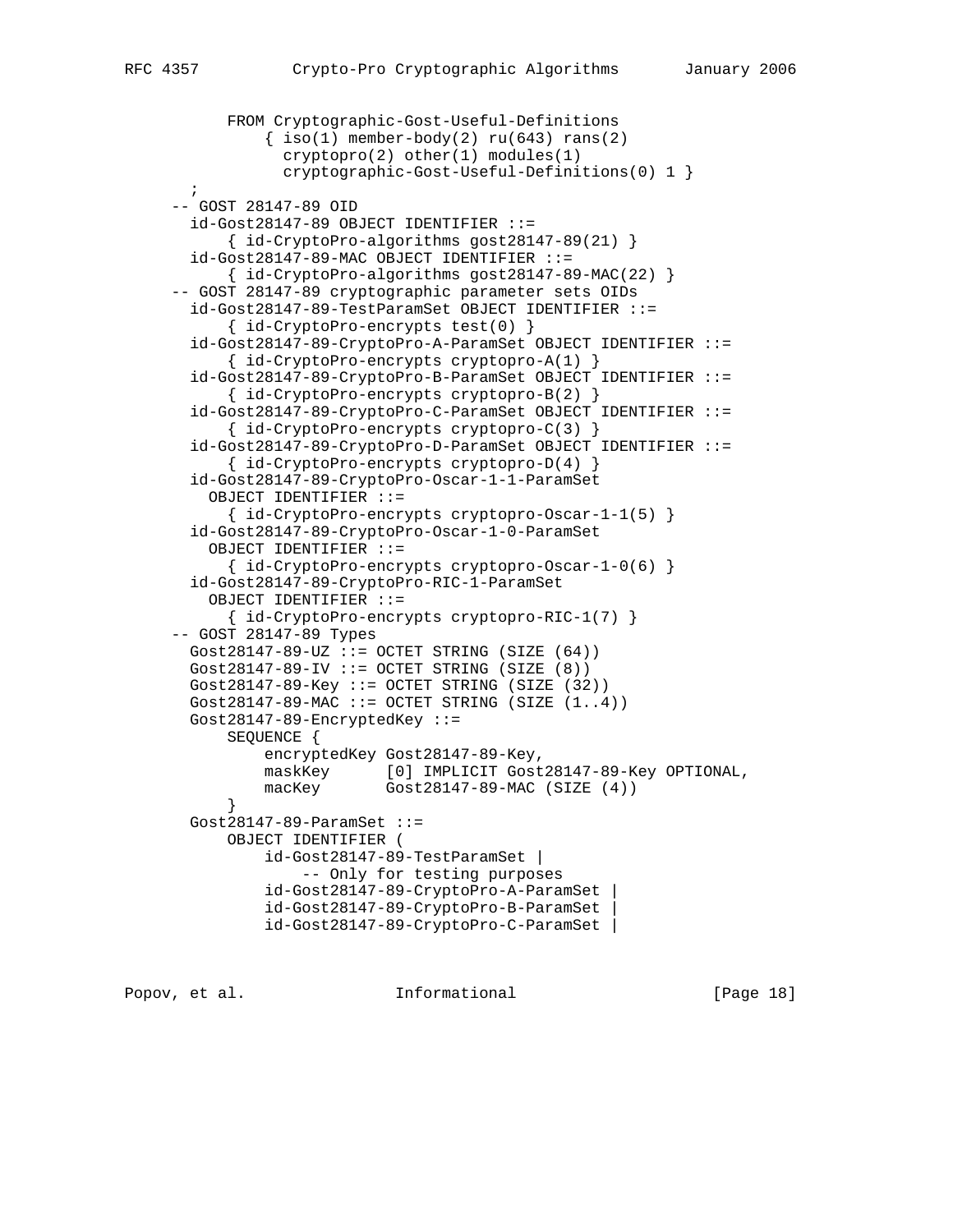```
 id-Gost28147-89-CryptoPro-D-ParamSet |
                id-Gost28147-89-CryptoPro-Oscar-1-1-ParamSet |
                id-Gost28147-89-CryptoPro-Oscar-1-0-ParamSet |
                id-Gost28147-89-CryptoPro-RIC-1-ParamSet
 )
        Gost28147-89-BlobParameters ::=
            SEQUENCE {
                encryptionParamSet Gost28147-89-ParamSet,
 ...
 }
      -- GOST 28147-89 encryption algorithm parameters
        Gost28147-89-Parameters ::=
            SEQUENCE {
                iv Gost28147-89-IV,
                encryptionParamSet Gost28147-89-ParamSet
 }
        Gost28147-89-Algorithms ALGORITHM-IDENTIFIER ::= {
           { Gost28147-89-Parameters IDENTIFIED BY
                            id-Gost28147-89 }
 }
    END -- Gost28147-89-EncryptionSyntax
10.3. Gost28147-89-ParamSetSyntax
    Gost28147-89-ParamSetSyntax
       \{\text{iso}(1) \text{ member-body}(2) \text{ ru}(643) \text{rans}(2) \text{ cryptographic}(2)other(1) modules(1) gost28147-89-ParamSetSyntax(6) 1 }
   DEFINITIONS EXPLICIT TAGS ::=
   BEGIN
    -- EXPORTS All --
    -- The types and values defined in this module are exported for
    -- use in the other ASN.1 modules contained within the Russian
    -- Cryptography "GOST" & "GOST R" Specifications, and for the use
    -- of other applications that will use them to access Russian
    -- Cryptography services. Other applications may use them for
    -- their own purposes, but this will not constrain extensions and
    -- modifications needed to maintain or improve the Russian
    -- Cryptography service.
        IMPORTS
            id-CryptoPro-algorithms, id-CryptoPro-encrypts,
            gost28147-89-EncryptionSyntax, ALGORITHM-IDENTIFIER,
            cryptographic-Gost-Useful-Definitions
            FROM Cryptographic-Gost-Useful-Definitions
               \{ iso(1) member-body(2) ru(643) rans(2)cryptopro(2) other(1) modules(1) cryptographic-Gost-Useful-Definitions(0) 1 }
            Gost28147-89-UZ,
            Gost28147-89-ParamSet,
```
Popov, et al.  $I_n$  Informational [Page 19]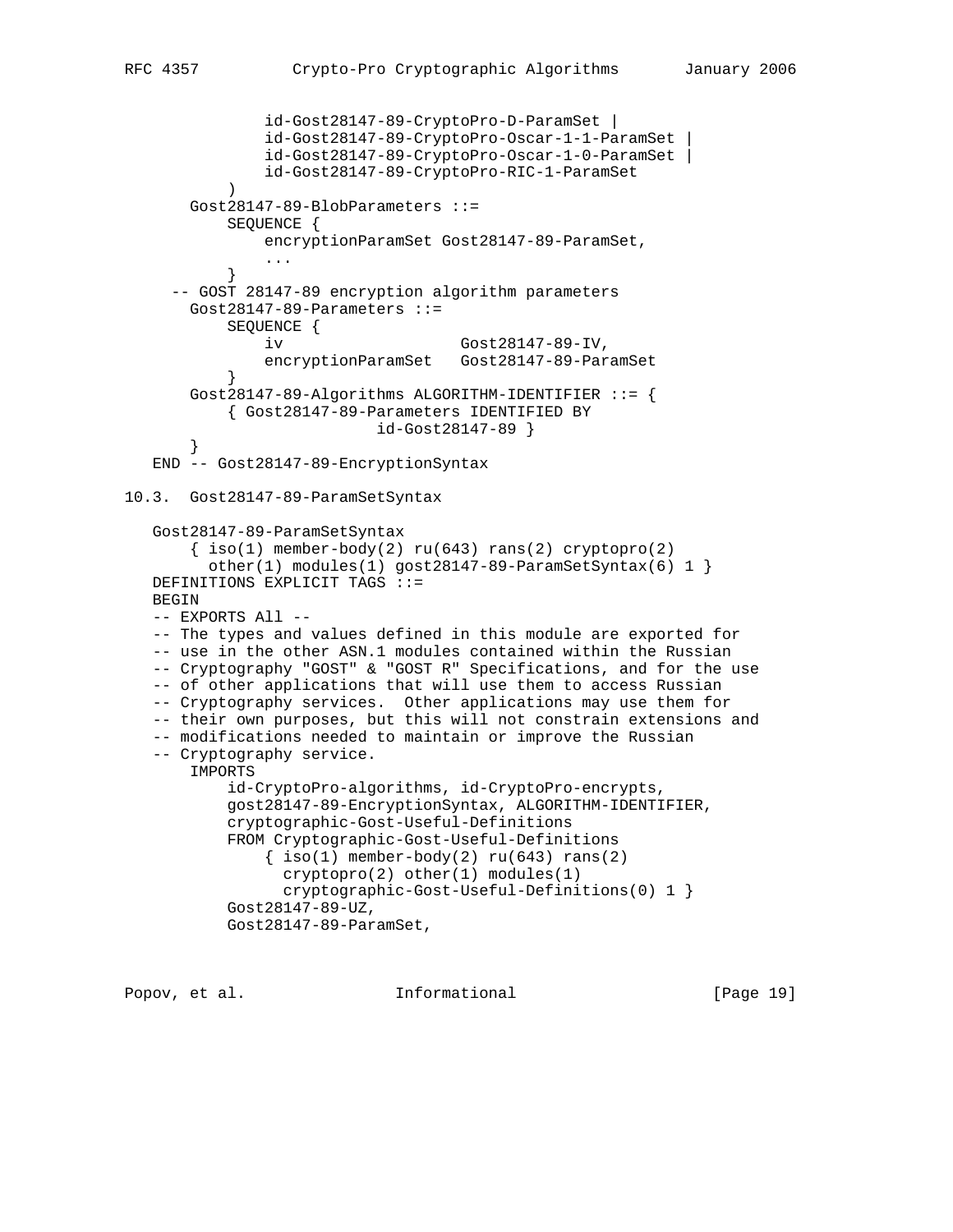```
 id-Gost28147-89-TestParamSet,
           id-Gost28147-89-CryptoPro-A-ParamSet,
           id-Gost28147-89-CryptoPro-B-ParamSet,
           id-Gost28147-89-CryptoPro-C-ParamSet,
           id-Gost28147-89-CryptoPro-D-ParamSet
           FROM Gost28147-89-EncryptionSyntax
                gost28147-89-EncryptionSyntax
           AlgorithmIdentifier
           FROM PKIX1Explicit88 {iso(1) identified-organization(3)
           dod(6) internet(1) security(5) mechanisms(5) pkix(7)
           id-mod(0) id-pkix1-explicit-88(1)}
       ;
     -- GOST 28147-89 cryptographic parameter sets:
     -- OIDs for parameter sets are imported from
     -- Gost28147-89-EncryptionSyntax
     Gost28147-89-ParamSetParameters ::=
       SEQUENCE {
           eUZ Gost28147-89-UZ,
           mode INTEGER {
                               gost28147-89-CNT(0),
                               gost28147-89-CFB(1),
                               cryptoPro-CBC(2)
, and the contract of \{ \} , \{ \}shiftBits INTEGER { gost28147-89-block(64) },
          keyMeshing AlgorithmIdentifier
        }
     Gost28147-89-ParamSetAlgorithms ALGORITHM-IDENTIFIER ::= {
       { Gost28147-89-ParamSetParameters IDENTIFIED BY
                    id-Gost28147-89-TestParamSet } |
        { Gost28147-89-ParamSetParameters IDENTIFIED BY
                    id-Gost28147-89-CryptoPro-A-ParamSet } |
        { Gost28147-89-ParamSetParameters IDENTIFIED BY
                    id-Gost28147-89-CryptoPro-B-ParamSet } |
        { Gost28147-89-ParamSetParameters IDENTIFIED BY
                    id-Gost28147-89-CryptoPro-C-ParamSet } |
       { Gost28147-89-ParamSetParameters IDENTIFIED BY
                   id-Gost28147-89-CryptoPro-D-ParamSet }
 }
     id-Gost28147-89-CryptoPro-KeyMeshing OBJECT IDENTIFIER ::=
       { id-CryptoPro-algorithms keyMeshing(14) cryptoPro(1) }
     id-Gost28147-89-None-KeyMeshing OBJECT IDENTIFIER ::=
       { id-CryptoPro-algorithms keyMeshing(14) none(0) }
     Gost28147-89-KeyMeshingAlgorithms ALGORITHM-IDENTIFIER ::= {
       { NULL IDENTIFIED BY id-Gost28147-89-CryptoPro-KeyMeshing } |
       { NULL IDENTIFIED BY id-Gost28147-89-None-KeyMeshing }
     }
   END -- Gost28147-89-ParamSetSyntax
```
Popov, et al. **Informational** [Page 20]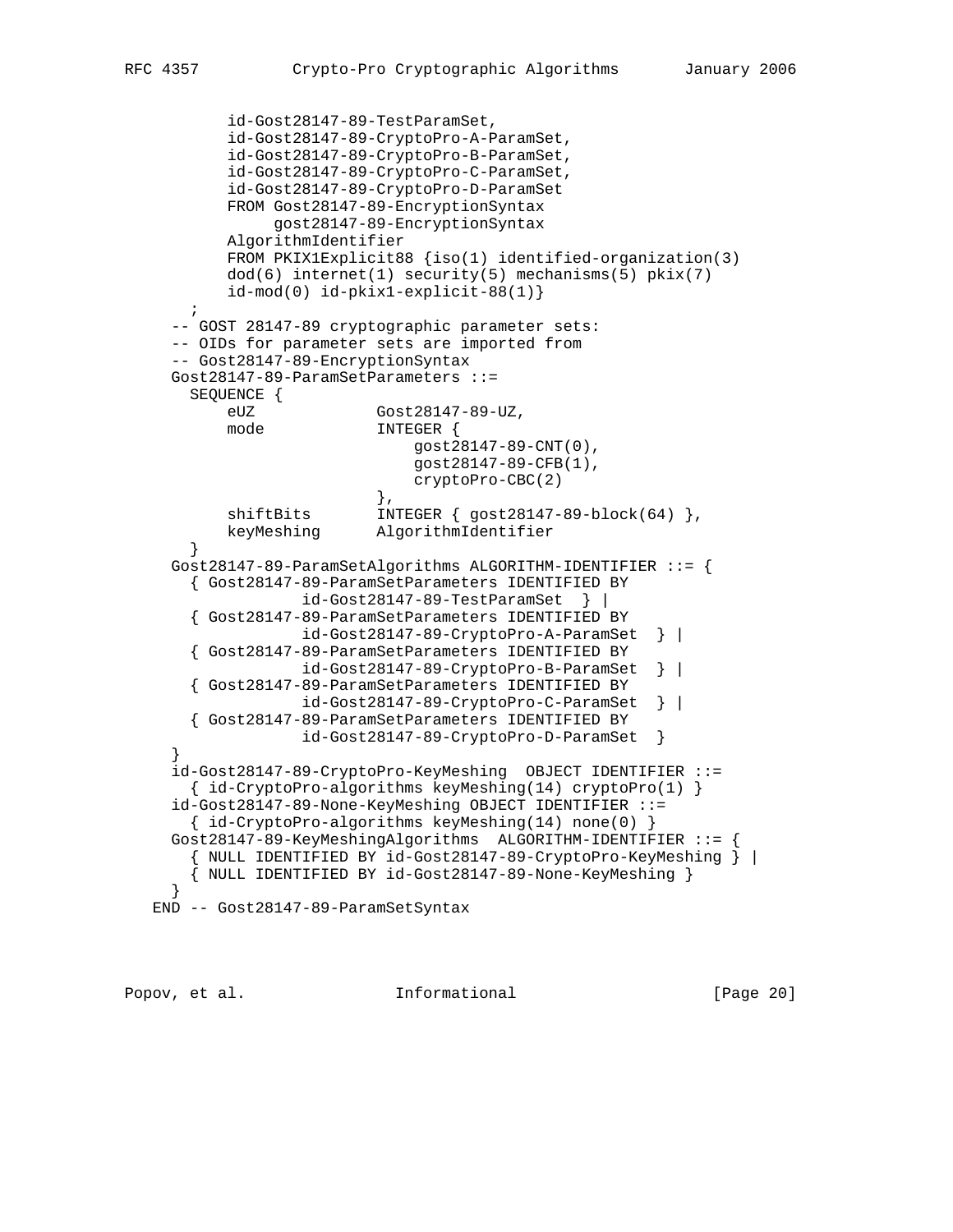# 10.4. GostR3411-94-DigestSyntax

```
 GostR3411-94-DigestSyntax
       \{ iso(1) member-body(2) ru(643) rans(2) cryptopro(2)other(1) modules(1) gostR3411-94-DigestSyntax(1) 1 }
   DEFINITIONS ::=
   BEGIN
   -- EXPORTS All --
   -- The types and values defined in this module are exported for
   -- use in the other ASN.1 modules contained within the Russian
   -- Cryptography "GOST" & "GOST R" Specifications, and for the use
   -- of other applications that will use them to access Russian
   -- Cryptography services. Other applications may use them for
   -- their own purposes, but this will not constrain extensions and
    -- modifications needed to maintain or improve the Russian
   -- Cryptography service.
       IMPORTS
            id-CryptoPro-algorithms, id-CryptoPro-hashes,
            ALGORITHM-IDENTIFIER,
            cryptographic-Gost-Useful-Definitions
            FROM Cryptographic-Gost-Useful-Definitions
               \{ iso(1) member-body(2) ru(643) rans(2)cryptopro(2) other(1) modules(1) cryptographic-Gost-Useful-Definitions(0) 1 }
       ;
      -- GOST R 34.11-94 OID
        id-GostR3411-94 OBJECT IDENTIFIER ::=
            { id-CryptoPro-algorithms gostR3411-94(9) }
      -- GOST R 34.11-94 cryptographic parameter set OIDs
        id-GostR3411-94-TestParamSet OBJECT IDENTIFIER ::=
            { id-CryptoPro-hashes test(0) }
        id-GostR3411-94-CryptoProParamSet OBJECT IDENTIFIER ::=
            { id-CryptoPro-hashes cryptopro(1) }
      -- GOST R 34.11-94 data types
       GostR3411-94-Digest ::= OCTET STRING (SIZE (32))
      -- GOST R 34.11-94 digest algorithm & parameters
       GostR3411-94-DigestParameters ::=
           OBJECT IDENTIFIER (
                    id-GostR3411-94-TestParamSet |
                        -- Only for testing purposes
                    id-GostR3411-94-CryptoProParamSet
\overline{\phantom{a}} GostR3411-94-DigestAlgorithms ALGORITHM-IDENTIFIER ::= {
            { NULL IDENTIFIED BY id-GostR3411-94 } |
                    -- Assume id-GostR3411-94-CryptoProParamSet
            { GostR3411-94-DigestParameters
                    IDENTIFIED BY id-GostR3411-94 }
        }
```
Popov, et al. **Informational** [Page 21]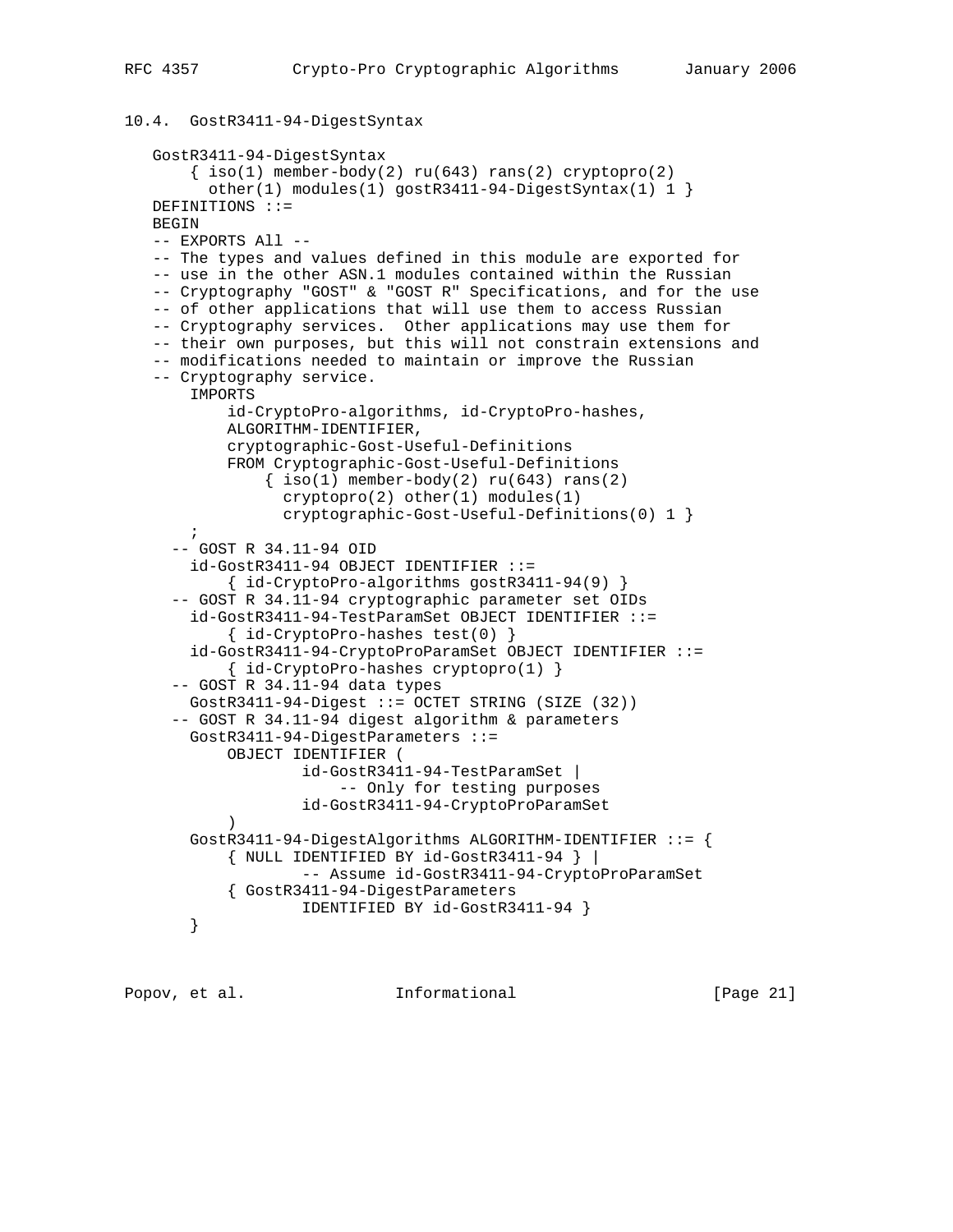```
 END -- GostR3411-94-DigestSyntax
```

```
10.5. GostR3411-94-ParamSetSyntax
```

```
 GostR3411-94-ParamSetSyntax
       \{\text{iso}(1) \text{ member-body}(2) \text{ ru}(643) \text{rans}(2) \text{ cryptopro}(2) other(1) modules(1) gostR3411-94-ParamSetSyntax(7) 1 }
   DEFINITIONS ::=
   BEGIN
   -- EXPORTS All --
   -- The types and values defined in this module are exported for
   -- use in the other ASN.1 modules contained within the Russian
   -- Cryptography "GOST" & "GOST R" Specifications, and for the use
   -- of other applications that will use them to access Russian
   -- Cryptography services. Other applications may use them for
   -- their own purposes, but this will not constrain extensions and
   -- modifications needed to maintain or improve the Russian
   -- Cryptography service.
        IMPORTS
            gost28147-89-EncryptionSyntax,
            gostR3411-94-DigestSyntax,
            ALGORITHM-IDENTIFIER
            FROM Cryptographic-Gost-Useful-Definitions
               \{\text{iso}(1) \text{ member-body}(2) \text{ ru}(643) \text{ rans}(2)\} cryptopro(2) other(1) modules(1)
                  cryptographic-Gost-Useful-Definitions(0) 1 }
            Gost28147-89-UZ
            FROM Gost28147-89-EncryptionSyntax
                 gost28147-89-EncryptionSyntax
            id-GostR3411-94-TestParamSet,
            id-GostR3411-94-CryptoProParamSet,
            GostR3411-94-Digest
            FROM GostR3411-94-DigestSyntax
                 gostR3411-94-DigestSyntax
      \ddot{i} -- GOST R 34.11-94 cryptographic parameter sets:
      -- OIDs for parameter sets are imported from
      -- GostR3411-94-DigestSyntax
        GostR3411-94-ParamSetParameters ::=
            SEQUENCE {
               hUZ Gost28147-89-UZ, -- S-Box for digest
                h0 GostR3411-94-Digest -- initial digest value
 }
        GostR3411-94-ParamSetAlgorithms ALGORITHM-IDENTIFIER ::= {
            { GostR3411-94-ParamSetParameters IDENTIFIED BY
                     id-GostR3411-94-TestParamSet
 } |
            { GostR3411-94-ParamSetParameters IDENTIFIED BY
```
Popov, et al. **Informational** [Page 22]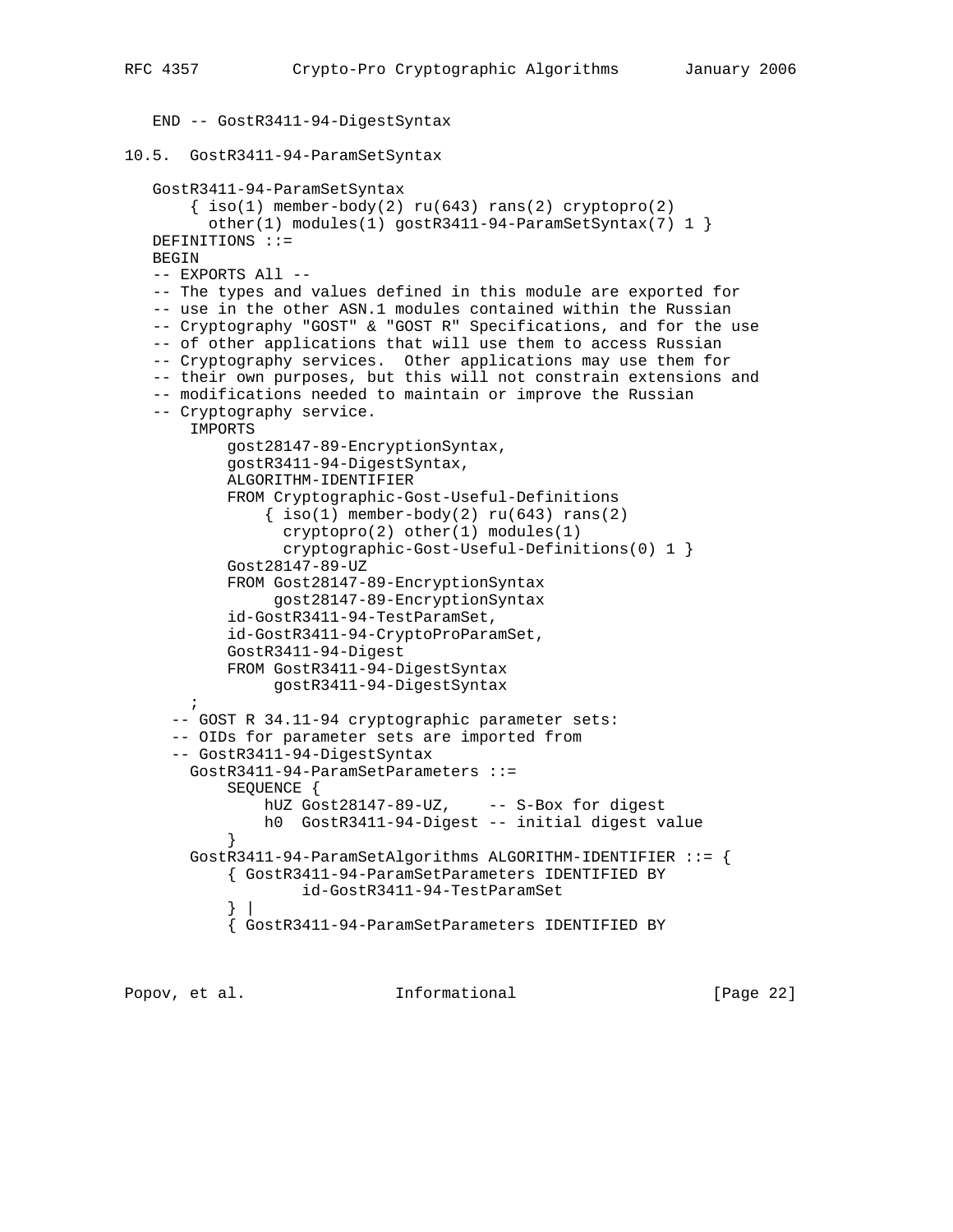```
 id-GostR3411-94-CryptoProParamSet
 }
 }
    END -- GostR3411-94-ParamSetSyntax
10.6. GostR3410-94-PKISyntax
    GostR3410-94-PKISyntax
       \{\text{iso}(1) \text{ member-body}(2) \text{ ru}(643) \text{rans}(2) \text{ cryptopro}(2)other(1) modules(1) gostR3410-94-PKISyntax(2) 1 }
    DEFINITIONS ::=
    BEGIN
    -- EXPORTS All --
    -- The types and values defined in this module are exported for
    -- use in the other ASN.1 modules contained within the Russian
    -- Cryptography "GOST" & "GOST R" Specifications, and for the use
    -- of other applications that will use them to access Russian
    -- Cryptography services. Other applications may use them for
    -- their own purposes, but this will not constrain extensions and
    -- modifications needed to maintain or improve the Russian
    -- Cryptography service.
        IMPORTS
            id-CryptoPro-algorithms,
            id-CryptoPro-signs, id-CryptoPro-exchanges,
            gost28147-89-EncryptionSyntax,
            gostR3411-94-DigestSyntax, ALGORITHM-IDENTIFIER,
            cryptographic-Gost-Useful-Definitions
            FROM Cryptographic-Gost-Useful-Definitions
               \{ iso(1) member-body(2) ru(643) rans(2) cryptopro(2) other(1) modules(1)
                  cryptographic-Gost-Useful-Definitions(0) 1 }
            Gost28147-89-ParamSet
            FROM Gost28147-89-EncryptionSyntax
                 gost28147-89-EncryptionSyntax
            id-GostR3411-94-TestParamSet,
            id-GostR3411-94-CryptoProParamSet
            FROM GostR3411-94-DigestSyntax gostR3411-94-DigestSyntax
\mathcal{L}^{\text{max}} -- GOST R 34.10-94 OIDs
        id-GostR3410-94 OBJECT IDENTIFIER ::=
            { id-CryptoPro-algorithms gostR3410-94(20) }
        id-GostR3410-94DH OBJECT IDENTIFIER ::=
            { id-CryptoPro-algorithms gostR3410-94DH(99) }
        id-GostR3411-94-with-GostR3410-94 OBJECT IDENTIFIER ::=
            { id-CryptoPro-algorithms
              gostR3411-94-with-gostR3410-94(4) }
      -- GOST R 34.10-94 public key parameter set OIDs
        id-GostR3410-94-TestParamSet OBJECT IDENTIFIER ::=
```
Popov, et al. **Informational** [Page 23]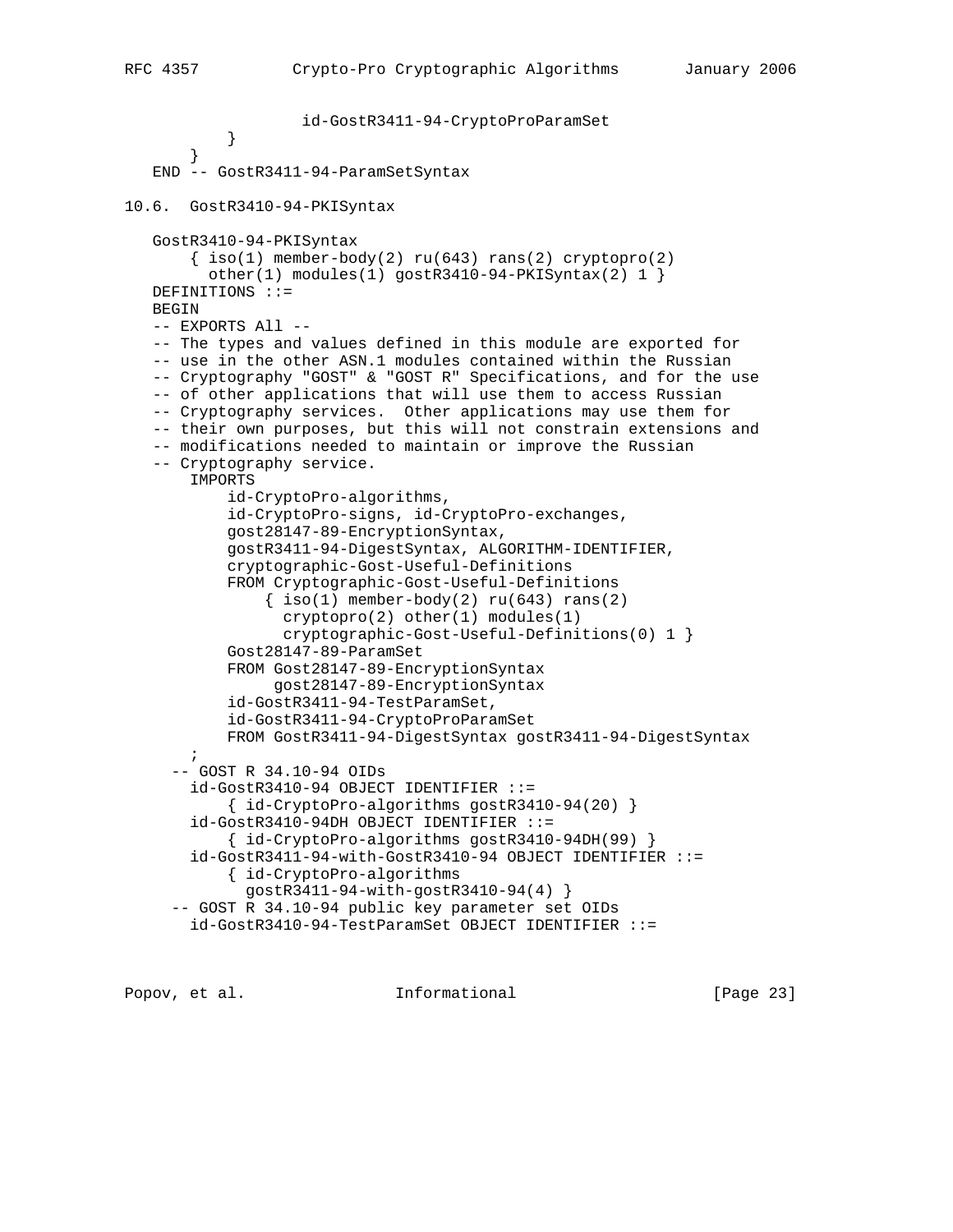```
 { id-CryptoPro-signs test(0) }
       id-GostR3410-94-CryptoPro-A-ParamSet OBJECT IDENTIFIER ::=
           { id-CryptoPro-signs cryptopro-A(2) }
       id-GostR3410-94-CryptoPro-B-ParamSet OBJECT IDENTIFIER ::=
           { id-CryptoPro-signs cryptopro-B(3) }
       id-GostR3410-94-CryptoPro-C-ParamSet OBJECT IDENTIFIER ::=
           { id-CryptoPro-signs cryptopro-C(4) }
       id-GostR3410-94-CryptoPro-D-ParamSet OBJECT IDENTIFIER ::=
           { id-CryptoPro-signs cryptopro-D(5) }
       id-GostR3410-94-CryptoPro-XchA-ParamSet OBJECT IDENTIFIER ::=
           { id-CryptoPro-exchanges cryptopro-XchA(1) }
       id-GostR3410-94-CryptoPro-XchB-ParamSet OBJECT IDENTIFIER ::=
           { id-CryptoPro-exchanges cryptopro-XchB(2) }
       id-GostR3410-94-CryptoPro-XchC-ParamSet OBJECT IDENTIFIER ::=
           { id-CryptoPro-exchanges cryptopro-XchC(3) }
     -- GOST R 34.10-94 data types
       GostR3410-94-CertificateSignature ::=
           BIT STRING ( SIZE(256..512) )
       GostR3410-94-PublicKey ::=
           OCTET STRING ( SIZE(
                           64 | -- Only for testing purposes
 128
 ) )
       GostR3410-94-PublicKeyParameters ::=
           SEQUENCE {
               publicKeyParamSet
                   OBJECT IDENTIFIER (
                       id-GostR3410-94-TestParamSet |
                           -- Only for testing purposes
                       id-GostR3410-94-CryptoPro-A-ParamSet |
                       id-GostR3410-94-CryptoPro-B-ParamSet |
                       id-GostR3410-94-CryptoPro-C-ParamSet |
                       id-GostR3410-94-CryptoPro-D-ParamSet |
                       id-GostR3410-94-CryptoPro-XchA-ParamSet |
                       id-GostR3410-94-CryptoPro-XchB-ParamSet |
                       id-GostR3410-94-CryptoPro-XchC-ParamSet
 ),
               digestParamSet
                   OBJECT IDENTIFIER (
                       id-GostR3411-94-TestParamSet |
                           -- Only for testing purposes
                       id-GostR3411-94-CryptoProParamSet
 ),
               encryptionParamSet Gost28147-89-ParamSet OPTIONAL
 }
       GostR3410-94-PublicKeyAlgorithms ALGORITHM-IDENTIFIER ::= {
           { GostR3410-94-PublicKeyParameters IDENTIFIED BY
                           id-GostR3410-94 }
```
Popov, et al.  $I_n$  Informational [Page 24]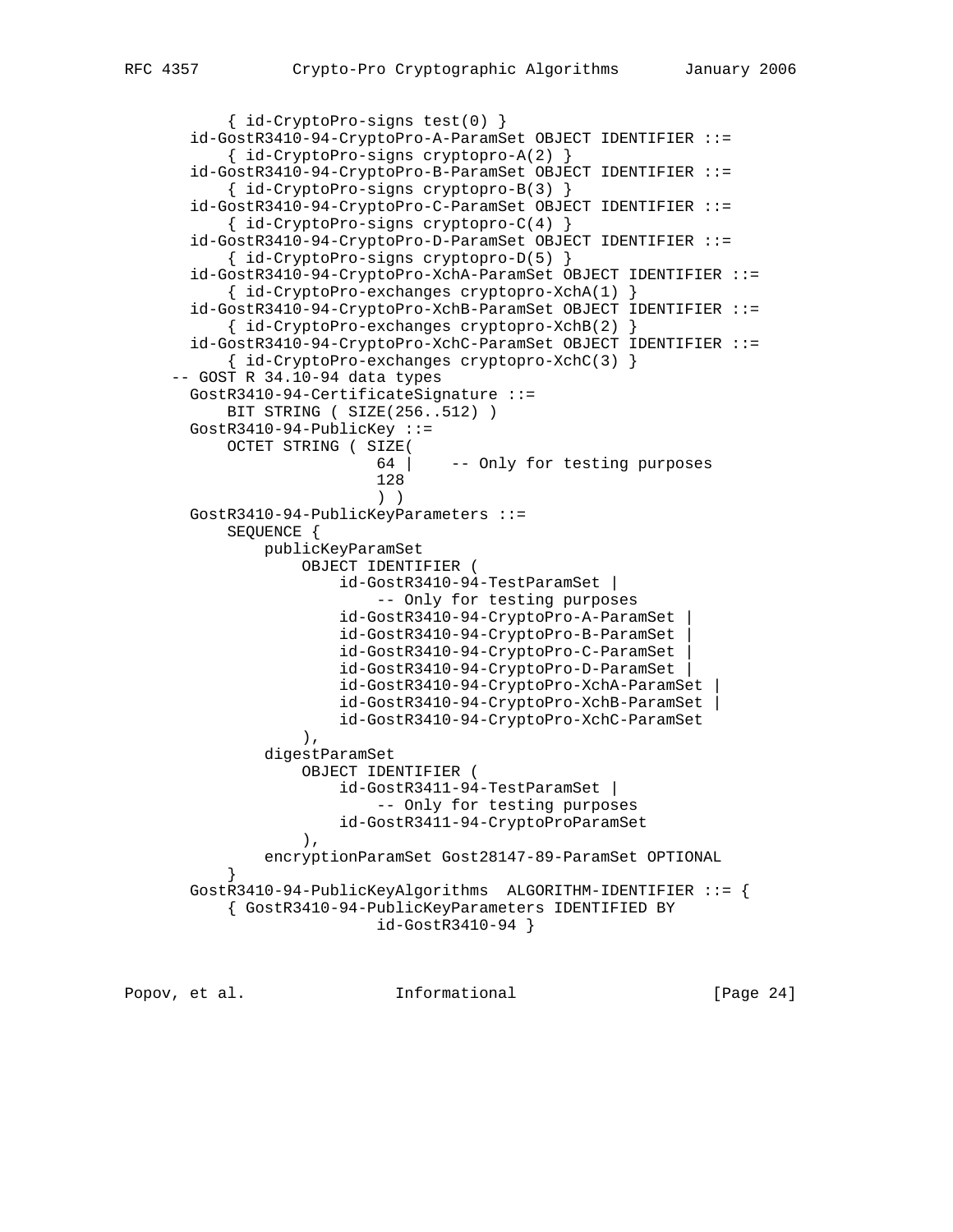```
 }
    END -- GostR3410-94-PKISyntax
10.7. GostR3410-94-ParamSetSyntax
    GostR3410-94-ParamSetSyntax
       \{ iso(1) member-body(2) ru(643) rans(2) cryptopro(2)other(1) modules(1) gostR3410-94-ParamSetSyntax(8) 1 }
   DEFINITIONS ::=
   BEGIN
    -- EXPORTS All --
    -- The types and values defined in this module are exported for
    -- use in the other ASN.1 modules contained within the Russian
    -- Cryptography "GOST" & "GOST R" Specifications, and for the use
    -- of other applications that will use them to access Russian
    -- Cryptography services. Other applications may use them for
    -- their own purposes, but this will not constrain extensions and
    -- modifications needed to maintain or improve the Russian
    -- Cryptography service.
       IMPORTS
            id-CryptoPro-algorithms,
            id-CryptoPro-signs, id-CryptoPro-exchanges,
            gostR3410-94-PKISyntax, ALGORITHM-IDENTIFIER,
            cryptographic-Gost-Useful-Definitions
            FROM Cryptographic-Gost-Useful-Definitions
               \{ iso(1) member-body(2) ru(643) rans(2)cryptopro(2) other(1) modules(1) cryptographic-Gost-Useful-Definitions(0) 1 }
            id-GostR3410-94,
            id-GostR3410-94-TestParamSet,
            id-GostR3410-94-CryptoPro-A-ParamSet,
            id-GostR3410-94-CryptoPro-B-ParamSet,
            id-GostR3410-94-CryptoPro-C-ParamSet,
            id-GostR3410-94-CryptoPro-D-ParamSet,
            id-GostR3410-94-CryptoPro-XchA-ParamSet,
            id-GostR3410-94-CryptoPro-XchB-ParamSet,
            id-GostR3410-94-CryptoPro-XchC-ParamSet
            FROM GostR3410-94-PKISyntax gostR3410-94-PKISyntax
            AlgorithmIdentifier
            FROM PKIX1Explicit88 {iso(1) identified-organization(3)
            dod(6) internet(1) security(5) mechanisms(5) pkix(7)
            id-mod(0) id-pkix1-explicit-88(1)}
       ;
      -- GOST R 34.10-94 public key parameter sets:
      -- OIDs for parameter sets are imported from
      -- GostR3410-94-PKISyntax
       GostR3410-94-ParamSetParameters-t ::= INTEGER (512 | 1024)
                    -- 512 - only for testing purposes
```
Popov, et al. **Informational** [Page 25]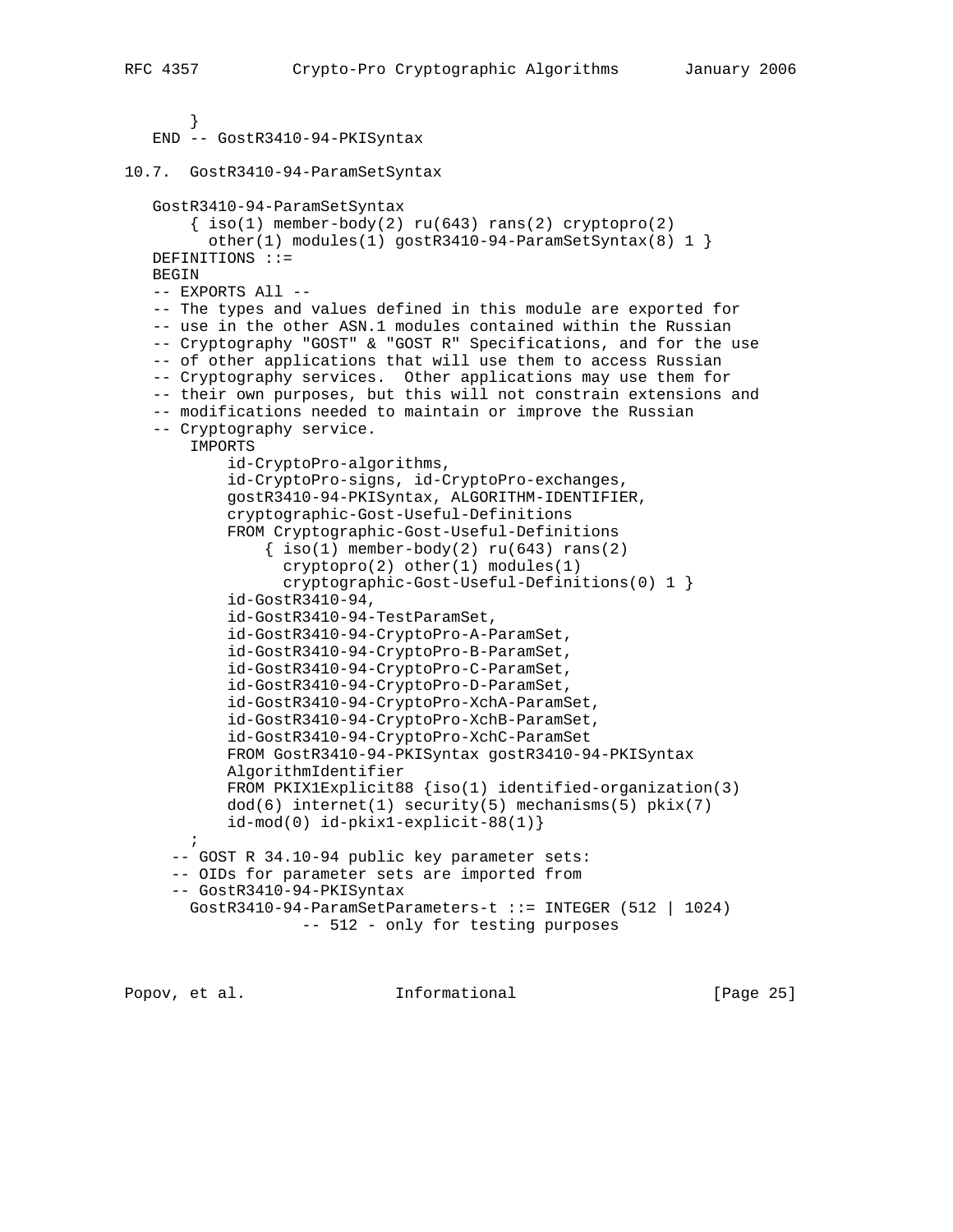```
 GostR3410-94-ParamSetParameters ::=
           SEQUENCE {
               t GostR3410-94-ParamSetParameters-t,
               p INTEGER, -- 2^1020 < p < 2^1024 or 2^509 < p < 2^512
               q INTEGER, -- 2^254 < q < 2^256
              a INTEGER, -- 1 < a < p-1 < 2^1024-1 validationAlgorithm
                   AlgorithmIdentifier OPTIONAL
                   -- {{ GostR3410-94-ValidationAlgorithms }}
 }
       GostR3410-94-ParamSetAlgorithm ALGORITHM-IDENTIFIER ::= {
           { GostR3410-94-ParamSetParameters IDENTIFIED BY
                   id-GostR3410-94-TestParamSet } |
           { GostR3410-94-ParamSetParameters IDENTIFIED BY
                   id-GostR3410-94-CryptoPro-A-ParamSet } |
            { GostR3410-94-ParamSetParameters IDENTIFIED BY
                   id-GostR3410-94-CryptoPro-B-ParamSet } |
            { GostR3410-94-ParamSetParameters IDENTIFIED BY
                   id-GostR3410-94-CryptoPro-C-ParamSet } |
            { GostR3410-94-ParamSetParameters IDENTIFIED BY
                   id-GostR3410-94-CryptoPro-D-ParamSet } |
            { GostR3410-94-ParamSetParameters IDENTIFIED BY
                   id-GostR3410-94-CryptoPro-XchA-ParamSet } |
            { GostR3410-94-ParamSetParameters IDENTIFIED BY
                   id-GostR3410-94-CryptoPro-XchB-ParamSet } |
            { GostR3410-94-ParamSetParameters IDENTIFIED BY
                  id-GostR3410-94-CryptoPro-XchC-ParamSet }
       }
     -- GOST R 34.10-94 validation/constructor
       id-GostR3410-94-a OBJECT IDENTIFIER ::=
           { id-GostR3410-94 a(1) }
       id-GostR3410-94-aBis OBJECT IDENTIFIER ::=
          \{ id-GostR3410-94 \text{ aBis}(2) \} id-GostR3410-94-b OBJECT IDENTIFIER ::=
            { id-GostR3410-94 b(3) }
       id-GostR3410-94-bBis OBJECT IDENTIFIER ::=
           \{ id-GostR3410-94 bBis(4) \} GostR3410-94-ValidationParameters-c ::=
           INTEGER (0 .. 65535)
       GostR3410-94-ValidationParameters ::=
           SEQUENCE {
               x0 GostR3410-94-ValidationParameters-c,
               c GostR3410-94-ValidationParameters-c,
               d INTEGER OPTIONAL -- 1 < d < p-1 < 2^1024-1
 }
       GostR3410-94-ValidationBisParameters-c ::=
           INTEGER (0 .. 4294967295)
```
Popov, et al. **Informational** [Page 26]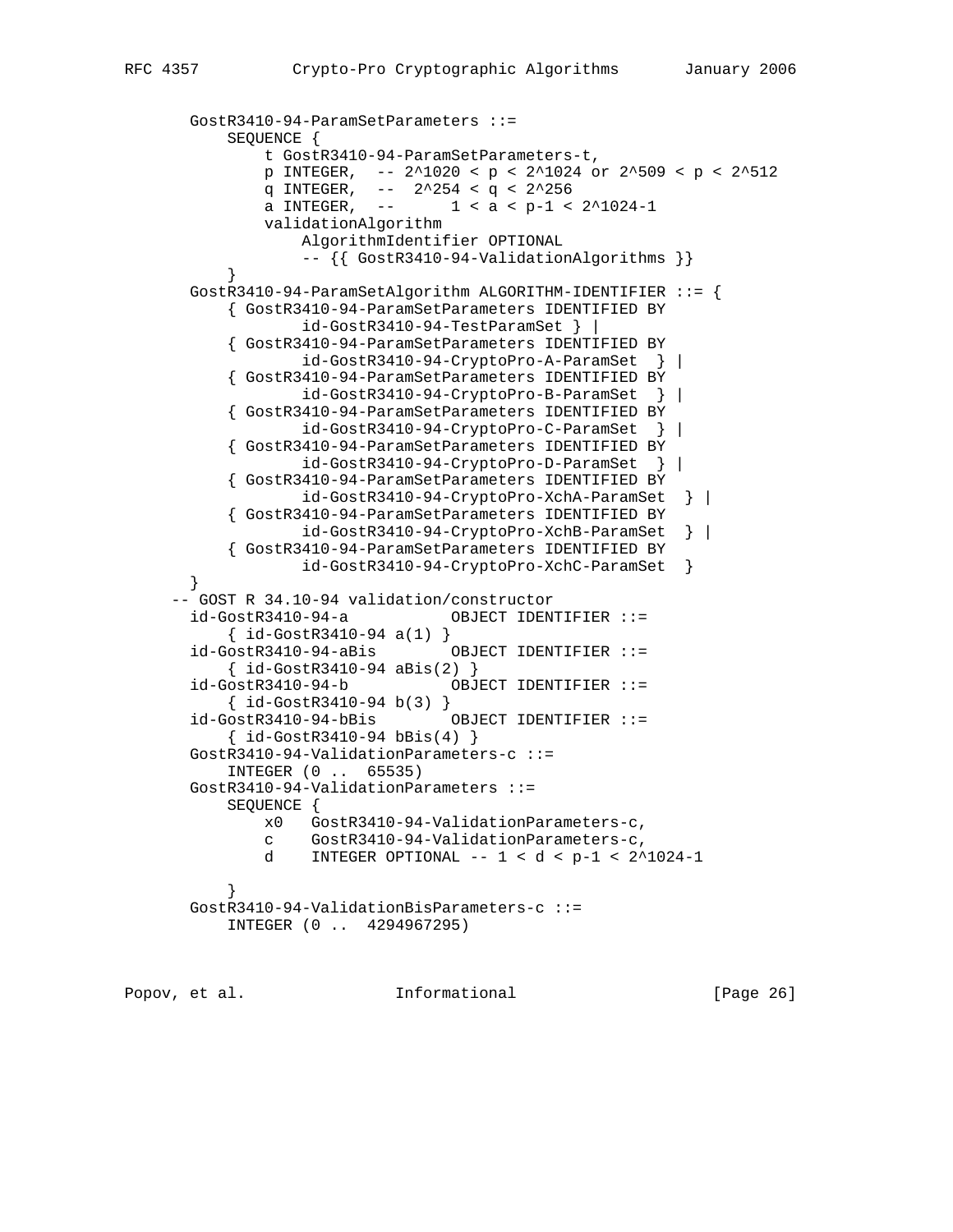```
 GostR3410-94-ValidationBisParameters ::=
            SEQUENCE {
                x0 GostR3410-94-ValidationBisParameters-c,
                c GostR3410-94-ValidationBisParameters-c,
                d INTEGER OPTIONAL -- 1 < d < p-1 < 2^1024-1
 }
        GostR3410-94-ValidationAlgorithms ALGORITHM-IDENTIFIER ::= {
            { GostR3410-94-ValidationParameters IDENTIFIED BY
                  id-GostR3410-94-a } |
            { GostR3410-94-ValidationBisParameters IDENTIFIED BY
                            id-GostR3410-94-aBis } |
            { GostR3410-94-ValidationParameters IDENTIFIED BY
                            id-GostR3410-94-b } |
            { GostR3410-94-ValidationBisParameters IDENTIFIED BY
                            id-GostR3410-94-bBis }
 }
    END -- GostR3410-94-ParamSetSyntax
10.8. GostR3410-2001-PKISyntax
    GostR3410-2001-PKISyntax
       \{ iso(1) member-body(2) ru(643) rans(2) cryptopro(2)other(1) modules(1) gostR3410-2001-PKISyntax(9) 1 }
   DEFINITIONS ::=
    BEGIN
    -- EXPORTS All --
    -- The types and values defined in this module are exported for
    -- use in the other ASN.1 modules contained within the Russian
    -- Cryptography "GOST" & "GOST R" Specifications, and for the use
    -- of other applications that will use them to access Russian
    -- Cryptography services. Other applications may use them for
    -- their own purposes, but this will not constrain extensions and
    -- modifications needed to maintain or improve the Russian
    -- Cryptography service.
        IMPORTS
            id-CryptoPro-algorithms,
            id-CryptoPro-ecc-signs, id-CryptoPro-ecc-exchanges,
            gost28147-89-EncryptionSyntax,
            gostR3411-94-DigestSyntax, ALGORITHM-IDENTIFIER,
            cryptographic-Gost-Useful-Definitions
            FROM Cryptographic-Gost-Useful-Definitions
               \{ iso(1) member-body(2) ru(643) rans(2)cryptopro(2) other(1) modules(1) cryptographic-Gost-Useful-Definitions(0) 1 }
            Gost28147-89-ParamSet
            FROM Gost28147-89-EncryptionSyntax
                 gost28147-89-EncryptionSyntax
```
Popov, et al.  $I_n$  Informational [Page 27]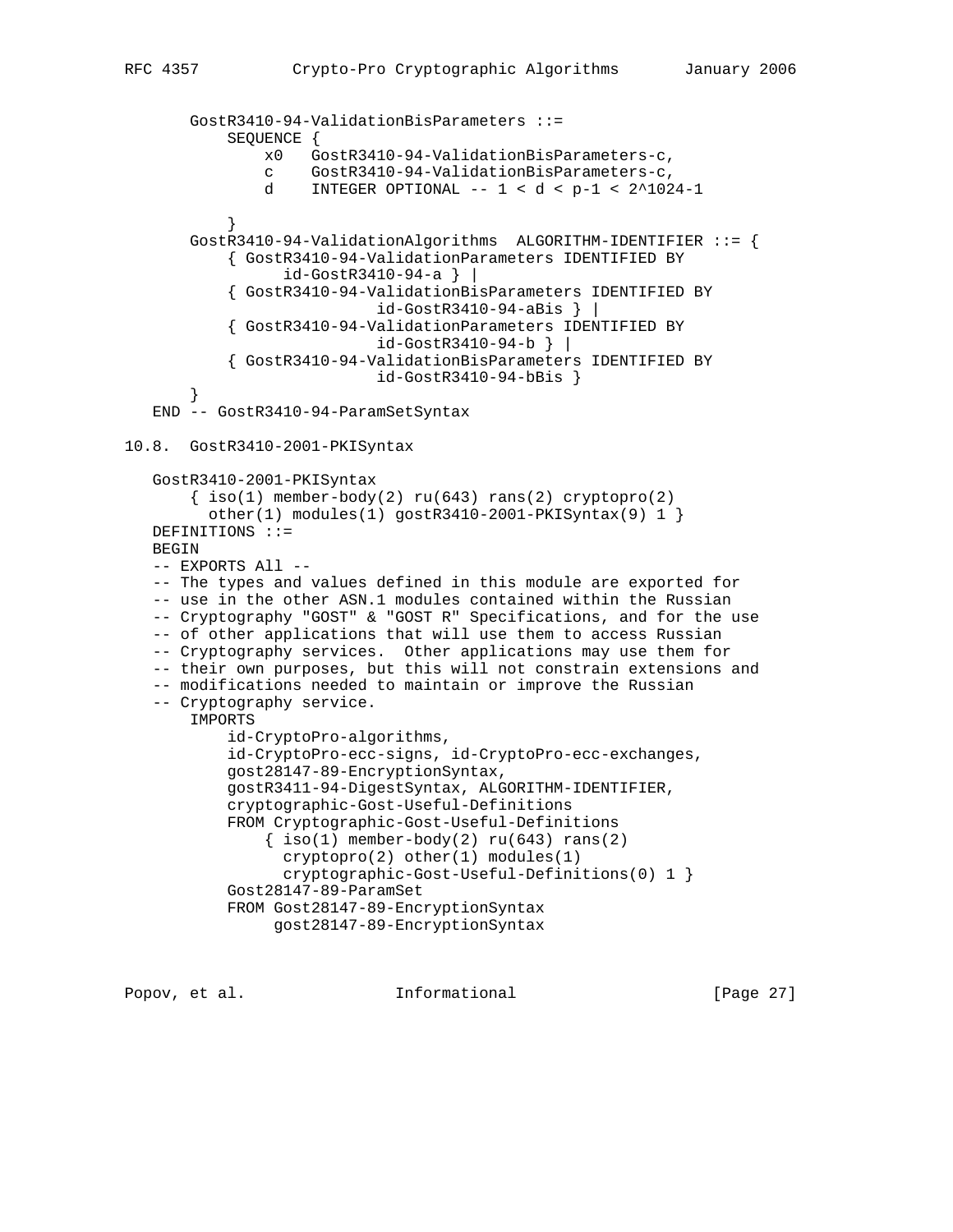```
 id-GostR3411-94-TestParamSet,
            id-GostR3411-94-CryptoProParamSet
            FROM GostR3411-94-DigestSyntax gostR3411-94-DigestSyntax
\mathcal{L}^{\text{max}} -- GOST R 34.10-2001 OIDs
        id-GostR3410-2001 OBJECT IDENTIFIER ::=
            { id-CryptoPro-algorithms gostR3410-2001(19) }
        id-GostR3410-2001DH OBJECT IDENTIFIER ::=
            { id-CryptoPro-algorithms gostR3410-2001DH(98) }
        id-GostR3411-94-with-GostR3410-2001 OBJECT IDENTIFIER ::=
            { id-CryptoPro-algorithms
              gostR3411-94-with-gostR3410-2001(3) }
      -- GOST R 34.10-2001 public key parameter set OIDs
        id-GostR3410-2001-TestParamSet OBJECT IDENTIFIER ::=
            { id-CryptoPro-ecc-signs test(0) }
        id-GostR3410-2001-CryptoPro-A-ParamSet OBJECT IDENTIFIER ::=
            { id-CryptoPro-ecc-signs cryptopro-A(1) }
        id-GostR3410-2001-CryptoPro-B-ParamSet OBJECT IDENTIFIER ::=
            { id-CryptoPro-ecc-signs cryptopro-B(2) }
        id-GostR3410-2001-CryptoPro-C-ParamSet OBJECT IDENTIFIER ::=
            { id-CryptoPro-ecc-signs cryptopro-C(3) }
        id-GostR3410-2001-CryptoPro-XchA-ParamSet
            OBJECT IDENTIFIER ::=
                    { id-CryptoPro-ecc-exchanges cryptopro-XchA(0) }
        id-GostR3410-2001-CryptoPro-XchB-ParamSet
            OBJECT IDENTIFIER ::=
                    { id-CryptoPro-ecc-exchanges cryptopro-XchB(1) }
      -- GOST R 34.10-2001 Data Types
       GostR3410-2001-CertificateSignature ::=
            BIT STRING ( SIZE(256..512) )
        GostR3410-2001-PublicKey ::=
            OCTET STRING ( SIZE(64) )
        GostR3410-2001-PublicKeyParameters ::=
            SEQUENCE {
                publicKeyParamSet
                    OBJECT IDENTIFIER (
                        id-GostR3410-2001-TestParamSet |
                            -- Only for testing purposes
                        id-GostR3410-2001-CryptoPro-A-ParamSet |
                        id-GostR3410-2001-CryptoPro-B-ParamSet |
                        id-GostR3410-2001-CryptoPro-C-ParamSet |
                        id-GostR3410-2001-CryptoPro-XchA-ParamSet |
                        id-GostR3410-2001-CryptoPro-XchB-ParamSet
 ),
                digestParamSet
                    OBJECT IDENTIFIER (
                        id-GostR3411-94-TestParamSet |
                             -- Only for testing purposes
```
Popov, et al. **Informational** [Page 28]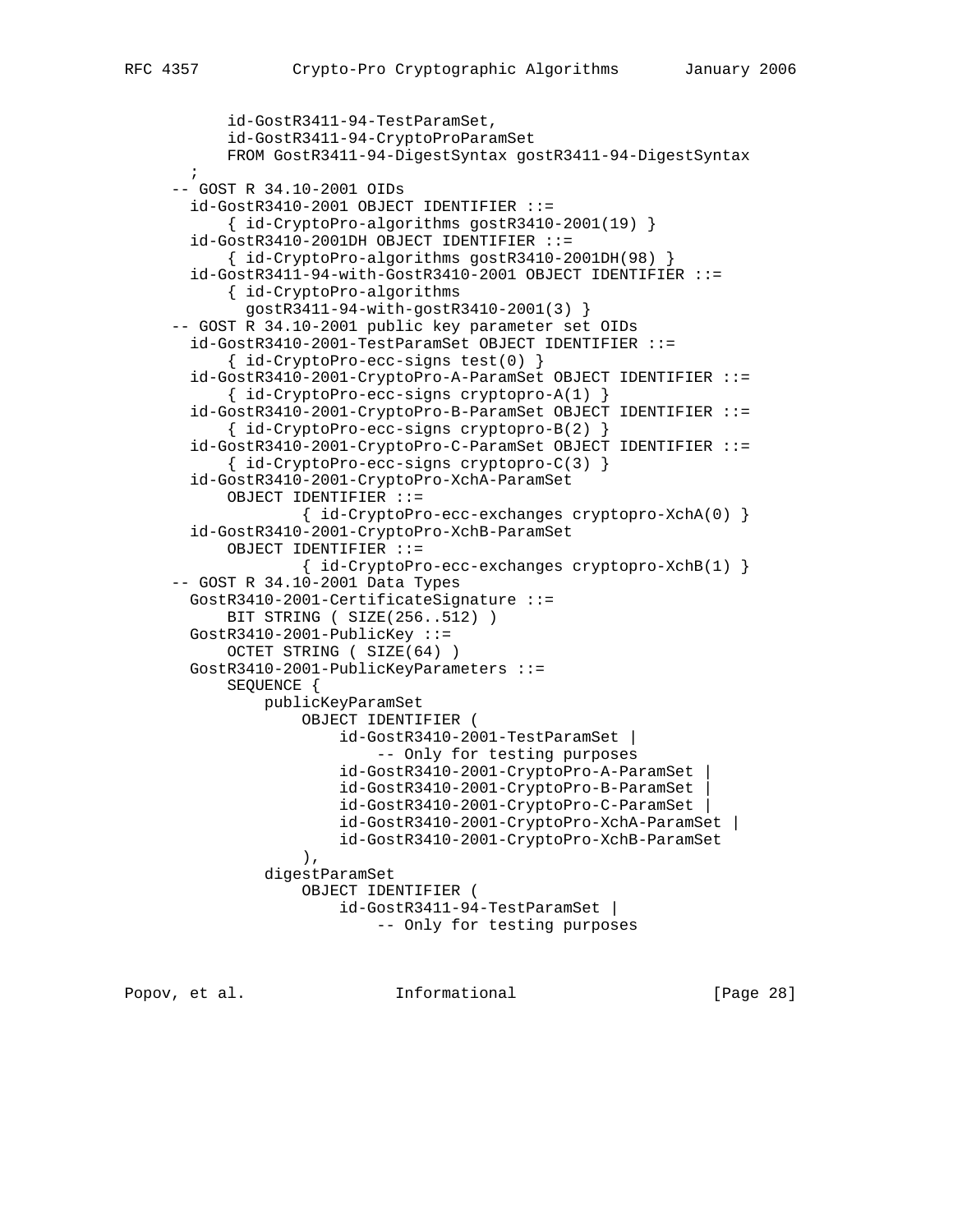```
 id-GostR3411-94-CryptoProParamSet
 ),
                 encryptionParamSet Gost28147-89-ParamSet OPTIONAL
 }
        GostR3410-2001-PublicKeyAlgorithms ALGORITHM-IDENTIFIER ::= {
            { GostR3410-2001-PublicKeyParameters IDENTIFIED BY
                             id-GostR3410-2001 }
        }
    END -- GostR3410-2001-PKISyntax
10.9. GostR3410-2001-ParamSetSyntax
    GostR3410-2001-ParamSetSyntax
       \{\text{iso}(1) \text{ member-body}(2) \text{ ru}(643) \text{rans}(2) \text{ cryptographic}(2)other(1) modules(1) gostR3410-2001-ParamSetSyntax(12) 1 }
    DEFINITIONS ::=
   BEGIN
    -- EXPORTS All --
    -- The types and values defined in this module are exported for
    -- use in the other ASN.1 modules contained within the Russian
    -- Cryptography "GOST" & "GOST R" Specifications, and for the use
    -- of other applications that will use them to access Russian
    -- Cryptography services. Other applications may use them for
    -- their own purposes, but this will not constrain extensions and
    -- modifications needed to maintain or improve the Russian
    -- Cryptography service.
        IMPORTS
            gostR3410-2001-PKISyntax, ALGORITHM-IDENTIFIER,
            cryptographic-Gost-Useful-Definitions
            FROM Cryptographic-Gost-Useful-Definitions
                \{\text{iso}(1) \text{ member-body}(2) \text{ ru}(643) \text{ rans}(2)\}cryptopro(2) other(1) modules(1) cryptographic-Gost-Useful-Definitions(0) 1 }
            id-GostR3410-2001,
            id-GostR3410-2001-TestParamSet,
            id-GostR3410-2001-CryptoPro-A-ParamSet,
            id-GostR3410-2001-CryptoPro-B-ParamSet,
            id-GostR3410-2001-CryptoPro-C-ParamSet,
            id-GostR3410-2001-CryptoPro-XchA-ParamSet,
            id-GostR3410-2001-CryptoPro-XchB-ParamSet
            FROM GostR3410-2001-PKISyntax gostR3410-2001-PKISyntax
\mathcal{L}^{\text{max}} GostR3410-2001-ParamSetParameters ::=
            SEQUENCE {
                a INTEGER, - - 0 < a < p < 2^2 256b INTEGER, - - 0 < b < p < 2^2 256 p INTEGER, -- 2^254 < p < 2^256
               q INTEGER, - - 2^2 254 < q < 2^2 256
```
Popov, et al. **Informational** [Page 29]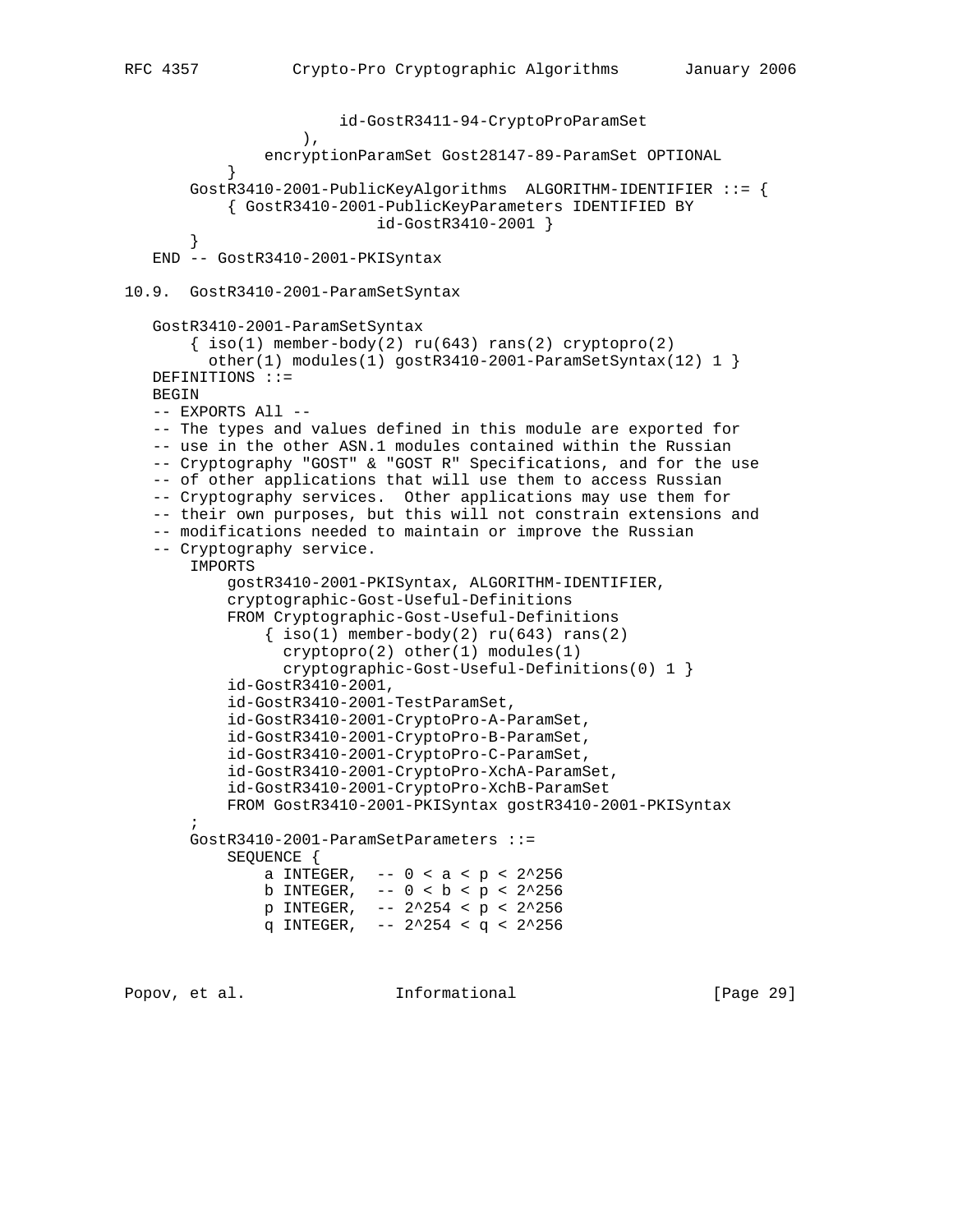x INTEGER,  $- - 0 < x < p < 2^2256$ y INTEGER  $- - 0 < y < p < 2^2256$  } -- GOST R 34.10-2001 public key parameter set: -- OIDs for parameter sets are imported from -- GostR3410-2001-PKISyntax GostR3410-2001-ParamSetAlgorithm ALGORITHM-IDENTIFIER ::= { { GostR3410-2001-ParamSetParameters IDENTIFIED BY id-GostR3410-2001-TestParamSet } | { GostR3410-2001-ParamSetParameters IDENTIFIED BY id-GostR3410-2001-CryptoPro-A-ParamSet } | { GostR3410-2001-ParamSetParameters IDENTIFIED BY id-GostR3410-2001-CryptoPro-B-ParamSet } | { GostR3410-2001-ParamSetParameters IDENTIFIED BY id-GostR3410-2001-CryptoPro-C-ParamSet } | { GostR3410-2001-ParamSetParameters IDENTIFIED BY id-GostR3410-2001-CryptoPro-XchA-ParamSet } | { GostR3410-2001-ParamSetParameters IDENTIFIED BY id-GostR3410-2001-CryptoPro-XchB-ParamSet } }

END -- GostR3410-2001-ParamSetSyntax

## 11. Appendix Parameters

 Parameters here are given as SEQUENCE OF AlgorithmIdentifier in ASN.1 DER encoding [X.660], stored in the same format as the examples in [RFC4134], can be extracted using the same program.

 If you want to extract without the program, copy all the lines between the "|>" and "|<" markers, remove any page breaks, and remove the "|" in the first column of each line. The result is a valid Base64 blob that can be processed by any Base64 decoder.

## 11.1. Encryption Algorithm Parameters

 For each AlgorithmIdentifier in this sequence, the parameters field contains Gost28147-89-ParamSetParameters.

|       | 0 30  |     | 480: SEOUENCE                |       |            |     |  |  |  |  |                                                 |  |
|-------|-------|-----|------------------------------|-------|------------|-----|--|--|--|--|-------------------------------------------------|--|
|       | 4 30  | 94: | SEOUENCE                     |       |            |     |  |  |  |  |                                                 |  |
|       | 606   | 7:  | OBJECT                       |       | IDENTIFIER |     |  |  |  |  |                                                 |  |
|       |       | :   | id-Gost28147-89-TestParamSet |       |            |     |  |  |  |  |                                                 |  |
| 15 30 |       | 83: | SEOUENCE                     |       |            |     |  |  |  |  |                                                 |  |
|       | 17 04 | 64: | OCTET STRING                 |       |            |     |  |  |  |  |                                                 |  |
|       |       | :   |                              |       |            |     |  |  |  |  | 4C DE 38 9C 29 89 EF B6 FF EB 56 C5 5E C2 9B 02 |  |
|       |       | :   |                              |       |            |     |  |  |  |  | 98 75 61 3B 11 3F 89 60 03 97 0C 79 8A A1 D5 5D |  |
|       |       | :   |                              |       |            |     |  |  |  |  | E2 10 AD 43 37 5D B3 8E B4 2C 77 E7 CD 46 CA FA |  |
|       |       | :   |                              | 6A 20 | - 1 F      | 70. |  |  |  |  | F4 1E A4 AB 03 F2 21 65 B8 44 D8                |  |

Popov, et al. **Informational** [Page 30]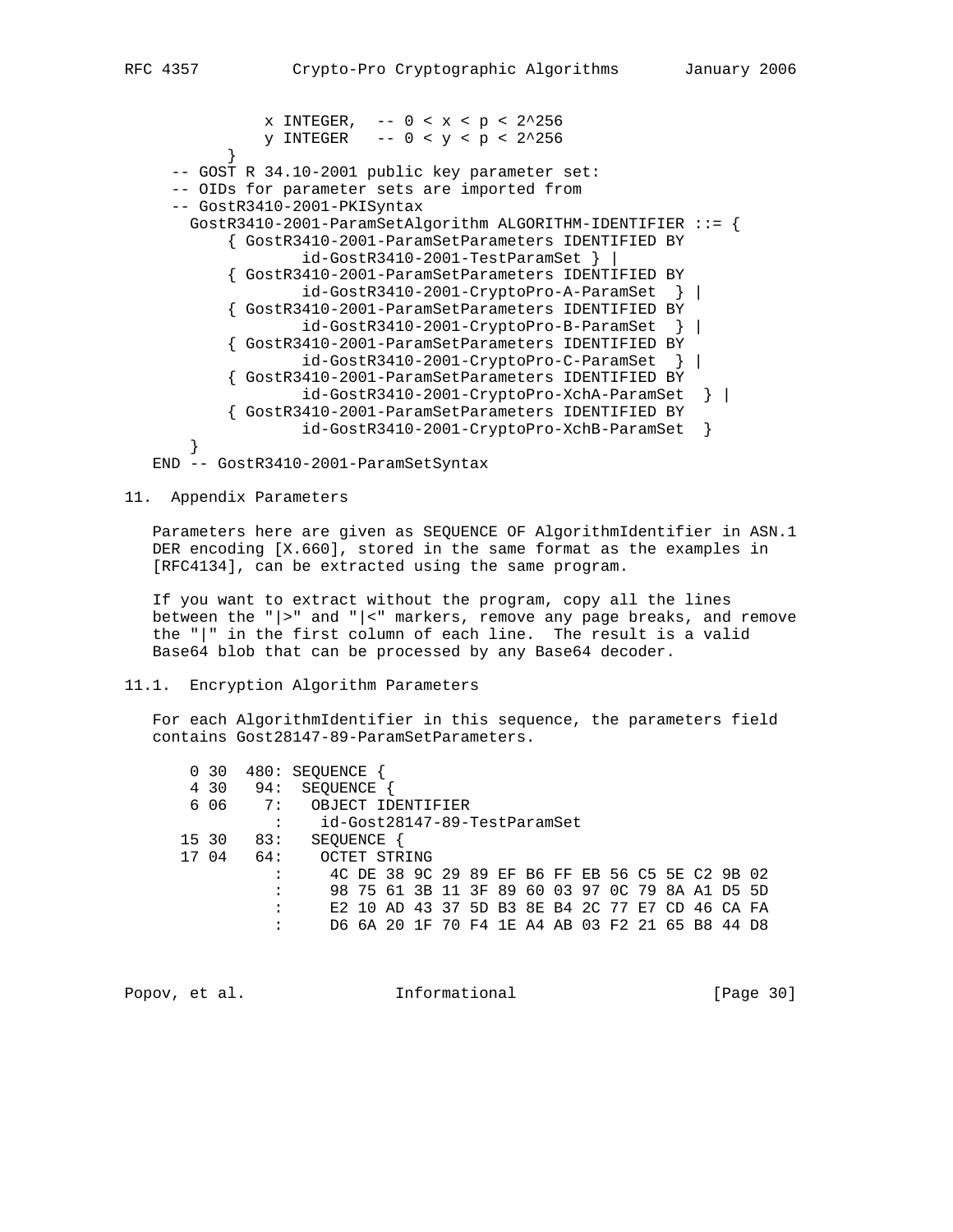| 83 02<br>86 02   | 89 30<br>91 06 | 1:<br>1:<br>9:<br>7:<br>$\ddot{\phantom{a}}$<br>:<br>:<br>: | INTEGER 0<br>INTEGER 64<br>SEQUENCE {<br>OBJECT IDENTIFIER<br>id-Gost28147-89-None-KeyMeshing<br>}<br>}                                                                                                                                                                                                                                                                                                                                                                                                                                                                                                                                                                                                                                                                                                                                                                                                                                                                                                                                                                                                                                                                                                                                                                      |
|------------------|----------------|-------------------------------------------------------------|------------------------------------------------------------------------------------------------------------------------------------------------------------------------------------------------------------------------------------------------------------------------------------------------------------------------------------------------------------------------------------------------------------------------------------------------------------------------------------------------------------------------------------------------------------------------------------------------------------------------------------------------------------------------------------------------------------------------------------------------------------------------------------------------------------------------------------------------------------------------------------------------------------------------------------------------------------------------------------------------------------------------------------------------------------------------------------------------------------------------------------------------------------------------------------------------------------------------------------------------------------------------------|
| 100 30<br>102 06 |                | 94:<br>7:                                                   | SEQUENCE {<br>OBJECT IDENTIFIER                                                                                                                                                                                                                                                                                                                                                                                                                                                                                                                                                                                                                                                                                                                                                                                                                                                                                                                                                                                                                                                                                                                                                                                                                                              |
|                  | 111 30         | $\ddot{\cdot}$                                              | id-Gost28147-89-CryptoPro-A-ParamSet                                                                                                                                                                                                                                                                                                                                                                                                                                                                                                                                                                                                                                                                                                                                                                                                                                                                                                                                                                                                                                                                                                                                                                                                                                         |
|                  | 113 04         | 83:<br>64:                                                  | SEQUENCE {<br>OCTET STRING                                                                                                                                                                                                                                                                                                                                                                                                                                                                                                                                                                                                                                                                                                                                                                                                                                                                                                                                                                                                                                                                                                                                                                                                                                                   |
|                  |                |                                                             | K1 K2 K3 K4 K5 K6 K7 K8<br>$- -$<br>3<br>9<br>Е<br>Е<br>В<br>3<br>1<br>В<br>6 7<br>$4\overline{ }$<br>$7^{\circ}$<br>5<br>Α<br>Α<br>D<br>$- -$<br>$\mathbf{3}$<br>$\overline{2}$<br>$\mathbf 1$<br>Е<br>6<br>F<br>A<br>D<br>$- -$<br>$\overline{2}$<br>2<br>$\mathsf{C}$<br>5<br>9<br>9<br>C<br>9<br>8<br>8<br>$\mathbf{B}$<br>D 8<br>$\mathbf{1}$<br>7<br>$\mathbf 0$<br>$- -$<br>$\overline{3}$<br>1<br>$\overline{2}$<br>C<br>B<br>Α<br>D<br>Α<br>$- -$<br>$\mathbf{1}$<br>$\mathbf F$<br>Ε<br>F<br>D<br>3<br>6<br>0<br>$- -$<br>9<br>$\,8\,$<br>$7\overline{ }$<br>0<br>8<br>0<br>В<br>0<br>$- -$<br>$\epsilon$<br>A<br>5<br>$\mathsf C$<br>$\mathsf{O}$<br>Е<br>7<br>8<br>$- -$<br>$\overline{a}$<br>$\overline{a}$<br>$\overline{c}$<br>$4\overline{ }$<br>$\mathbf F$<br>$\overline{4}$<br>5<br>$\mathsf C$<br>$- -$<br>$\mathbf{3}$<br>6<br>5<br>$\mathbf{B}$<br>2<br>9<br>$4\overline{ }$<br>Е<br>$- -$<br>9<br>$\mathsf{C}$<br>$\mathbf{3}$<br>$\overline{4}$<br>5 <sub>5</sub><br>F<br>Α<br>4<br>--<br>C<br>$\mathsf C$<br>1<br>В<br>0<br>F<br>8<br>F<br>$- -$<br>$\overline{4}$<br>$7\phantom{.0}$<br>$\mathbf{3}$<br>7<br>$\overline{0}$<br>7<br>8<br>$\mathbf{F}$<br>$- -$<br>5<br>1<br>Α<br>D<br>B<br>D<br>D<br>Е<br>$- -$<br>$\mathbf{1}$<br>6<br>6<br>$- -$ |
|                  |                | $\ddot{\cdot}$                                              | 5<br>9<br>6<br>Е<br>4<br>93 EE B3 1B 67 47 5A DA 3E 6A 1D 2F 29 2C 9C 95                                                                                                                                                                                                                                                                                                                                                                                                                                                                                                                                                                                                                                                                                                                                                                                                                                                                                                                                                                                                                                                                                                                                                                                                     |
|                  |                | :                                                           | 88 BD 81 70 BA 31 D2 AC 1F D3 F0 6E 70 89 0B 08                                                                                                                                                                                                                                                                                                                                                                                                                                                                                                                                                                                                                                                                                                                                                                                                                                                                                                                                                                                                                                                                                                                                                                                                                              |
|                  |                | $\ddot{\cdot}$                                              | A5 C0 E7 86 42 F2 45 C2 E6 5B 29 43 FC A4 34 59                                                                                                                                                                                                                                                                                                                                                                                                                                                                                                                                                                                                                                                                                                                                                                                                                                                                                                                                                                                                                                                                                                                                                                                                                              |
|                  |                | $\ddot{\phantom{a}}$                                        | CB OF C8 F1 04 78 7F 37 DD 15 AE BD 51 96 66 E4                                                                                                                                                                                                                                                                                                                                                                                                                                                                                                                                                                                                                                                                                                                                                                                                                                                                                                                                                                                                                                                                                                                                                                                                                              |
| 179 02           |                | 1:                                                          | INTEGER 1                                                                                                                                                                                                                                                                                                                                                                                                                                                                                                                                                                                                                                                                                                                                                                                                                                                                                                                                                                                                                                                                                                                                                                                                                                                                    |
| 182 02           |                | 1:                                                          | INTEGER 64                                                                                                                                                                                                                                                                                                                                                                                                                                                                                                                                                                                                                                                                                                                                                                                                                                                                                                                                                                                                                                                                                                                                                                                                                                                                   |
| 185 30           |                | 9:                                                          | SEQUENCE {                                                                                                                                                                                                                                                                                                                                                                                                                                                                                                                                                                                                                                                                                                                                                                                                                                                                                                                                                                                                                                                                                                                                                                                                                                                                   |
| 187 06           |                | 7:                                                          | OBJECT IDENTIFIER                                                                                                                                                                                                                                                                                                                                                                                                                                                                                                                                                                                                                                                                                                                                                                                                                                                                                                                                                                                                                                                                                                                                                                                                                                                            |
|                  |                |                                                             | id-Gost28147-89-CryptoPro-KeyMeshing                                                                                                                                                                                                                                                                                                                                                                                                                                                                                                                                                                                                                                                                                                                                                                                                                                                                                                                                                                                                                                                                                                                                                                                                                                         |
| 196 30           |                | 94:                                                         | SEQUENCE {                                                                                                                                                                                                                                                                                                                                                                                                                                                                                                                                                                                                                                                                                                                                                                                                                                                                                                                                                                                                                                                                                                                                                                                                                                                                   |
| 198 06           |                | 7:                                                          | OBJECT IDENTIFIER                                                                                                                                                                                                                                                                                                                                                                                                                                                                                                                                                                                                                                                                                                                                                                                                                                                                                                                                                                                                                                                                                                                                                                                                                                                            |
|                  |                | $\ddot{\cdot}$                                              | id-Gost28147-89-CryptoPro-B-ParamSet                                                                                                                                                                                                                                                                                                                                                                                                                                                                                                                                                                                                                                                                                                                                                                                                                                                                                                                                                                                                                                                                                                                                                                                                                                         |
| 207 30           |                | 83:                                                         | SEQUENCE {                                                                                                                                                                                                                                                                                                                                                                                                                                                                                                                                                                                                                                                                                                                                                                                                                                                                                                                                                                                                                                                                                                                                                                                                                                                                   |

Popov, et al. 10. Informational 1. [Page 31]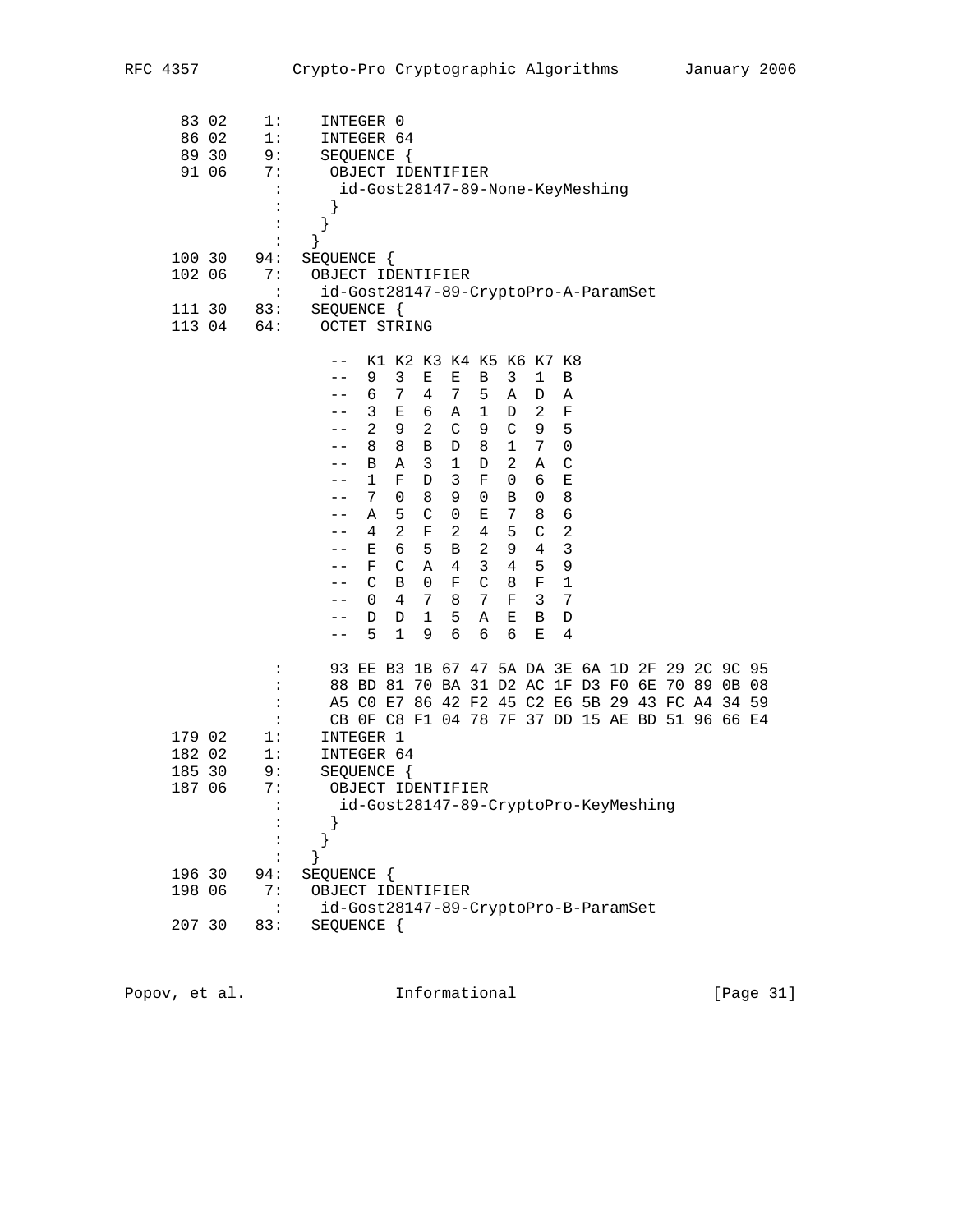| 209 04 | 64:            | <b>OCTET STRING</b>                                |
|--------|----------------|----------------------------------------------------|
|        |                | 80 E7 28 50 41 C5 73 24 B2 00 C2 AB 1A AD F6 BE    |
|        |                | 34 9B 94 98 5D 26 5D 13 05 D1 AE C7 9C B2 BB<br>31 |
|        |                | 29 73 1C 7A E7 5A 41 42 A3 8C 07 D9 CF FF DF 06    |
|        | :              | DB 34 6A 6F 68 6E 80 FD 76 19 E9 85 FE 48 35 EC    |
| 275 02 | 1:             | INTEGER 1                                          |
| 278 02 | 1:             | INTEGER 64                                         |
| 281 30 | 9:             | SEQUENCE {                                         |
| 283 06 | 7:             | OBJECT IDENTIFIER                                  |
|        |                | id-Gost28147-89-CryptoPro-KeyMeshing               |
|        |                |                                                    |
|        | :              | }                                                  |
|        | :              |                                                    |
| 292 30 | 94:            | SEQUENCE {                                         |
| 294 06 | 7:             | OBJECT IDENTIFIER                                  |
|        | $\ddot{\cdot}$ | id-Gost28147-89-CryptoPro-C-ParamSet               |
| 303 30 | 83:            | SEQUENCE {                                         |
| 305 04 | 64:            | <b>OCTET STRING</b>                                |
|        | $\ddot{\cdot}$ | 10 83 8C A7 B1 26 D9 94 C7 50 BB 60 2D 01 01 85    |
|        |                | 9B 45 48 DA D4 9D 5E E2 05 FA 12 2F F2 A8 24<br>0E |
|        | :              | 48 3B 97 FC 5E 72 33 36 8F C9 C6 51 EC D7 E5 BB    |
|        | $\ddot{\cdot}$ | A9 6E 6A 4D 7A EF F0 19 66 1C AF C3 33 B4 7D 78    |
| 371 02 | 1:             | INTEGER 1                                          |
| 374 02 | 1:             | INTEGER 64                                         |
| 377 30 | 9:             | SEQUENCE {                                         |
| 379 06 | 7:             | OBJECT IDENTIFIER                                  |
|        | :              | id-Gost28147-89-CryptoPro-KeyMeshing               |
|        |                | }                                                  |
|        |                |                                                    |
|        | :              | ł                                                  |
| 388 30 | 94:            | SEQUENCE {                                         |
| 390 06 | 7:             | OBJECT IDENTIFIER                                  |
|        | $\cdot$        | id-Gost28147-89-CryptoPro-D-ParamSet               |
| 399 30 | 83:            | SEQUENCE {                                         |
| 401 04 | 64:            | <b>OCTET STRING</b>                                |
|        | :              | FB 11 08 31 C6 C5 C0 0A 23 BE 8F 66 A4 OC 93 F8    |
|        |                | 6C FA D2 1F 4F E7 25 EB 5E 60 AE 90 02 5D BB 24    |
|        |                | 77 A6 71 DC 9D D2 3A 83 E8 4B 64 C5 D0 84 57<br>49 |
|        |                | 15 99 4C B7 BA 33 E9 AD 89 7F FD 52 31 28 16 7E    |
| 467 02 | 1:             | INTEGER 1                                          |
| 470 02 | 1:             | INTEGER 64                                         |
| 473 30 | 9 :            | SEQUENCE {                                         |
| 475 06 | 7:             | OBJECT IDENTIFIER                                  |
|        |                | id-Gost28147-89-CryptoPro-KeyMeshing               |
|        |                |                                                    |
|        |                |                                                    |
|        |                |                                                    |
|        |                |                                                    |
|        |                |                                                    |
|        |                |                                                    |

Popov, et al. 10. Informational 1. [Page 32]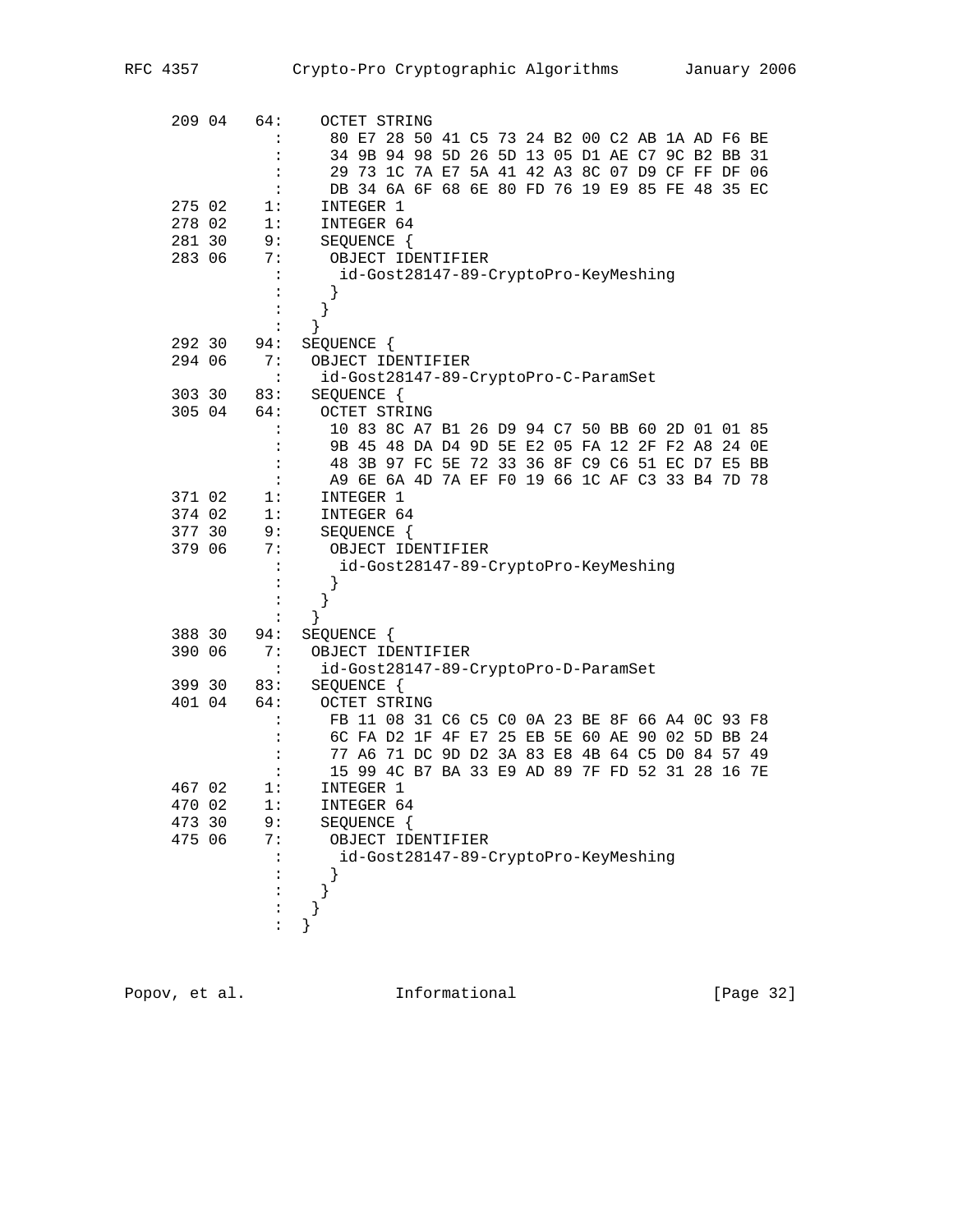|>Gost28147-89-ParamSetParameters.bin |MIIB4DBeBgcqhQMCAh8AMFMEQEzeOJwpie+2/+tWxV7CmwKYdWE7ET+JYAOXDHmK |odVd4hCtQzdds460LHfnzUbK+tZqIB9w9B6kqwPyIWW4RNgCAQACAUAwCQYHKoUD |AgIOADBeBgcqhQMCAh8BMFMEQJPusxtnR1raPmodLyksnJWIvYFwujHSrB/T8G5w |iQsIpcDnhkLyRcLmWylD/KQ0WcsPyPEEeH833RWuvVGWZuQCAQECAUAwCQYHKoUD |AgIOATBeBgcqhQMCAh8CMFMEQIDnKFBBxXMksgDCqxqt9r40m5SYXSZdEwXRrsec |srsxKXMceudaQUKjjAfZz//fBts0am9oboD9dhnphf5INewCAQECAUAwCQYHKoUD |AgIOATBeBgcqhQMCAh8DMFMEQBCDjKexJtmUx1C7YC0BAYWbRUja1J1e4gX6Ei/y |qCQOSDuX/F5yMzaPycZR7Nflu6luak167/AZZhyvwzO0fXgCAQECAUAwCQYHKoUD |AgIOATBeBgcqhQMCAh8EMFMEQPsRCDHGxcAKI76PZqQMk/hs+tIfT+cl615grpAC |Xbskd6Zx3J3SOoPoS2TF0IRXSRWZTLe6M+mtiX/9UjEoFn4CAQECAUAwCQYHKoUD  $AgIOAQ ==$ 

|<Gost28147-89-ParamSetParameters.bin

11.2. Digest Algorithm Parameters

 For each AlgorithmIdentifier in this sequence, the parameters field contains GostR3411-94-ParamSetParameters.

|  |            | 0 30 226: SEQUENCE {         |
|--|------------|------------------------------|
|  |            | 3 30 111: SEQUENCE {         |
|  |            | 5 06 7: OBJECT IDENTIFIER    |
|  |            | id-GostR3411-94-TestParamSet |
|  | 14 30 100: | SEOUENCE {                   |
|  | $160464$ : | OCTET STRING                 |
|  |            |                              |

|          |                | pil pi2 pi3 pi4 pi5 pi6 pi7 pi8 |             |          |             |               |               |              |      |       |     |
|----------|----------------|---------------------------------|-------------|----------|-------------|---------------|---------------|--------------|------|-------|-----|
|          | 4              | Е                               | 5           | 7        | 6           | 4             | D             | 1            |      |       |     |
|          | A              | B                               | 8           | D        | C           | B             | B             | F            |      |       |     |
|          | 9              | 4                               | 1           | Α        | 7           | Α             | 4             | D            |      |       |     |
|          | $\overline{2}$ | C                               | D           | 1        | 1           | 0             | 1             | 0            |      |       |     |
|          | D              | 6                               | Α           | 0        | 5           | 7             | 3             | 5            |      |       |     |
|          | 8              | D                               | 3           | 8        | F           | 2             | F             | 7            |      |       |     |
|          | $\Omega$       | $\mathbf F$                     | 4           | 9        | D           | 1             | 5             | Α            |      |       |     |
|          | Е              | A                               | 2           | F        | 8           | D             | 9             | 4            |      |       |     |
|          | 6              | 2                               | Е           | Е        | 4           | 3             | $\Omega$      | 9            |      |       |     |
|          | B              | 3                               | F           | 4        | Α           | 6             | Α             | 2            |      |       |     |
|          | 1              | 8                               | C           | 6        | 9           | 8             | Ε             | 3            |      |       |     |
|          | $\mathcal{C}$  | 1                               | 7           | C        | Е           | 5             | 7             | E            |      |       |     |
|          | 7              | 0                               | 6           | B        | 0           | 9             | 6             | 6            |      |       |     |
|          | F              | 7                               | $\mathbf 0$ | 2        | 3           | $\mathcal{C}$ | 8             | B            |      |       |     |
|          | 5              | 5                               | 9           | 5        | B           | F             | 2             | 8            |      |       |     |
|          | 3              | 9                               | B           | 3        | 2           | Ε             | $\mathcal{C}$ | $\mathsf{C}$ |      |       |     |
|          |                |                                 |             |          |             |               |               |              |      |       |     |
| 4E<br>57 | 64             | D1<br>AB                        |             | 8D CB BF | 94          |               |               | 1A 7A 4D 2C  | D1.  | 1 N   | 1 O |
| D6<br>A0 | 57             | 35<br>8D                        | 38          | F2 F7    | 0F          | 49            | D1            | 5A EA 2F     |      | 8D    | 94  |
| 62<br>ЕE | 43             | B <sub>3</sub><br>09            | F4          |          | A6 A2 18 C6 |               | 98            | E3<br>C1     | - 7C | E5    | 7E  |
| 70<br>6В | 09             | 66 F7                           |             |          | 02 3C 8B 55 | 95            | ΒF            | 28<br>39     | B3   | 2E CC |     |

Popov, et al. **Informational** [Page 33]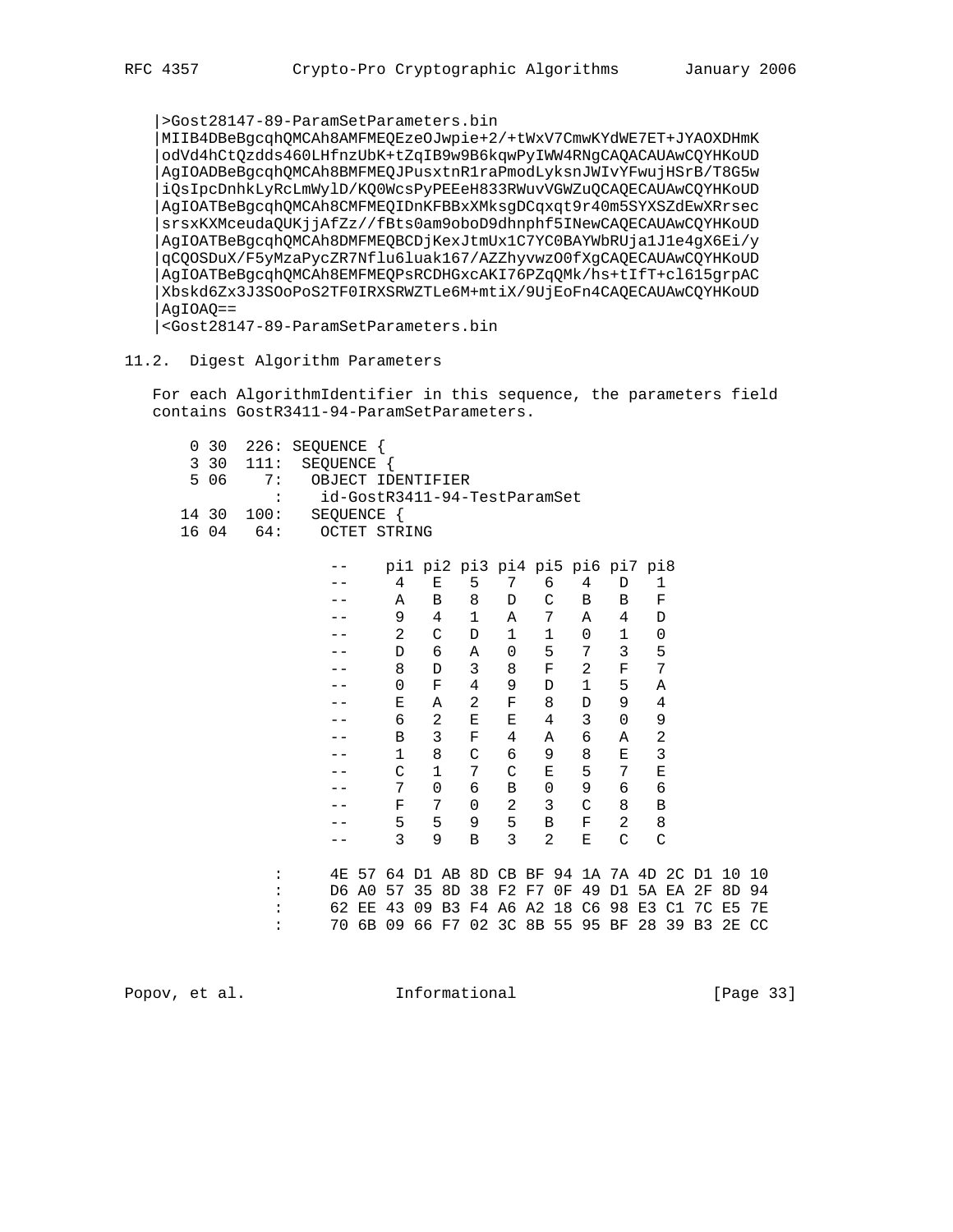| 82 04  |    | 32:  | OCTET STRING                      |       |             |     |    |           |                                     |                |       |       |    |    |       |    |    |     |
|--------|----|------|-----------------------------------|-------|-------------|-----|----|-----------|-------------------------------------|----------------|-------|-------|----|----|-------|----|----|-----|
|        |    |      |                                   | 00 00 | 00          | 00  | 00 |           | 00 00 00 00 00 00 00                |                |       |       |    |    | 00    | 00 | 00 | 00  |
|        |    |      |                                   | 00 00 | 00          | 00  | 00 | 00        | 00 00                               |                | 00 00 |       | 00 | 00 | 00    | 00 | 00 | 00  |
|        |    |      |                                   |       |             |     |    |           |                                     |                |       |       |    |    |       |    |    |     |
|        |    |      |                                   |       |             |     |    |           |                                     |                |       |       |    |    |       |    |    |     |
| 116 30 |    | 111: | SEOUENCE                          |       |             |     |    |           |                                     |                |       |       |    |    |       |    |    |     |
| 118 06 |    | 7:   | OBJECT IDENTIFIER                 |       |             |     |    |           |                                     |                |       |       |    |    |       |    |    |     |
|        |    |      | id-GostR3411-94-CryptoProParamSet |       |             |     |    |           |                                     |                |       |       |    |    |       |    |    |     |
| 127    | 30 | 100: | SEQUENCE {                        |       |             |     |    |           |                                     |                |       |       |    |    |       |    |    |     |
| 129 04 |    | 64:  | OCTET STRING                      |       |             |     |    |           |                                     |                |       |       |    |    |       |    |    |     |
|        |    |      |                                   |       | A5 74 77 D1 |     | 4F |           | FA 66 E3 54 C7 42 4A 60 EC B4       |                |       |       |    |    |       |    |    | 19  |
|        |    |      |                                   | 82 90 | 9D          | -75 | 1D | 4F        | C <sub>9</sub>                      | 0B             | 3B    | 12 2F |    | 54 | 79    | 08 | A0 | ΑF  |
|        |    |      | D1                                | 3E    | 1A          | 38  | C7 | <b>B1</b> | 81                                  | C <sub>6</sub> | E6 56 |       | 05 | 87 | 03    | 25 | ЕB | FE  |
|        |    |      |                                   |       |             |     |    |           | 9C 6D F8 6D 2E AB DE 20 BA 89 3C 92 |                |       |       |    |    | F8 D3 |    | 53 | BC. |
| 195 04 |    | 32:  | OCTET STRING                      |       |             |     |    |           |                                     |                |       |       |    |    |       |    |    |     |
|        |    |      |                                   | 00 00 | 00          | 00  | 00 |           | 00 00 00 00 00 00                   |                |       |       |    | 00 | 00    | 00 | 00 | 00  |
|        |    |      | 00 <sup>o</sup>                   | 00    | 00          | 00  | 00 | 00        | 00                                  | 00             | 00    | 00    | 00 | 00 | 00    | 00 | 00 | 00  |
|        |    |      |                                   |       |             |     |    |           |                                     |                |       |       |    |    |       |    |    |     |
|        |    |      |                                   |       |             |     |    |           |                                     |                |       |       |    |    |       |    |    |     |
|        |    |      |                                   |       |             |     |    |           |                                     |                |       |       |    |    |       |    |    |     |
|        |    |      |                                   |       |             |     |    |           |                                     |                |       |       |    |    |       |    |    |     |

 |>GostR3411-94-ParamSetParameters.bin |MIHiMG8GByqFAwICHgAwZARATldk0auNy7+UGnpNLNEQENagVzWNOPL3D0nRWuov |jZRi7kMJs/SmohjGmOPBfOV+cGsJZvcCPItVlb8oObMuzAQgAAAAAAAAAAAAAAAA |AAAAAAAAAAAAAAAAAAAAAAAAAAAwbwYHKoUDAgIeATBkBECldHfRT/pm41THQkpg |7LQZgpCddR1PyQs7Ei9UeQigr9E+GjjHsYHG5lYFhwMl6/6cbfhtLqveILqJPJL4 |01O8BCAAAAAAAAAAAAAAAAAAAAAAAAAAAAAAAAAAAAAAAAAAAA== |<GostR3411-94-ParamSetParameters.bin

# 11.3. GOST R 34.10-94 Public Key Algorithm Parameters

 For each AlgorithmIdentifier in this sequence, the parameters field contains GostR3410-94-ParamSetParameters.

| 0     |      | 30 2882:  | SEOUENCE                     |    |    |                                  |  |  |  |  |                                                 |       |
|-------|------|-----------|------------------------------|----|----|----------------------------------|--|--|--|--|-------------------------------------------------|-------|
|       | 4 30 | 209:      | <b>SEOUENCE</b>              |    |    |                                  |  |  |  |  |                                                 |       |
|       | 7 06 | 7:        | OBJECT IDENTIFIER            |    |    |                                  |  |  |  |  |                                                 |       |
|       |      | $\bullet$ | id-GostR3410-94-TestParamSet |    |    |                                  |  |  |  |  |                                                 |       |
| 16 30 |      | 197:      | SEOUENCE                     |    |    |                                  |  |  |  |  |                                                 |       |
| 19 02 |      | 2:        | INTEGER 512                  |    |    |                                  |  |  |  |  |                                                 |       |
| 23 02 |      | 65:       | INTEGER                      |    |    |                                  |  |  |  |  |                                                 |       |
|       |      |           |                              |    |    |                                  |  |  |  |  | 00 EE 81 72 AE 89 96 60 8F B6 93 59 B8 9E B8 2A |       |
|       |      |           |                              |    |    |                                  |  |  |  |  | 69 85 45 10 E2 97 7A 4D 63 BC 97 32 2C E5 DC 33 |       |
|       |      |           |                              |    |    | 86 EA 0A 12 B3 43 E9 19 OF 23 17 |  |  |  |  | 75 39 84 58 39                                  |       |
|       |      |           |                              |    |    |                                  |  |  |  |  | 78 6B B0 C3 45 D1 65 97 6E F2 19 5E C9 B1 C3 79 |       |
|       |      | ٠         | E3                           |    |    |                                  |  |  |  |  |                                                 |       |
| 90 02 |      | 33:       | INTEGER                      |    |    |                                  |  |  |  |  |                                                 |       |
|       |      | ٠         | 00                           | 98 | 91 | 5E 7E C8 26 5E DF CD A3          |  |  |  |  | 1E 88 F2 48                                     | . ቦ ዓ |

| Popov, et al. | Informational | [Page $34$ ] |
|---------------|---------------|--------------|
|               |               |              |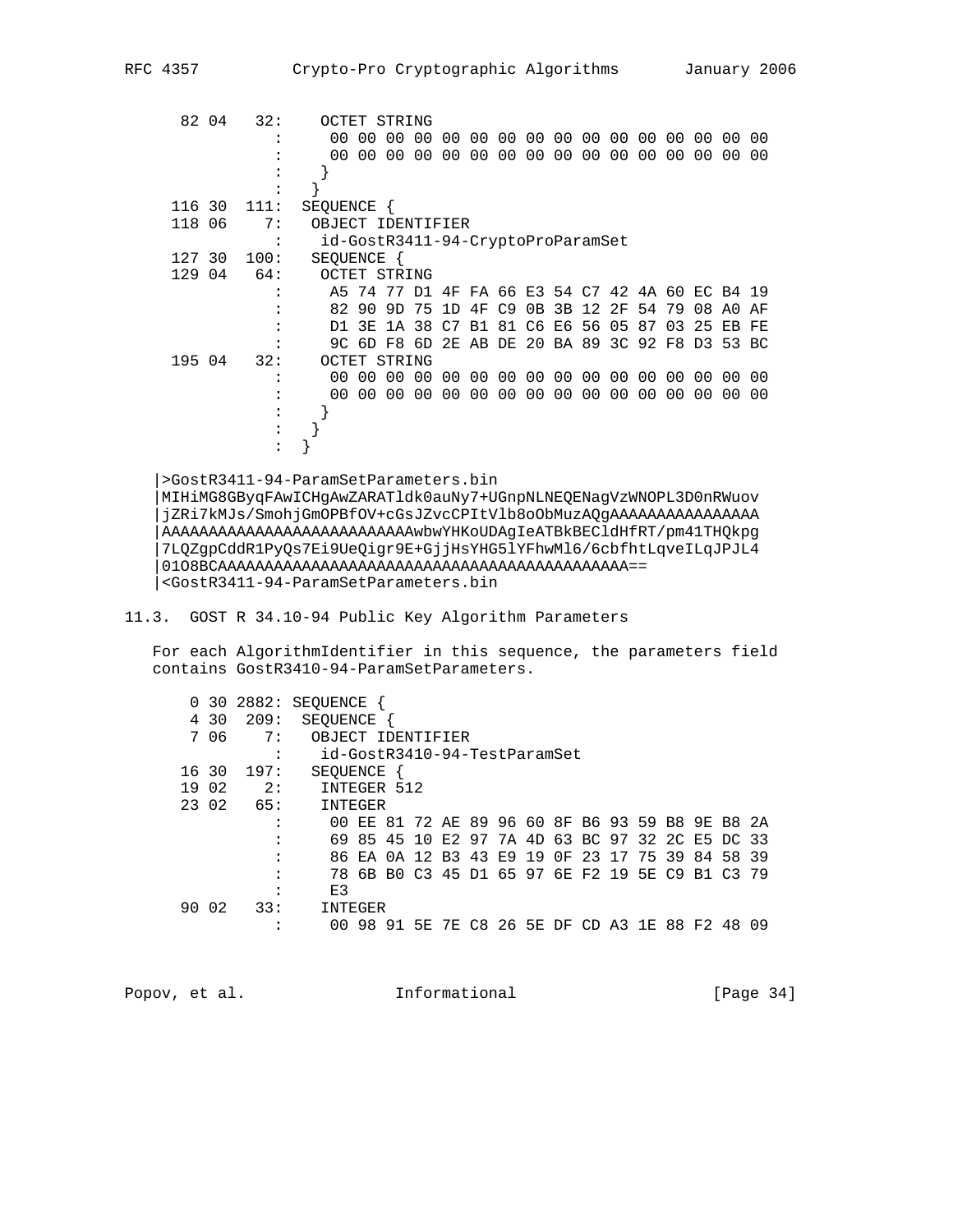|        | $\ddot{\cdot}$            |                                                    |                                     |  |  |  |  | DD B0 64 BD C7 28 5D D5 0D 72 89 F0 AC 6F 49 DD |  |    |
|--------|---------------------------|----------------------------------------------------|-------------------------------------|--|--|--|--|-------------------------------------------------|--|----|
|        | :                         | 2D                                                 |                                     |  |  |  |  |                                                 |  |    |
| 125 02 | 65:                       | INTEGER                                            |                                     |  |  |  |  |                                                 |  |    |
|        | :                         |                                                    |                                     |  |  |  |  | 00 9E 96 03 15 00 C8 77 4A 86 95 82 D4 AF DE 21 |  |    |
|        | :                         |                                                    |                                     |  |  |  |  | 27 AF AD 25 38 B4 B6 27 0A 6F 7C 88 37 B5 0D 50 |  |    |
|        | :                         |                                                    |                                     |  |  |  |  | F2 06 75 59 84 A4 9E 50 93 04 D6 48 BE 2A B5 AA |  |    |
|        | :                         |                                                    |                                     |  |  |  |  | B1 8E BE 2C D4 6A C3 D8 49 5B 14 2A A6 CE 23 E2 |  |    |
|        | :                         | 1 <sup>C</sup>                                     |                                     |  |  |  |  |                                                 |  |    |
| 192 30 | 22:                       | SEQUENCE {                                         |                                     |  |  |  |  |                                                 |  |    |
| 194 06 | 7:                        |                                                    | OBJECT IDENTIFIER id-GostR3410-94-a |  |  |  |  |                                                 |  |    |
| 203 30 | 11:                       |                                                    | SEQUENCE {                          |  |  |  |  |                                                 |  |    |
| 205 02 | 2:                        |                                                    | INTEGER 24265                       |  |  |  |  |                                                 |  |    |
| 209 02 | 2:                        |                                                    | INTEGER 29505                       |  |  |  |  |                                                 |  |    |
| 213 02 | 1:                        |                                                    | INTEGER 2                           |  |  |  |  |                                                 |  |    |
|        | $\cdot$<br>$\ddot{\cdot}$ | $\}$                                               |                                     |  |  |  |  |                                                 |  |    |
|        |                           |                                                    |                                     |  |  |  |  |                                                 |  |    |
|        | $\ddot{\cdot}$            | }                                                  |                                     |  |  |  |  |                                                 |  |    |
| 216 30 | 342:                      |                                                    |                                     |  |  |  |  |                                                 |  |    |
| 220 06 | 7:                        | SEQUENCE {<br>OBJECT IDENTIFIER                    |                                     |  |  |  |  |                                                 |  |    |
|        | $\ddot{\cdot}$            |                                                    |                                     |  |  |  |  |                                                 |  |    |
| 229 30 | 329:                      | id-GostR3410-94-CryptoPro-A-ParamSet<br>SEQUENCE { |                                     |  |  |  |  |                                                 |  |    |
| 233 02 | 2:                        | INTEGER 1024                                       |                                     |  |  |  |  |                                                 |  |    |
| 237 02 | 129:                      | INTEGER                                            |                                     |  |  |  |  |                                                 |  |    |
|        | :                         |                                                    |                                     |  |  |  |  | 00 B4 E2 5E FB 01 8E 3C 8B 87 50 5E 2A 67 55 3C |  |    |
|        | :                         |                                                    |                                     |  |  |  |  | 5E DC 56 C2 91 4B 7E 4F 89 D2 3F 03 F0 33 77    |  | E7 |
|        | :                         |                                                    |                                     |  |  |  |  | 0A 29 03 48 9D D6 0E 78 41 8D 3D 85 1E DB 53    |  | 17 |
|        | :                         |                                                    |                                     |  |  |  |  | C4 87 1E 40 B0 42 28 C3 B7 90 29 63 C4 B7 D8 5D |  |    |
|        | :                         |                                                    |                                     |  |  |  |  | 52 B9 AA 88 F2 AF DB EB 28 DA 88 69 D6 DF 84 6A |  |    |
|        | :                         |                                                    |                                     |  |  |  |  | 1D 98 92 4E 92 55 61 BD 69 30 0B 9D DD 05 D2 47 |  |    |
|        | $\ddot{\phantom{a}}$      |                                                    |                                     |  |  |  |  | B5 92 2D 96 7C BB 02 67 18 81 C5 7D 10 E5 EF 72 |  |    |
|        | :                         |                                                    |                                     |  |  |  |  | D3 E6 DA D4 22 3D C8 2A A1 F7 D0 29 46 51 A4 80 |  |    |
|        |                           | DF                                                 |                                     |  |  |  |  |                                                 |  |    |
| 369 02 | 33:                       | INTEGER                                            |                                     |  |  |  |  |                                                 |  |    |
|        |                           |                                                    |                                     |  |  |  |  | 00 97 24 32 A4 37 17 8B 30 BD 96 19 5B 77 37 89 |  |    |
|        | :                         |                                                    |                                     |  |  |  |  | AB 2F FF 15 59 4B 17 6D D1 75 B6 32 56 EE 5A F2 |  |    |
|        | :                         | CF                                                 |                                     |  |  |  |  |                                                 |  |    |
| 404 02 | 129:                      | INTEGER                                            |                                     |  |  |  |  |                                                 |  |    |
|        |                           |                                                    |                                     |  |  |  |  | 00 8F D3 67 31 23 76 54 BB E4 1F 5F 1F 84 53 E7 |  |    |
|        |                           |                                                    |                                     |  |  |  |  | 1C A4 14 FF C2 2C 25 D9 15 30 9E 5D 2E 62 A2 A2 |  |    |
|        |                           |                                                    |                                     |  |  |  |  | 6C 71 11 F3 FC 79 56 8D AF A0 28 04 2F E1 A5 2A |  |    |
|        | :                         |                                                    |                                     |  |  |  |  | 04 89 80 5C 0D E9 A1 A4 69 C8 44 C7 CA BB EE 62 |  |    |
|        | :                         |                                                    |                                     |  |  |  |  | 5C 30 78 88 8C 1D 85 EE A8 83 F1 AD 5B C4 E6 77 |  |    |
|        | :                         |                                                    |                                     |  |  |  |  | 6E 8E 1A 07 50 91 2D F6 4F 79 95 64 99 F1 E1 82 |  |    |
|        | :                         |                                                    |                                     |  |  |  |  | 47 5B 0B 60 E2 63 2A DC D8 CF 94 E9 C5 4F D1 F3 |  |    |
|        | :                         |                                                    |                                     |  |  |  |  | B1 09 D8 1F 00 BF 2A B8 CB 86 2A DF 7D 40 B9 36 |  |    |
|        |                           | 9A                                                 |                                     |  |  |  |  |                                                 |  |    |
| 536 30 | 24:                       | SEQUENCE {                                         |                                     |  |  |  |  |                                                 |  |    |
|        |                           |                                                    |                                     |  |  |  |  |                                                 |  |    |

Popov, et al. 10. Informational 1. [Page 35]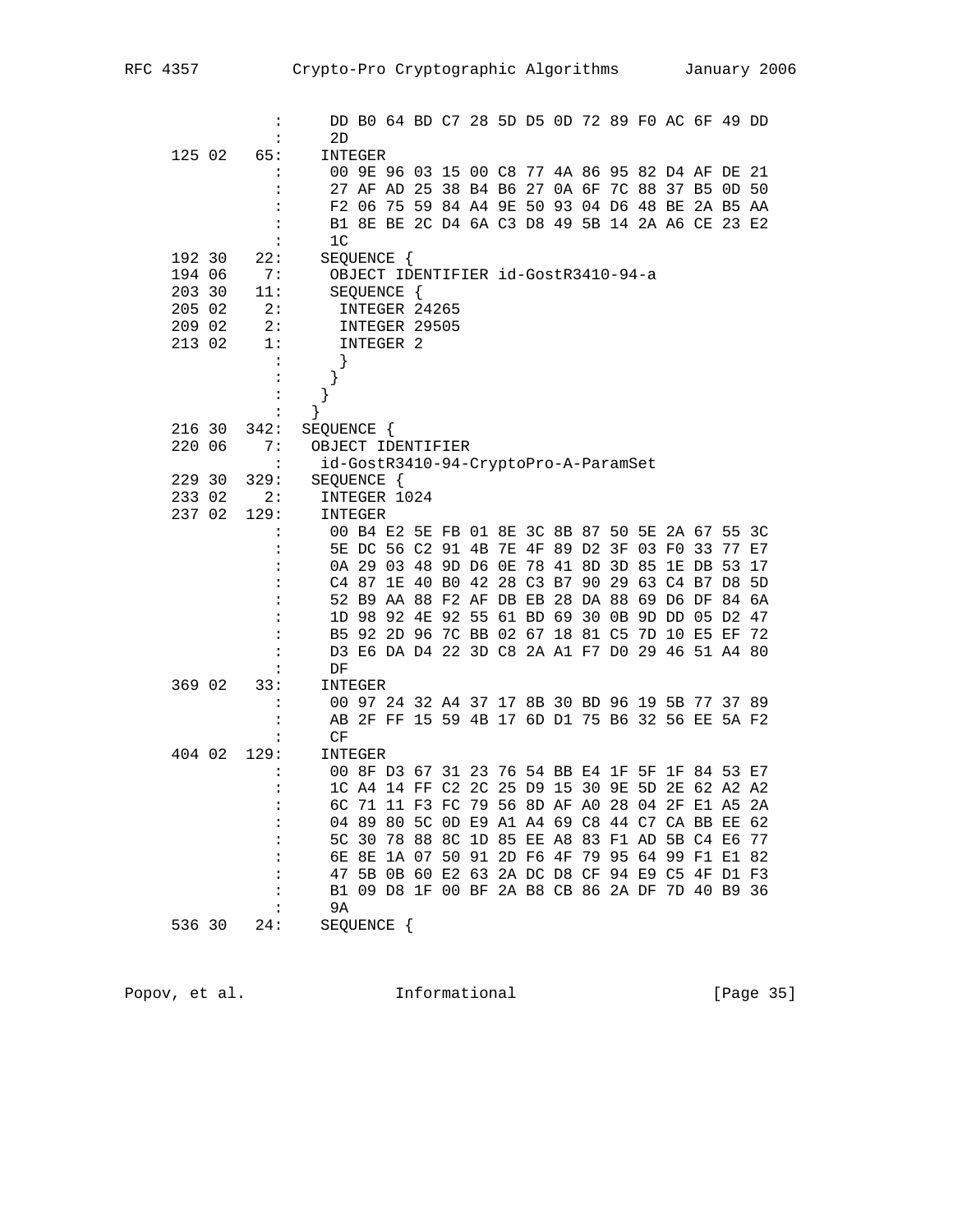| 538 06<br>547 30<br>549 02<br>555 02 |        | 7:<br>13:<br>4:<br>5:<br>$\ddot{\phantom{a}}$<br>$\ddot{\cdot}$<br>$\ddot{\cdot}$ | OBJECT IDENTIFIER id-GostR3410-94-bBis<br>SEQUENCE {<br>INTEGER 1376285941<br>INTEGER<br>00 EE 39 AD B3<br>$\}$<br>$\}$ |  |
|--------------------------------------|--------|-----------------------------------------------------------------------------------|-------------------------------------------------------------------------------------------------------------------------|--|
|                                      |        |                                                                                   | $\}$                                                                                                                    |  |
| 562 30                               |        | 427:                                                                              | SEQUENCE {                                                                                                              |  |
| 566 06                               |        | 7 :                                                                               | OBJECT IDENTIFIER                                                                                                       |  |
| 575 30                               |        | $\sim$ 1.<br>414:                                                                 | id-GostR3410-94-CryptoPro-B-ParamSet<br>SEQUENCE {                                                                      |  |
| 579 02                               |        | 2:                                                                                | INTEGER 1024                                                                                                            |  |
|                                      | 583 02 | 129:                                                                              | INTEGER                                                                                                                 |  |
|                                      |        | :                                                                                 | 00 C6 97 1F C5 75 24 B3 0C 90 18 C5 E6 21 DE 15                                                                         |  |
|                                      |        |                                                                                   | 49 97 36 85 4F 56 A6 F8 AE E6 5A 7A 40 46 32 B1                                                                         |  |
|                                      |        | $\ddot{\cdot}$                                                                    | BC F0 34 9F FC AF CB 0A 10 31 77 97 1F C1 61 2A                                                                         |  |
|                                      |        | :                                                                                 | DC DB 8C 8C C9 38 C7 02 25 C8 FD 12 AF F0<br>1B 1D                                                                      |  |
|                                      |        |                                                                                   | 06 4E 0A D6 FD E6 AB 91 59 16 6C B9 F2 FC 17 1D                                                                         |  |
|                                      |        |                                                                                   | 92 FO CC 7B 6A 6B 2C D7 FA 34 2A CB E2 C9 31 5A                                                                         |  |
|                                      |        | :                                                                                 | 42 D5 76 B1 EC CE 77 A9 63 15 7F 3D 0B D9 6A 8E                                                                         |  |
|                                      |        | :                                                                                 | B0 B0 F3 50 2A D2 38 10 1B 05 11 63 34 F1 E5 B7                                                                         |  |
| 715 02                               |        | 33:                                                                               | AВ<br>INTEGER                                                                                                           |  |
|                                      |        | :                                                                                 | 00 B0 9D 63 4C 10 89 9C D7 D4 C3 A7 65 74 03 E0                                                                         |  |
|                                      |        |                                                                                   | 58 10 B0 7C 61 A6 88 BA B2 C3 7F 47 5E 30 8B 06                                                                         |  |
|                                      |        | :                                                                                 | 07                                                                                                                      |  |
| 750 02                               |        | 128:                                                                              | INTEGER                                                                                                                 |  |
|                                      |        |                                                                                   | 3D 26 B4 67 D9 4A 3F FC 9D 71 BF 8D B8 93 40 84                                                                         |  |
|                                      |        | :                                                                                 | 13 72 64 F3 C2 E9 EB 16 DC A2 14 B8 BC 7C 87 24                                                                         |  |
|                                      |        |                                                                                   | 85 33 67 44 93 4F D2 EF 59 43 F9 ED 0B 74 5B 90                                                                         |  |
|                                      |        |                                                                                   | AA 3E C8 D7 0C DC 91 68 24 78 B6 64 A2 E1 F8 FB                                                                         |  |
|                                      |        | :                                                                                 | 56 CE F2 97 2F EE 7E DB 08 4A F7 46 41 9B 85 4F<br>AD 02 CC 3E 36 46 FF 2E 1A 18 DD 4B EB 3C 44 F7                      |  |
|                                      |        | $\ddot{\cdot}$                                                                    | F2 74 55 88 02 96 49 67 45 46 CC 91 87 C2 07 FB                                                                         |  |
|                                      |        | $\ddot{\phantom{a}}$                                                              | 8F 2C EC E8 E2 29 3F 68 39 5C 47 04 AF 04 BA B5                                                                         |  |
| 881 30                               |        | 110:                                                                              | SEQUENCE {                                                                                                              |  |
| 883 06                               |        | 7:                                                                                | OBJECT IDENTIFIER id-GostR3410-94-bBis                                                                                  |  |
| 892 30                               |        | 99:                                                                               | SEQUENCE {                                                                                                              |  |
| 894 02                               |        | 4:                                                                                | INTEGER 1536654555                                                                                                      |  |
| 900 02                               |        | 4:                                                                                | INTEGER 1855361757                                                                                                      |  |
| 906 02                               |        | 85:                                                                               | INTEGER                                                                                                                 |  |
|                                      |        |                                                                                   | 00 BC 3C BB DB 7E 6F 84 82 86 E1 9A D9 A2 7A 8E<br>29 7E 5B 71 C5 3D D9 74 CD F6 0F 93 73 56 DF 69                      |  |
|                                      |        |                                                                                   | CB C9 7A 30 0C CC 71 68 5C 55 30 46 14 7F 11 56                                                                         |  |
|                                      |        |                                                                                   | 8C 4F DD F3 63 D9 D8 86 43 83 45 A6 2C 3B 75 96                                                                         |  |
|                                      |        |                                                                                   | 3D 65 46 AD FA BF 31 B3 12 90 D1 2C AE 65 EC B8                                                                         |  |
|                                      |        |                                                                                   |                                                                                                                         |  |

Popov, et al. 10. Informational 1. [Page 36]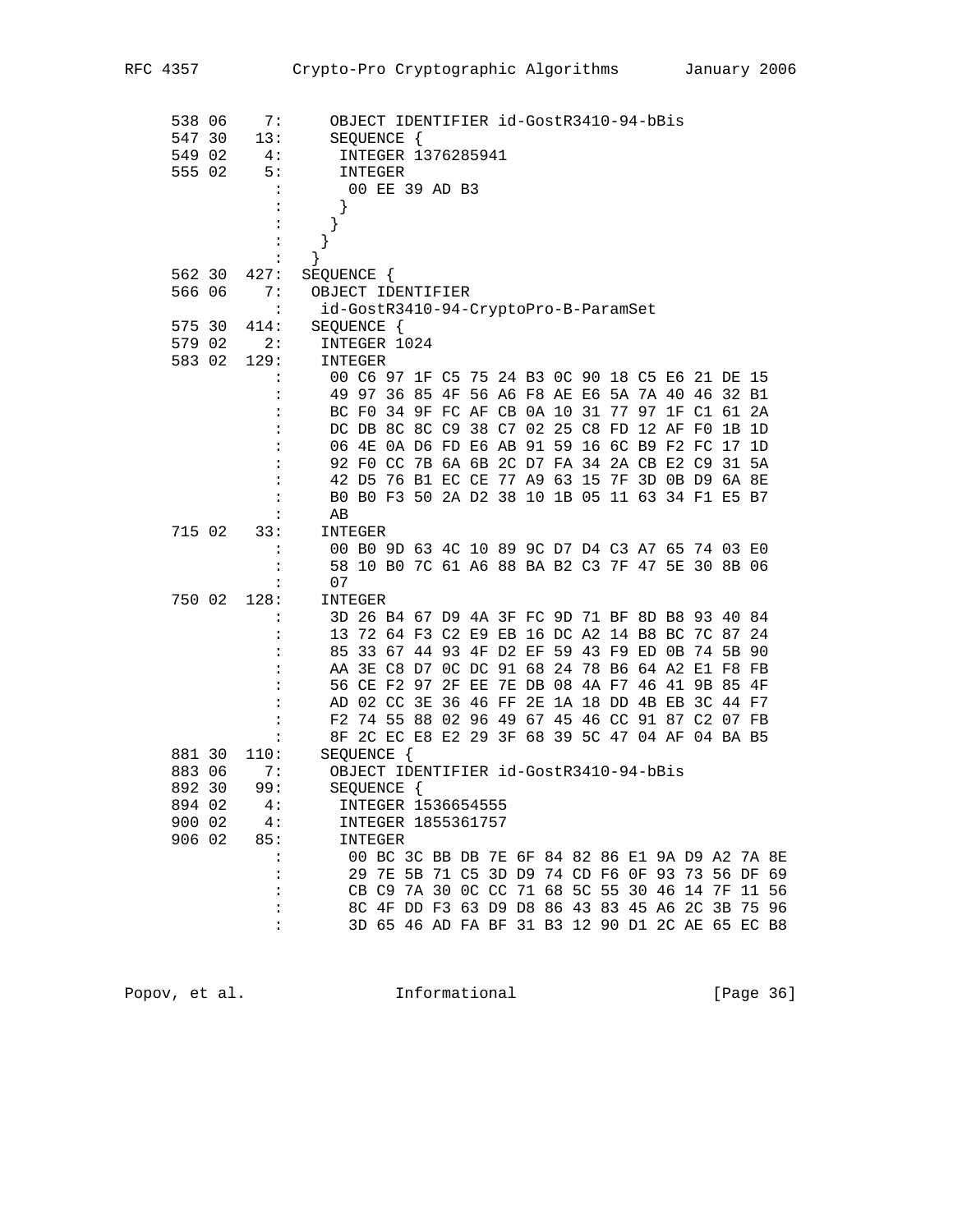|         |                |                                      |         |            | 30 9E F6 67 82     |  |                                           |  |  |  |                                                 |  |
|---------|----------------|--------------------------------------|---------|------------|--------------------|--|-------------------------------------------|--|--|--|-------------------------------------------------|--|
|         |                |                                      |         |            |                    |  |                                           |  |  |  |                                                 |  |
|         |                | $\}$                                 |         |            |                    |  |                                           |  |  |  |                                                 |  |
|         |                | }                                    |         |            |                    |  |                                           |  |  |  |                                                 |  |
|         |                | }                                    |         |            |                    |  |                                           |  |  |  |                                                 |  |
| 993 30  | 351:           | SEQUENCE {                           |         |            |                    |  |                                           |  |  |  |                                                 |  |
| 997 06  | 7 :            | OBJECT IDENTIFIER                    |         |            |                    |  |                                           |  |  |  |                                                 |  |
|         | $\ddot{\cdot}$ | id-GostR3410-94-CryptoPro-C-ParamSet |         |            |                    |  |                                           |  |  |  |                                                 |  |
| 1006 30 | 338:           | SEQUENCE {                           |         |            |                    |  |                                           |  |  |  |                                                 |  |
| 1010 02 | 2:             | INTEGER 1024                         |         |            |                    |  |                                           |  |  |  |                                                 |  |
| 1014 02 | 129:           | INTEGER                              |         |            |                    |  |                                           |  |  |  |                                                 |  |
|         |                |                                      |         |            |                    |  |                                           |  |  |  | 00 9D 88 E6 D7 FE 33 13 BD 2E 74 5C 7C DD 2A B9 |  |
|         |                |                                      |         |            |                    |  |                                           |  |  |  | EE 4A F3 C8 89 9E 84 7D E7 4A 33 78 3E A6 8B C3 |  |
|         |                |                                      |         |            |                    |  |                                           |  |  |  | 05 88 BA 1F 73 8C 6A AF 8A B3 50 53 1F 18 54 C3 |  |
|         |                |                                      |         |            |                    |  |                                           |  |  |  | 83 7C C3 C8 60 FF D7 E2 E1 06 C3 F6 3B 3D 8A 4C |  |
|         |                |                                      |         |            |                    |  |                                           |  |  |  | 03 4C E7 39 42 A6 C3 D5 85 B5 99 CF 69 5E D7 A3 |  |
|         |                |                                      |         |            |                    |  |                                           |  |  |  | C4 A9 3B 2B 94 7B 71 57 BB 1A 1C 04 3A B4 1E C8 |  |
|         |                |                                      |         |            |                    |  |                                           |  |  |  | 56 6C 61 45 E9 38 A6 11 90 6D E0 D3 2E 56 24 94 |  |
|         |                |                                      |         |            |                    |  |                                           |  |  |  | 56 9D 7E 99 9A 0D DA 5C 87 9B DD 91 FE 12 4D F1 |  |
|         |                | E9                                   |         |            |                    |  |                                           |  |  |  |                                                 |  |
| 1146 02 | 33:            | INTEGER                              |         |            |                    |  |                                           |  |  |  |                                                 |  |
|         |                |                                      |         |            |                    |  |                                           |  |  |  | 00 FA DD 19 7A BD 19 A1 B4 65 3E EC F7 EC A4 D6 |  |
|         |                |                                      |         |            |                    |  |                                           |  |  |  | A2 2B 1F 7F 89 3B 64 1F 90 16 41 FB B5 55 35 4F |  |
|         |                | ΑF                                   |         |            |                    |  |                                           |  |  |  |                                                 |  |
| 1181 02 | 128:           | INTEGER                              |         |            |                    |  |                                           |  |  |  |                                                 |  |
|         |                |                                      |         |            |                    |  |                                           |  |  |  | 74 47 ED 71 56 31 05 99 07 0B 12 60 99 47 A5 C8 |  |
|         |                |                                      |         |            |                    |  |                                           |  |  |  | C8 A8 62 5C F1 CF 25 2B 40 7B 33 1F 93 D6 39 DD |  |
|         |                |                                      |         |            |                    |  |                                           |  |  |  | D1 BA 39 26 56 DE CA 99 2D D0 35 35 43 29 A1 E9 |  |
|         |                |                                      |         |            |                    |  | 5A 6E 32 D6 F4 78 82 D9 60 B8 F1 0A CA FF |  |  |  | 79 6D                                           |  |
|         |                |                                      |         |            |                    |  |                                           |  |  |  | 13 CD 96 11 F8 53 DA B6 D2 62 34 83 E4 67 88 70 |  |
|         |                |                                      |         |            |                    |  |                                           |  |  |  | 84 93 93 7A 1A 29 44 25 98 AE C2 E0 74 20 22 56 |  |
|         |                |                                      |         |            |                    |  |                                           |  |  |  | 34 40 FE 9C 18 74 OE CE 67 65 AC 05 FA FO 24 A6 |  |
|         |                |                                      |         |            |                    |  |                                           |  |  |  | 4B 02 6E 7E 40 88 40 81 9E 96 2E 7E 5F 40 1A E3 |  |
| 1312 30 | 34:            | SEQUENCE {                           |         |            |                    |  |                                           |  |  |  |                                                 |  |
| 1314 06 | 7:             |                                      |         |            |                    |  | OBJECT IDENTIFIER id-GostR3410-94-bBis    |  |  |  |                                                 |  |
| 1323 30 | 23:            |                                      |         | SEQUENCE { |                    |  |                                           |  |  |  |                                                 |  |
| 1325 02 | 4:             |                                      |         |            | INTEGER 1132758852 |  |                                           |  |  |  |                                                 |  |
| 1331 02 | 5:             |                                      | INTEGER |            |                    |  |                                           |  |  |  |                                                 |  |
|         | $\mathbf{L}$   |                                      |         |            | 00 B5 0A 82 6D     |  |                                           |  |  |  |                                                 |  |
| 1338 02 | 8:             |                                      | INTEGER |            |                    |  |                                           |  |  |  |                                                 |  |
|         |                |                                      |         |            |                    |  | 7F 57 5E 81 94 BC 5B DF                   |  |  |  |                                                 |  |
|         |                |                                      |         |            |                    |  |                                           |  |  |  |                                                 |  |
|         |                |                                      |         |            |                    |  |                                           |  |  |  |                                                 |  |
|         |                |                                      |         |            |                    |  |                                           |  |  |  |                                                 |  |
|         |                |                                      |         |            |                    |  |                                           |  |  |  |                                                 |  |
| 1348 30 | 371:           | SEQUENCE {                           |         |            |                    |  |                                           |  |  |  |                                                 |  |
| 1352 06 | 7:             | OBJECT IDENTIFIER                    |         |            |                    |  |                                           |  |  |  |                                                 |  |
|         |                | id-GostR3410-94-CryptoPro-D-ParamSet |         |            |                    |  |                                           |  |  |  |                                                 |  |
|         |                |                                      |         |            |                    |  |                                           |  |  |  |                                                 |  |

Popov, et al. 10. Informational 1. [Page 37]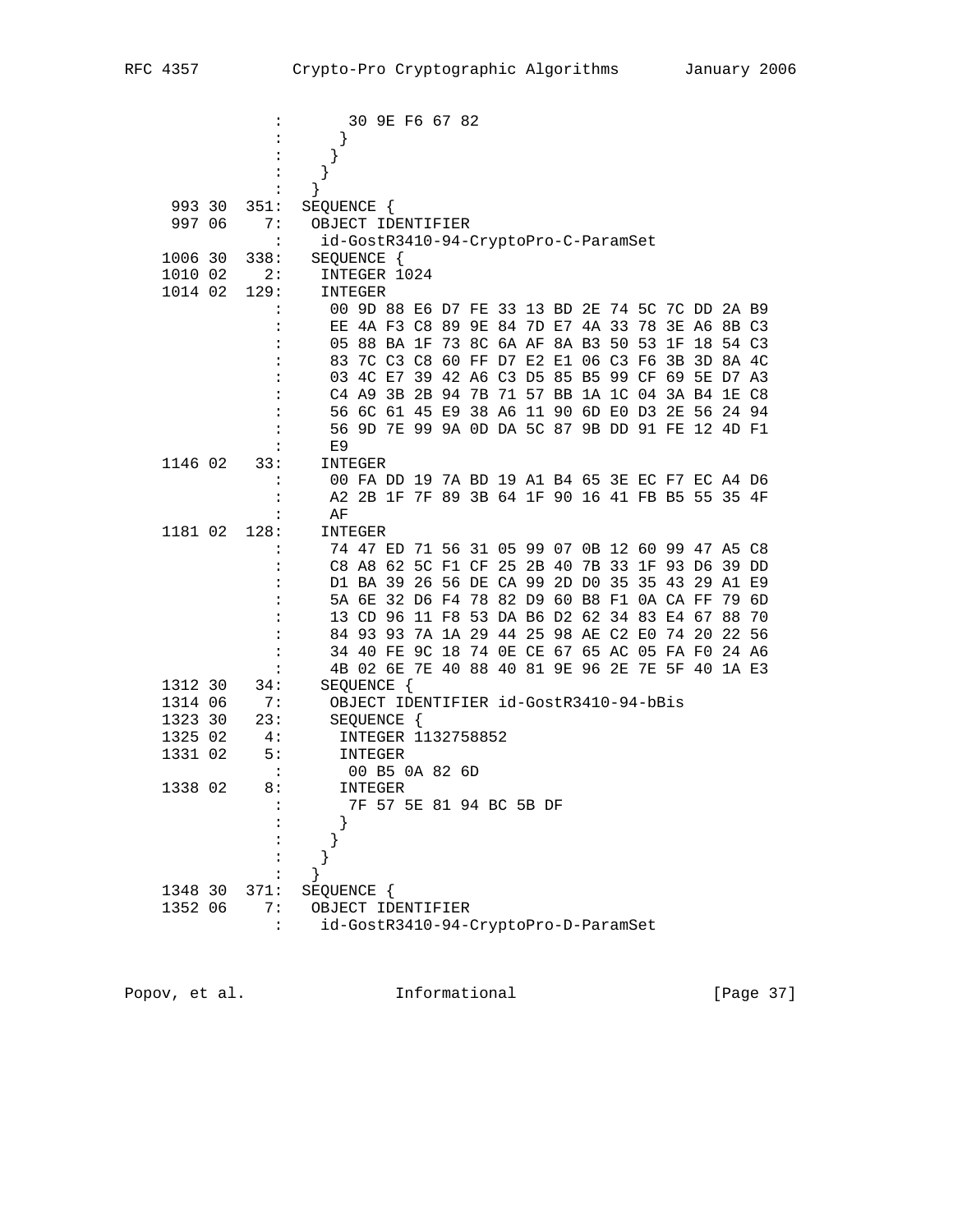| 1361 30 | 358:                       | SEQUENCE {                              |         |            |                                                 |  |  |  |  |  |                                                 |
|---------|----------------------------|-----------------------------------------|---------|------------|-------------------------------------------------|--|--|--|--|--|-------------------------------------------------|
| 1365 02 | 2:                         | INTEGER 1024                            |         |            |                                                 |  |  |  |  |  |                                                 |
| 1369 02 | 129:                       | INTEGER                                 |         |            |                                                 |  |  |  |  |  |                                                 |
|         | $\ddot{\cdot}$             |                                         |         |            | 00 80 F1 02 D3 2B 0F D1 67 D0 69 C2 7A 30 7A DA |  |  |  |  |  |                                                 |
|         | :                          |                                         |         |            | D2 C4 66 09 19 04 DB AA 55 D5 B8 CC 70 26 F2 F7 |  |  |  |  |  |                                                 |
|         | $\ddot{\cdot}$             |                                         |         |            | A1 91 9B 89 0C B6 52 C4 0E 05 4E 1E 93 06 73 5B |  |  |  |  |  |                                                 |
|         | :                          |                                         |         |            | 43 D7 B2 79 ED DF 91 02 00 1C D9 E1 A8 31 FE 8A |  |  |  |  |  |                                                 |
|         |                            |                                         |         |            | 16 3E ED 89 AB 07 CF 2A BE 82 42 AC 9D ED DD BF |  |  |  |  |  |                                                 |
|         |                            |                                         |         |            | 98 D6 2C DD D1 EA 4F 5F 15 D3 A4 2A 66 77 BD D2 |  |  |  |  |  |                                                 |
|         | :                          |                                         |         |            | 93 B2 42 60 C0 F2 7C 0F 1D 15 94 86 14 D5 67 B6 |  |  |  |  |  |                                                 |
|         |                            |                                         |         |            | 6F A9 02 BA A1 1A 69 AE 3B CE AD BB 83 E3 99 C9 |  |  |  |  |  |                                                 |
|         |                            | B <sub>5</sub>                          |         |            |                                                 |  |  |  |  |  |                                                 |
| 1501 02 | 33:                        | INTEGER                                 |         |            |                                                 |  |  |  |  |  |                                                 |
|         |                            |                                         |         |            | 00 F0 F5 44 C4 18 AA C2 34 F6 83 F0 33 51 1B 65 |  |  |  |  |  |                                                 |
|         |                            |                                         |         |            | C2 16 51 A6 07 8B DA 2D 69 BB 9F 73 28 67 50 21 |  |  |  |  |  |                                                 |
|         | $\ddot{\phantom{a}}$       | 49                                      |         |            |                                                 |  |  |  |  |  |                                                 |
| 1536 02 | 128:                       | INTEGER                                 |         |            |                                                 |  |  |  |  |  |                                                 |
|         |                            |                                         |         |            | 6B CC 0B 4F AD B3 88 9C 1E 06 AD D2 3C C0 9B 8A |  |  |  |  |  |                                                 |
|         | :                          |                                         |         |            | B6 EC DE DF 73 F0 46 32 59 5E E4 25 00 05 D6 AF |  |  |  |  |  |                                                 |
|         |                            |                                         |         |            | 5F 5A DE 44 CB 1E 26 E6 26 3C 67 23 47 CF A2 6F |  |  |  |  |  |                                                 |
|         |                            |                                         |         |            | 9E 93 93 68 1E 6B 75 97 33 78 4C DE 5D BD 9A 14 |  |  |  |  |  |                                                 |
|         | :                          |                                         |         |            | A3 93 69 DF D9 9F A8 5C C0 D1 02 41 C4 01 03 43 |  |  |  |  |  |                                                 |
|         | :                          |                                         |         |            | F3 4A 91 39 3A 70 6C F1 26 77 CB FA 1F 57 8D 6B |  |  |  |  |  |                                                 |
|         |                            |                                         |         |            | 6C FB E8 A1 24 2C FC C9 4B 3B 65 3A 47 6E 14 5E |  |  |  |  |  |                                                 |
|         | $\ddot{\cdot}$             |                                         |         |            | 38 62 C1 8C C3 FE D8 25 7C FE F7 4C DB 20 5B F1 |  |  |  |  |  |                                                 |
| 1667 30 | 54:                        | SEQUENCE {                              |         |            |                                                 |  |  |  |  |  |                                                 |
| 1669 06 | 7:                         |                                         |         |            | OBJECT IDENTIFIER id-GostR3410-94-bBis          |  |  |  |  |  |                                                 |
| 1678 30 | 43:                        |                                         |         | SEQUENCE { |                                                 |  |  |  |  |  |                                                 |
| 1680 02 | 4 :                        |                                         |         |            | INTEGER 333089693                               |  |  |  |  |  |                                                 |
| 1686 02 | 5:<br>$\ddot{\phantom{a}}$ |                                         | INTEGER |            |                                                 |  |  |  |  |  |                                                 |
| 1693 02 | 28:                        |                                         | INTEGER |            | 00 A0 E9 DE 4B                                  |  |  |  |  |  |                                                 |
|         |                            |                                         |         |            |                                                 |  |  |  |  |  | 41 AB 97 85 7F 42 61 43 55 D3 2D B0 B1 06 9F 10 |
|         |                            |                                         |         |            | 9A 4D A2 83 67 6C 7C 53 A6 81 85 B4             |  |  |  |  |  |                                                 |
|         | :                          |                                         |         |            |                                                 |  |  |  |  |  |                                                 |
|         |                            |                                         |         |            |                                                 |  |  |  |  |  |                                                 |
|         | :                          |                                         |         |            |                                                 |  |  |  |  |  |                                                 |
|         |                            | $\}$                                    |         |            |                                                 |  |  |  |  |  |                                                 |
| 1723 30 | 396:                       | SEQUENCE {                              |         |            |                                                 |  |  |  |  |  |                                                 |
| 1727 06 | 7:                         | OBJECT IDENTIFIER                       |         |            |                                                 |  |  |  |  |  |                                                 |
|         |                            | id-GostR3410-94-CryptoPro-XchA-ParamSet |         |            |                                                 |  |  |  |  |  |                                                 |
| 1736 30 | 383:                       | SEQUENCE {                              |         |            |                                                 |  |  |  |  |  |                                                 |
| 1740 02 | 2:                         | INTEGER 1024                            |         |            |                                                 |  |  |  |  |  |                                                 |
| 1744 02 | 129:                       | INTEGER                                 |         |            |                                                 |  |  |  |  |  |                                                 |
|         |                            |                                         |         |            | 00 CA 3B 3F 2E EE 9F D4 63 17 D4 95 95 A9 E7 51 |  |  |  |  |  |                                                 |
|         |                            |                                         |         |            | 8E 6C 63 D8 F4 EB 4D 22 D1 0D 28 AF 0B 88 39 F0 |  |  |  |  |  |                                                 |
|         |                            |                                         |         |            | 79 F8 28 9E 60 3B 03 53 07 84 B9 BB 5A 1E 76 85 |  |  |  |  |  |                                                 |
|         | $\ddot{\cdot}$             |                                         |         |            | 9E 48 50 C6 70 C7 B7 1C 0D F8 4C A3 E0 D6 C1 77 |  |  |  |  |  |                                                 |
|         |                            |                                         |         |            |                                                 |  |  |  |  |  |                                                 |

Popov, et al. 10 Informational 11 [Page 38]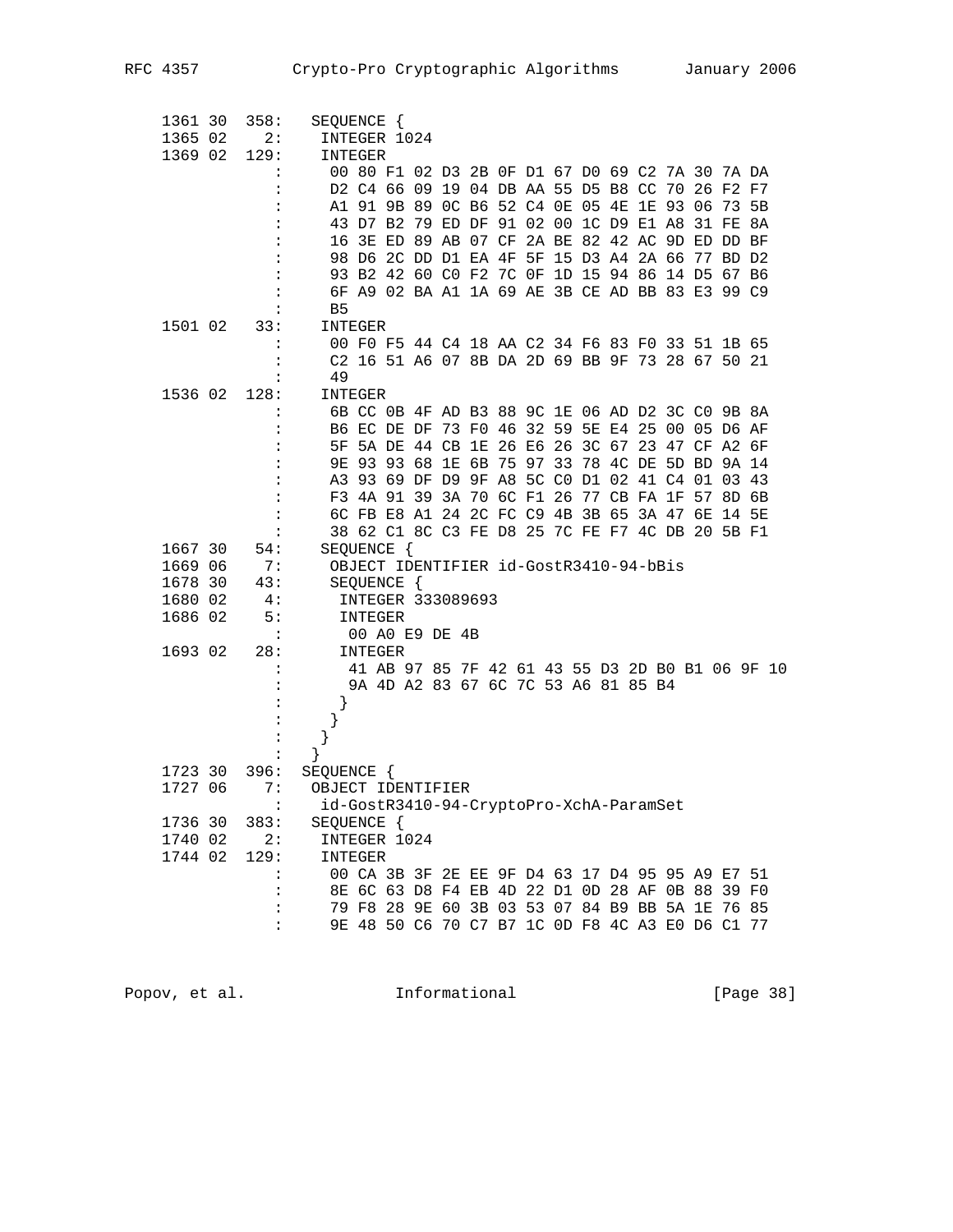|         |                      |                                                 |         |            |                    |  |  |                                        |  |  | FE 9F 78 A9 D8 43 32 30 A8 83 CD 82 A2 B2 B5 C7 |  |
|---------|----------------------|-------------------------------------------------|---------|------------|--------------------|--|--|----------------------------------------|--|--|-------------------------------------------------|--|
|         |                      |                                                 |         |            |                    |  |  |                                        |  |  | A3 30 69 80 27 85 70 CD B7 9B F0 10 74 A6 9C 96 |  |
|         | :                    |                                                 |         |            |                    |  |  |                                        |  |  | 23 34 88 24 B0 C5 37 91 D5 3C 6A 78 CA B6 9E 1C |  |
|         |                      |                                                 |         |            |                    |  |  |                                        |  |  | FB 28 36 86 11 A3 97 F5 OF 54 1E 16 DB 34 8D BE |  |
|         |                      | 5F                                              |         |            |                    |  |  |                                        |  |  |                                                 |  |
| 1876 02 | 33:                  | INTEGER                                         |         |            |                    |  |  |                                        |  |  |                                                 |  |
|         |                      |                                                 |         |            |                    |  |  |                                        |  |  | 00 CA E4 D8 5F 80 C1 47 70 4B 0C A4 8E 85 FB 00 |  |
|         | $\ddot{\cdot}$       |                                                 |         |            |                    |  |  |                                        |  |  | A9 05 7A A4 AC C4 46 68 E1 7F 19 96 D7 15 26 90 |  |
|         | :                    | D <sub>9</sub>                                  |         |            |                    |  |  |                                        |  |  |                                                 |  |
| 1911 02 | 129:                 | INTEGER                                         |         |            |                    |  |  |                                        |  |  |                                                 |  |
|         |                      |                                                 |         |            |                    |  |  |                                        |  |  | 00 BE 27 D6 52 F2 F1 E3 39 DA 73 42 11 B8 5B 06 |  |
|         | :                    |                                                 |         |            |                    |  |  |                                        |  |  | AE 4D E2 36 AA 8F BE EB 3F 1A DC C5 2C D4 38 53 |  |
|         | :                    |                                                 |         |            |                    |  |  |                                        |  |  | 77 7E 83 4A 6A 51 81 38 67 8A 8A DB D3 A5 5C 70 |  |
|         | :                    |                                                 |         |            |                    |  |  |                                        |  |  | A7 EA B1 BA 7A 07 19 54 86 77 AA F4 E6 09 FF B4 |  |
|         | :                    |                                                 |         |            |                    |  |  |                                        |  |  | 7F 6B 9D 7E 45 B0 D0 6D 83 D7 AD C5 33 10 AB D8 |  |
|         |                      |                                                 |         |            |                    |  |  |                                        |  |  | 57 83 E7 31 7F 7E C7 32 68 B6 A9 C0 8D 26 0B 85 |  |
|         |                      |                                                 |         |            |                    |  |  |                                        |  |  | D8 48 56 96 CA 39 C1 7B 17 F0 44 D1 E0 50 48 90 |  |
|         | :                    |                                                 |         |            |                    |  |  |                                        |  |  | 36 AB D3 81 C5 E6 BF 82 BA 35 2A 1A FF 13 66 01 |  |
|         | :                    | ΑF                                              |         |            |                    |  |  |                                        |  |  |                                                 |  |
| 2043 30 | 78:                  | SEQUENCE {                                      |         |            |                    |  |  |                                        |  |  |                                                 |  |
| 2045 06 | 7:                   |                                                 |         |            |                    |  |  | OBJECT IDENTIFIER id-GostR3410-94-bBis |  |  |                                                 |  |
| 2054 30 | 67:                  |                                                 |         | SEQUENCE { |                    |  |  |                                        |  |  |                                                 |  |
| 2056 02 | 5:                   |                                                 | INTEGER |            |                    |  |  |                                        |  |  |                                                 |  |
|         | $\ddot{\phantom{a}}$ |                                                 |         |            | 00 D0 5E 9F 14     |  |  |                                        |  |  |                                                 |  |
| 2063 02 | 4:                   |                                                 |         |            | INTEGER 1177570399 |  |  |                                        |  |  |                                                 |  |
| 2069 02 | 52:                  |                                                 | INTEGER |            |                    |  |  |                                        |  |  |                                                 |  |
|         | :                    |                                                 |         |            |                    |  |  |                                        |  |  | 35 AB 87 53 99 CD A3 3C 14 6C A6 29 66 OE 5A 5E |  |
|         |                      |                                                 |         |            |                    |  |  |                                        |  |  | 5C 07 71 4C A3 26 DB 03 2D D6 75 19 95 CD B9 0A |  |
|         |                      |                                                 |         |            |                    |  |  |                                        |  |  | 61 2B 92 28 93 2D 83 02 70 4E C2 4A 5D EF 77 39 |  |
|         |                      |                                                 |         |            | C5 81 3D 83        |  |  |                                        |  |  |                                                 |  |
|         |                      |                                                 |         |            |                    |  |  |                                        |  |  |                                                 |  |
|         | $\ddot{\cdot}$       |                                                 |         |            |                    |  |  |                                        |  |  |                                                 |  |
|         | $\ddot{\phantom{a}}$ |                                                 |         |            |                    |  |  |                                        |  |  |                                                 |  |
|         | :                    | }                                               |         |            |                    |  |  |                                        |  |  |                                                 |  |
| 2123 30 | 375:                 | SEQUENCE {                                      |         |            |                    |  |  |                                        |  |  |                                                 |  |
| 2127 06 | 7 :                  | OBJECT IDENTIFIER                               |         |            |                    |  |  |                                        |  |  |                                                 |  |
|         | $\ddot{\cdot}$       | id-GostR3410-94-CryptoPro-XchB-ParamSet         |         |            |                    |  |  |                                        |  |  |                                                 |  |
| 2136 30 | 362:                 | SEQUENCE {                                      |         |            |                    |  |  |                                        |  |  |                                                 |  |
| 2140 02 | 2:                   | INTEGER 1024                                    |         |            |                    |  |  |                                        |  |  |                                                 |  |
| 2144 02 | 129:                 | INTEGER                                         |         |            |                    |  |  |                                        |  |  |                                                 |  |
|         |                      | 00 92 86 DB DA 91 EC CF C3 06 0A A5 59 83 18 E2 |         |            |                    |  |  |                                        |  |  |                                                 |  |
|         |                      |                                                 |         |            |                    |  |  |                                        |  |  | A6 39 F5 BA 90 A4 CA 65 61 57 B2 67 3F B1 91 CD |  |
|         |                      |                                                 |         |            |                    |  |  |                                        |  |  | 05 89 EE 05 F4 CE F1 BD 13 50 84 08 27 14 58 C3 |  |
|         | :                    |                                                 |         |            |                    |  |  |                                        |  |  | 08 51 CE 7A 4E F5 34 74 2B FB 11 F4 74 3C 8F 78 |  |
|         |                      |                                                 |         |            |                    |  |  |                                        |  |  | 7B 11 19 3B A3 04 C0 E6 BC A2 57 01 BF 88 AF 1C |  |
|         |                      |                                                 |         |            |                    |  |  |                                        |  |  | B9 B8 FD 47 11 D8 9F 88 E3 2B 37 D9 53 16 54 1B |  |
|         |                      |                                                 |         |            |                    |  |  |                                        |  |  | F1 E5 DB B4 98 9B 3D F1 36 59 B8 8C 0F 97 A3 C1 |  |
|         |                      |                                                 |         |            |                    |  |  |                                        |  |  | 08 7B 9F 2D 53 17 D5 57 DC D4 AF C6 D0 A7 54 E2 |  |
|         |                      |                                                 |         |            |                    |  |  |                                        |  |  |                                                 |  |

Popov, et al. 10. Informational 1. [Page 39]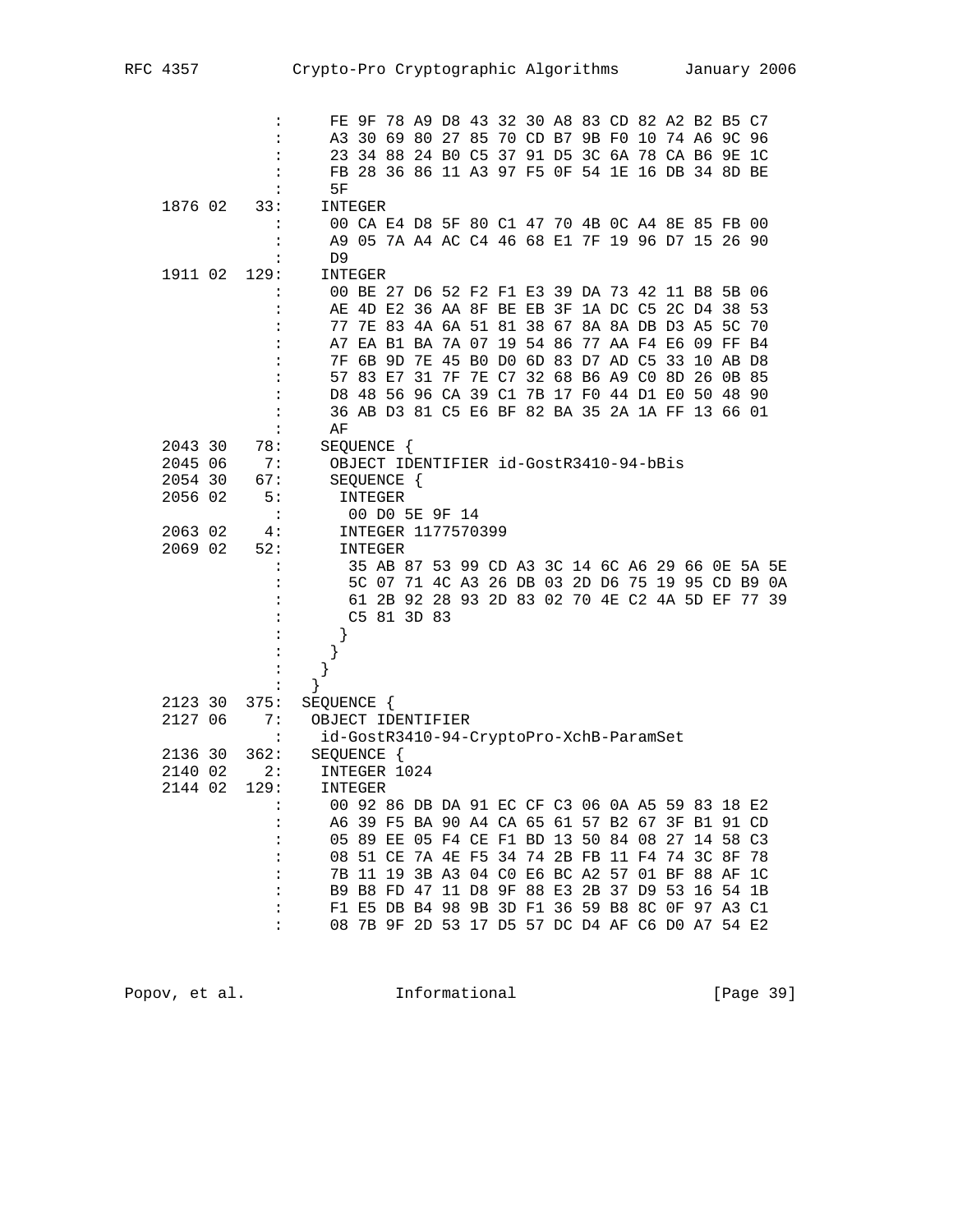|         | $\ddot{\cdot}$       | 79                                              |         |            |                    |  |  |  |                                                 |  |       |                                                 |
|---------|----------------------|-------------------------------------------------|---------|------------|--------------------|--|--|--|-------------------------------------------------|--|-------|-------------------------------------------------|
| 2276 02 | 33:                  | INTEGER                                         |         |            |                    |  |  |  |                                                 |  |       |                                                 |
|         |                      |                                                 |         |            |                    |  |  |  | 00 C9 66 E9 B3 B8 B7 CD D8 2F F0 F8 3A F8 70 36 |  |       |                                                 |
|         |                      |                                                 |         |            |                    |  |  |  | C3 8F 42 23 8E C5 0A 87 6C D3 90 E4 3D 67 B6 01 |  |       |                                                 |
|         |                      | 3F                                              |         |            |                    |  |  |  |                                                 |  |       |                                                 |
| 2311 02 | 128:                 | INTEGER                                         |         |            |                    |  |  |  |                                                 |  |       |                                                 |
|         |                      |                                                 |         |            |                    |  |  |  | 7E 9C 30 96 67 6F 51 E3 B2 F9 88 4C F0 AC 21 56 |  |       |                                                 |
|         |                      |                                                 |         |            |                    |  |  |  | 77 94 96 F4 10 E0 49 CE D7 E5 3D 8B 7B 5B 36 6B |  |       |                                                 |
|         |                      |                                                 |         |            |                    |  |  |  | 1A 60 08 E5 19 66 05 A5 5E 89 C3 19 0D AB F8 0B |  |       |                                                 |
|         |                      |                                                 |         |            |                    |  |  |  | 9F 11 63 C9 79 FC D1 83 28 DA E5 E9 04 88       |  | 11 B3 |                                                 |
|         |                      |                                                 |         |            |                    |  |  |  | 70 10 7B B7 71 5F 82 09 1B B9 DE 0E 33 EE 2F ED |  |       |                                                 |
|         |                      |                                                 |         |            |                    |  |  |  | 62 55 47 4F 87 69 FC E5 EA FA EE F1 CB 5A 32 E0 |  |       |                                                 |
|         |                      |                                                 |         |            |                    |  |  |  | D5 C6 C2 F0 FC 0B 34 47 07 29 47 F5 B4 C3 87 66 |  |       |                                                 |
|         |                      |                                                 |         |            |                    |  |  |  | 69 93 A3 33 FC 06 56 8E 53 4A D5 6D 23 38 D7 29 |  |       |                                                 |
| 2442 30 | 58:                  | SEQUENCE {                                      |         |            |                    |  |  |  |                                                 |  |       |                                                 |
| 2444 06 | 7:                   |                                                 |         |            |                    |  |  |  | OBJECT IDENTIFIER id-GostR3410-94-bBis          |  |       |                                                 |
| 2453 30 | 47:                  |                                                 |         | SEQUENCE { |                    |  |  |  |                                                 |  |       |                                                 |
| 2455 02 | 4 :                  |                                                 |         |            | INTEGER 2046851076 |  |  |  |                                                 |  |       |                                                 |
| 2461 02 | 5:                   |                                                 | INTEGER |            |                    |  |  |  |                                                 |  |       |                                                 |
|         | :                    |                                                 |         |            | 00 D3 1A 4F F7     |  |  |  |                                                 |  |       |                                                 |
| 2468 02 | 32:                  |                                                 | INTEGER |            |                    |  |  |  |                                                 |  |       |                                                 |
|         |                      |                                                 |         |            |                    |  |  |  |                                                 |  |       | 7E C1 23 D1 61 47 77 62 83 8C 2B EA 9D BD F3 30 |
|         |                      |                                                 |         |            |                    |  |  |  |                                                 |  |       | 74 AF 6D 41 D1 08 A0 66 A1 E7 A0 7A B3 04 8D E2 |
|         |                      |                                                 |         |            |                    |  |  |  |                                                 |  |       |                                                 |
|         | :                    | }                                               |         |            |                    |  |  |  |                                                 |  |       |                                                 |
|         |                      |                                                 |         |            |                    |  |  |  |                                                 |  |       |                                                 |
|         |                      | $\}$                                            |         |            |                    |  |  |  |                                                 |  |       |                                                 |
| 2502 30 | 380:                 | SEQUENCE {                                      |         |            |                    |  |  |  |                                                 |  |       |                                                 |
| 2506 06 | 7:                   | OBJECT IDENTIFIER                               |         |            |                    |  |  |  |                                                 |  |       |                                                 |
|         | $\ddot{\cdot}$       | id-GostR3410-94-CryptoPro-XchC-ParamSet         |         |            |                    |  |  |  |                                                 |  |       |                                                 |
| 2515 30 | 367:                 | SEQUENCE {                                      |         |            |                    |  |  |  |                                                 |  |       |                                                 |
| 2519 02 | 2:                   | INTEGER 1024                                    |         |            |                    |  |  |  |                                                 |  |       |                                                 |
| 2523 02 | 129:                 | INTEGER                                         |         |            |                    |  |  |  |                                                 |  |       |                                                 |
|         | $\ddot{\cdot}$       |                                                 |         |            |                    |  |  |  | 00 B1 94 03 6A CE 14 13 9D 36 D6 42 95 AE 6C 50 |  |       |                                                 |
|         |                      |                                                 |         |            |                    |  |  |  | FC 4B 7D 65 D8 B3 40 71 13 66 CA 93 F3 83 65 39 |  |       |                                                 |
|         |                      |                                                 |         |            |                    |  |  |  | 08 EE 63 7B E4 28 05 1D 86 61 26 70 AD 7B 40 2C |  |       |                                                 |
|         |                      |                                                 |         |            |                    |  |  |  | 09 B8 20 FA 77 D9 DA 29 C8 11 1A 84 96 DA 6C 26 |  |       |                                                 |
|         |                      |                                                 |         |            |                    |  |  |  | 1A 53 ED 25 2E 4D 8A 69 A2 03 76 E6 AD DB 3B DC |  |       |                                                 |
|         |                      |                                                 |         |            |                    |  |  |  | D3 31 74 9A 49 1A 18 4B 8F DA 6D 84 C3 1C F0 5F |  |       |                                                 |
|         |                      |                                                 |         |            |                    |  |  |  | 91 19 B5 ED 35 24 6E A4 56 2D 85 92 8B A1 13 6A |  |       |                                                 |
|         |                      |                                                 |         |            |                    |  |  |  | 8D OE 5A 7E 5C 76 4B A8 90 20 29 A1 33 6C 63 1A |  |       |                                                 |
|         | $\sim$ 1.            | 1D                                              |         |            |                    |  |  |  |                                                 |  |       |                                                 |
|         | 26550233:            | INTEGER                                         |         |            |                    |  |  |  |                                                 |  |       |                                                 |
|         |                      | 00 96 12 04 77 DF 0F 38 96 62 8E 6F 4A 88 D8 3C |         |            |                    |  |  |  |                                                 |  |       |                                                 |
|         |                      |                                                 |         |            |                    |  |  |  | 93 20 4C 21 OF F2 62 BC CB 7D AE 45 03 55 12 52 |  |       |                                                 |
|         |                      | 59                                              |         |            |                    |  |  |  |                                                 |  |       |                                                 |
| 2690 02 | 128:                 | INTEGER                                         |         |            |                    |  |  |  |                                                 |  |       |                                                 |
|         | $\ddot{\phantom{0}}$ |                                                 |         |            |                    |  |  |  | 3F 18 17 05 2B AA 75 98 FE 3E 4F 4F C5 C5 F6 16 |  |       |                                                 |
|         |                      |                                                 |         |            |                    |  |  |  |                                                 |  |       |                                                 |

Popov, et al. 10. Informational 1. [Page 40]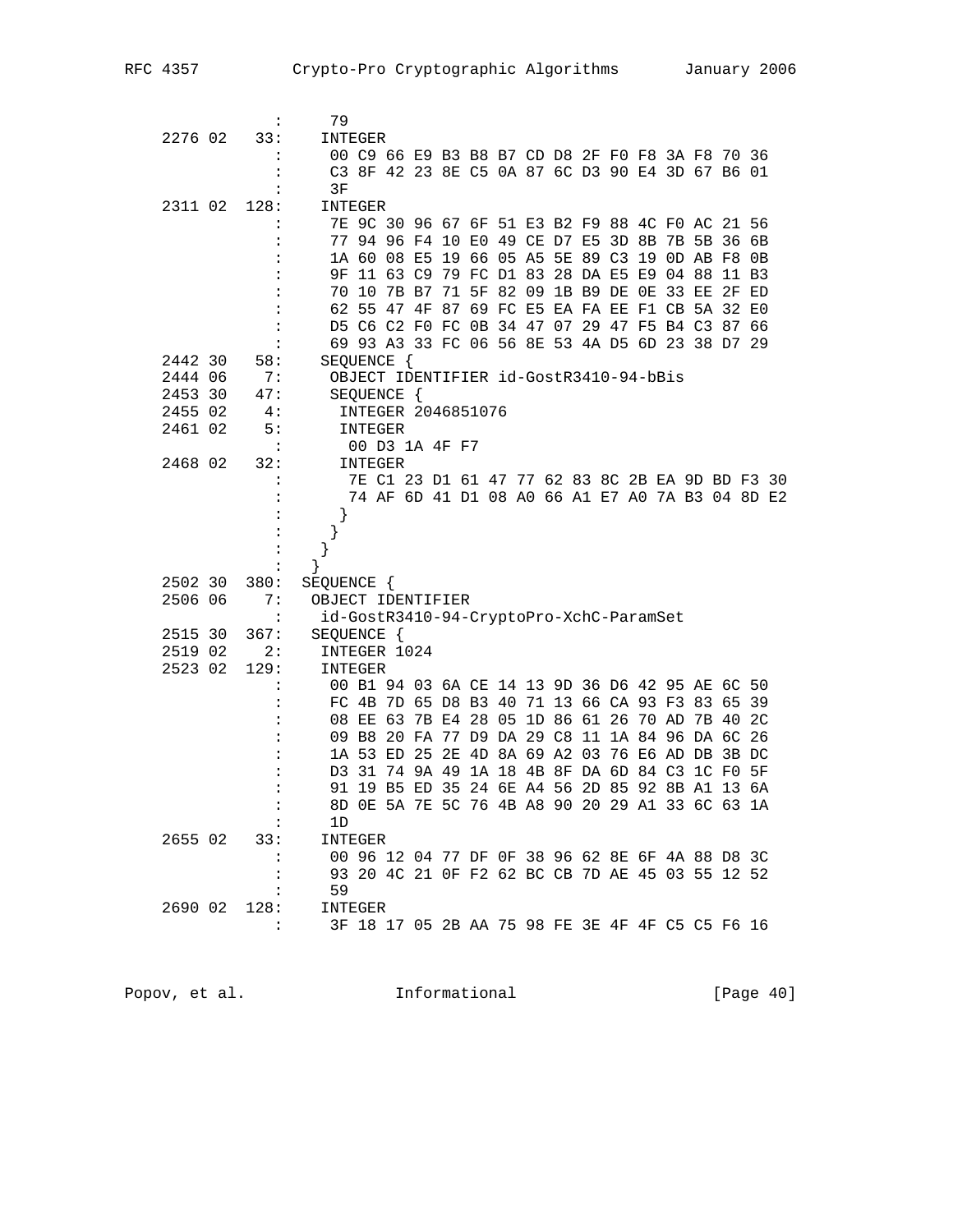|         |     |                                      |                |          |                         |  |                                           |          |             |    |       |          | E1 22 CF F9 EB D8 9E F8 1D C7 CE 8B F5 6C C6 4B |           |      |
|---------|-----|--------------------------------------|----------------|----------|-------------------------|--|-------------------------------------------|----------|-------------|----|-------|----------|-------------------------------------------------|-----------|------|
|         |     |                                      |                |          |                         |  | 43 58 6C 80 F1 C4 F5 6D D5                | 71       | 8F          |    | DD 76 | 30       |                                                 | 0B E3     |      |
|         |     |                                      | 36 78          | 42       |                         |  | 59 CA 25 AA DE 5A 48 3F                   |          |             | 64 | CO    | 2A       |                                                 | 20 CF     |      |
|         |     |                                      |                |          |                         |  | 4A 10 F9 C1 89 C4 33 DE FE                |          | 31 D2 63 E6 |    |       | C.9      |                                                 | 7646      |      |
|         |     |                                      | 60 A7          | 31       |                         |  | EC CA EC B7 4C 82                         |          | 79 30       | 37 |       | 31 E8    | CF                                              | 69        |      |
|         |     |                                      |                |          | 20 5B C7 3E 5A 70 BD F9 |  |                                           | 3E 5B B6 |             |    |       | 81 DA B4 | EE.                                             | <b>B9</b> |      |
|         |     |                                      |                |          |                         |  | C7 33 CA AB 2F 67 3C 47 5E 0E CA 92 1D 29 |          |             |    |       |          |                                                 | 78 2E     |      |
| 2821 30 | 63: | SEOUENCE {                           |                |          |                         |  |                                           |          |             |    |       |          |                                                 |           |      |
| 2823 06 | 7:  |                                      |                |          |                         |  | OBJECT IDENTIFIER id-GostR3410-94-bBis    |          |             |    |       |          |                                                 |           |      |
| 2832 30 | 52: |                                      |                | SEQUENCE |                         |  |                                           |          |             |    |       |          |                                                 |           |      |
| 2834 02 | 4:  |                                      |                |          | INTEGER 371898640       |  |                                           |          |             |    |       |          |                                                 |           |      |
| 2840 02 | 5:  |                                      | <b>INTEGER</b> |          |                         |  |                                           |          |             |    |       |          |                                                 |           |      |
|         |     |                                      |                |          | 00 93 F8 28 D3          |  |                                           |          |             |    |       |          |                                                 |           |      |
| 2847 02 | 37: |                                      | INTEGER        |          |                         |  |                                           |          |             |    |       |          |                                                 |           |      |
|         |     |                                      |                |          |                         |  |                                           |          |             |    |       |          | 00 CA 82 CC E7 8A 73 8B C4 6F 10 3D 53 B9 BF 80 |           |      |
|         |     |                                      |                |          |                         |  |                                           |          |             |    |       |          | 97 45 EC 84 5E 4F 6D A4 62 60 6C 51 F6 0E CF    |           | - 30 |
|         |     |                                      |                |          | 2E 31 20 4B 81          |  |                                           |          |             |    |       |          |                                                 |           |      |
|         |     |                                      |                |          |                         |  |                                           |          |             |    |       |          |                                                 |           |      |
|         |     |                                      |                |          |                         |  |                                           |          |             |    |       |          |                                                 |           |      |
|         |     |                                      |                |          |                         |  |                                           |          |             |    |       |          |                                                 |           |      |
|         |     |                                      |                |          |                         |  |                                           |          |             |    |       |          |                                                 |           |      |
|         |     |                                      |                |          |                         |  |                                           |          |             |    |       |          |                                                 |           |      |
|         |     |                                      |                |          |                         |  |                                           |          |             |    |       |          |                                                 |           |      |
|         |     | >GostR3410-94-ParamSetParameters.bin |                |          |                         |  |                                           |          |             |    |       |          |                                                 |           |      |

 |MIILQjCB0QYHKoUDAgIgADCBxQICAgACQQDugXKuiZZgj7aTWbieuCpphUUQ4pd6 |TWO8lzIs5dwzhuoKErND6RkPIxd1OYRYOXhrsMNF0WWXbvIZXsmxw3njAiEAmJFe |fsgmXt/Nox6I8kgJ3bBkvccoXdUNconwrG9J3S0CQQCelgMVAMh3SoaVgtSv3iEn |r60lOLS2JwpvfIg3tQ1Q8gZ1WYSknlCTBNZIviq1qrGOvizUasPYSVsUKqbOI+Ic |MBYGByqFAwICFAEwCwICXskCAnNBAgECMIIBVgYHKoUDAgIgAjCCAUkCAgQAAoGB |ALTiXvsBjjyLh1BeKmdVPF7cVsKRS35PidI/A/Azd+cKKQNIndYOeEGNPYUe21MX |xIceQLBCKMO3kCljxLfYXVK5qojyr9vrKNqIadbfhGodmJJOklVhvWkwC53dBdJH |tZItlny7AmcYgcV9EOXvctPm2tQiPcgqoffQKUZRpIDfAiEAlyQypDcXizC9lhlb |dzeJqy//FVlLF23RdbYyVu5a8s8CgYEAj9NnMSN2VLvkH18fhFPnHKQU/8IsJdkV |MJ5dLmKiomxxEfP8eVaNr6AoBC/hpSoEiYBcDemhpGnIRMfKu+5iXDB4iIwdhe6o |g/GtW8Tmd26OGgdQkS32T3mVZJnx4YJHWwtg4mMq3NjPlOnFT9HzsQnYHwC/KrjL |hirffUC5NpowGAYHKoUDAgIUBDANAgRSCHT1AgUA7jmtszCCAasGByqFAwICIAMw |ggGeAgIEAAKBgQDGlx/FdSSzDJAYxeYh3hVJlzaFT1am+K7mWnpARjKxvPA0n/yv |ywoQMXeXH8FhKtzbjIzJOMcCJcj9Eq/wGx0GTgrW/earkVkWbLny/BcdkvDMe2pr |LNf6NCrL4skxWkLVdrHsznepYxV/PQvZao6wsPNQKtI4EBsFEWM08eW3qwIhALCd |Y0wQiZzX1MOnZXQD4FgQsHxhpoi6ssN/R14wiwYHAoGAPSa0Z9lKP/ydcb+NuJNA |hBNyZPPC6esW3KIUuLx8hySFM2dEk0/S71lD+e0LdFuQqj7I1wzckWgkeLZkouH4 |+1bO8pcv7n7bCEr3RkGbhU+tAsw+Nkb/LhoY3UvrPET38nRViAKWSWdFRsyRh8IH |+48s7OjiKT9oOVxHBK8EurUwbgYHKoUDAgIUBDBjAgRbl3zbAgRulpLdAlUAvDy7 |235vhIKG4ZrZonqOKX5bccU92XTN9g+Tc1bfacvJejAMzHFoXFUwRhR/EVaMT93z |Y9nYhkODRaYsO3WWPWVGrfq/MbMSkNEsrmXsuDCe9meCMIIBXwYHKoUDAgIgBDCC |AVICAgQAAoGBAJ2I5tf+MxO9LnRcfN0que5K88iJnoR950ozeD6mi8MFiLofc4xq |r4qzUFMfGFTDg3zDyGD/1+LhBsP2Oz2KTANM5zlCpsPVhbWZz2le16PEqTsrlHtx |V7saHAQ6tB7IVmxhRek4phGQbeDTLlYklFadfpmaDdpch5vdkf4STfHpAiEA+t0Z

Popov, et al.  $I_n$  Informational  $[Page 41]$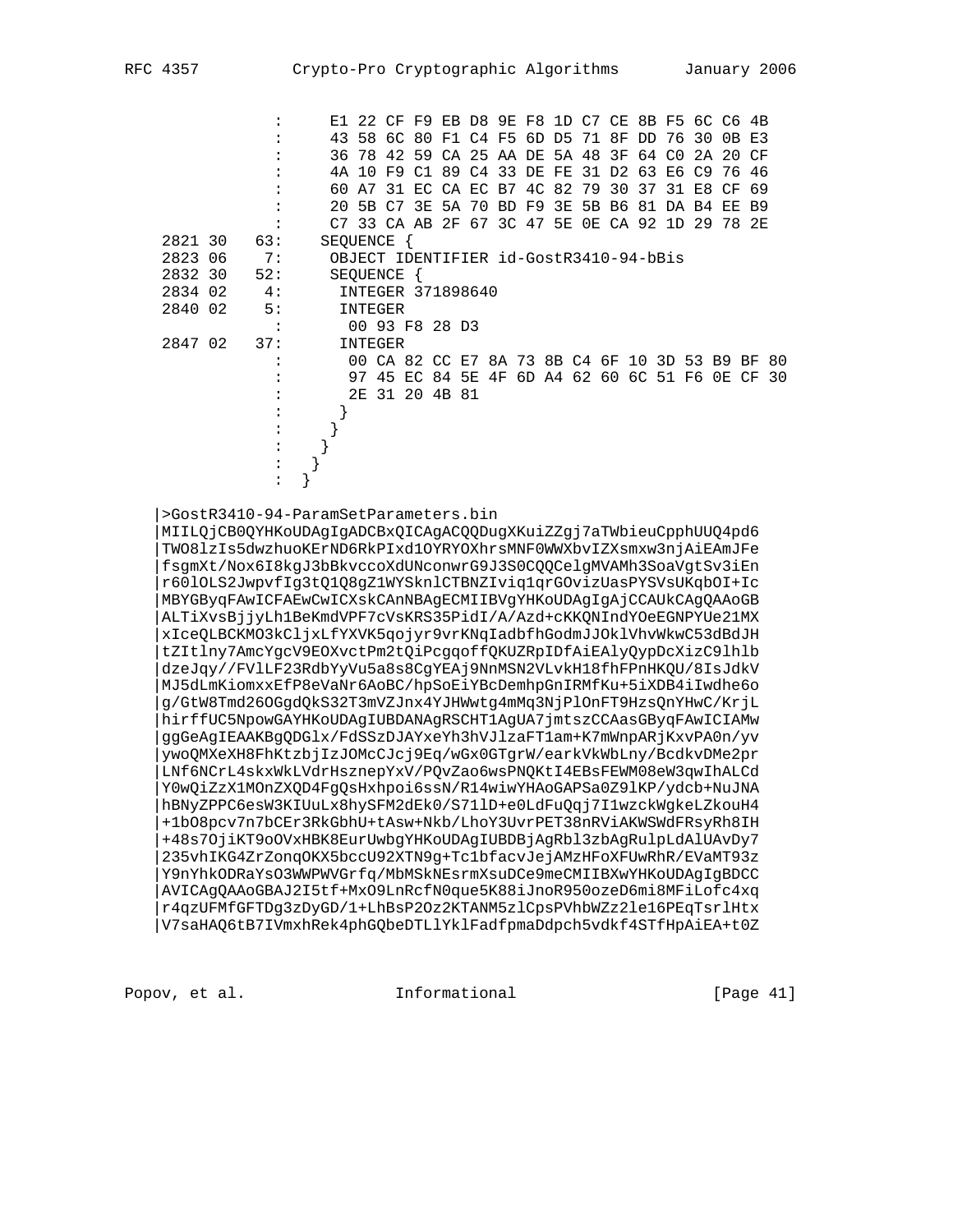|er0ZobRlPuz37KTWoisff4k7ZB+QFkH7tVU1T68CgYB0R+1xVjEFmQcLEmCZR6XI |yKhiXPHPJStAezMfk9Y53dG6OSZW3sqZLdA1NUMpoelabjLW9HiC2WC48QrK/3lt |E82WEfhT2rbSYjSD5GeIcISTk3oaKUQlmK7C4HQgIlY0QP6cGHQOzmdlrAX68CSm |SwJufkCIQIGeli5+X0Aa4zAiBgcqhQMCAhQEMBcCBEOEh0QCBQC1CoJtAgh/V16B |lLxb3zCCAXMGByqFAwICIAUwggFmAgIEAAKBgQCA8QLTKw/RZ9BpwnowetrSxGYJ |GQTbqlXVuMxwJvL3oZGbiQy2UsQOBU4ekwZzW0PXsnnt35ECABzZ4agx/ooWPu2J |qwfPKr6CQqyd7d2/mNYs3dHqT18V06QqZne90pOyQmDA8nwPHRWUhhTVZ7ZvqQK6 |oRpprjvOrbuD45nJtQIhAPD1RMQYqsI09oPwM1EbZcIWUaYHi9otabufcyhnUCFJ |AoGAa8wLT62ziJweBq3SPMCbirbs3t9z8EYyWV7kJQAF1q9fWt5Eyx4m5iY8ZyNH |z6JvnpOTaB5rdZczeEzeXb2aFKOTad/Zn6hcwNECQcQBA0PzSpE5OnBs8SZ3y/of |V41rbPvooSQs/MlLO2U6R24UXjhiwYzD/tglfP73TNsgW/EwNgYHKoUDAgIUBDAr |AgQT2oudAgUAoOneSwIcQauXhX9CYUNV0y2wsQafEJpNooNnbHxTpoGFtDCCAYwG |ByqFAwICIQEwggF/AgIEAAKBgQDKOz8u7p/UYxfUlZWp51GObGPY9OtNItENKK8L |iDnwefgonmA7A1MHhLm7Wh52hZ5IUMZwx7ccDfhMo+DWwXf+n3ip2EMyMKiDzYKi |srXHozBpgCeFcM23m/AQdKacliM0iCSwxTeR1TxqeMq2nhz7KDaGEaOX9Q9UHhbb |NI2+XwIhAMrk2F+AwUdwSwykjoX7AKkFeqSsxEZo4X8ZltcVJpDZAoGBAL4n1lLy |8eM52nNCEbhbBq5N4jaqj77rPxrcxSzUOFN3foNKalGBOGeKitvTpVxwp+qxunoH |GVSGd6r05gn/tH9rnX5FsNBtg9etxTMQq9hXg+cxf37HMmi2qcCNJguF2EhWlso5 |wXsX8ETR4FBIkDar04HF5r+CujUqGv8TZgGvME4GByqFAwICFAQwQwIFANBenxQC |BEYwTF8CNDWrh1OZzaM8FGymKWYOWl5cB3FMoybbAy3WdRmVzbkKYSuSKJMtgwJw |TsJKXe93OcWBPYMwggF3BgcqhQMCAiECMIIBagICBAACgYEAkobb2pHsz8MGCqVZ |gxjipjn1upCkymVhV7JnP7GRzQWJ7gX0zvG9E1CECCcUWMMIUc56TvU0dCv7EfR0 |PI94exEZO6MEwOa8olcBv4ivHLm4/UcR2J+I4ys32VMWVBvx5du0mJs98TZZuIwP |l6PBCHufLVMX1Vfc1K/G0KdU4nkCIQDJZumzuLfN2C/w+Dr4cDbDj0IjjsUKh2zT |kOQ9Z7YBPwKBgH6cMJZnb1HjsvmITPCsIVZ3lJb0EOBJztflPYt7WzZrGmAI5Rlm |BaVeicMZDav4C58RY8l5/NGDKNrl6QSIEbNwEHu3cV+CCRu53g4z7i/tYlVHT4dp |/OXq+u7xy1oy4NXGwvD8CzRHBylH9bTDh2Zpk6Mz/AZWjlNK1W0jONcpMDoGByqF |AwICFAQwLwIEegB4BAIFANMaT/cCIH7BI9FhR3dig4wr6p298zB0r21B0QigZqHn |oHqzBI3iMIIBfAYHKoUDAgIhAzCCAW8CAgQAAoGBALGUA2rOFBOdNtZCla5sUPxL |fWXYs0BxE2bKk/ODZTkI7mN75CgFHYZhJnCte0AsCbgg+nfZ2inIERqEltpsJhpT |7SUuTYppogN25q3bO9zTMXSaSRoYS4/abYTDHPBfkRm17TUkbqRWLYWSi6ETao0O |Wn5cdkuokCApoTNsYxodAiEAlhIEd98POJZijm9KiNg8kyBMIQ/yYrzLfa5FA1US |UlkCgYA/GBcFK6p1mP4+T0/FxfYW4SLP+evYnvgdx86L9WzGS0NYbIDxxPVt1XGP |3XYwC+M2eEJZyiWq3lpIP2TAKiDPShD5wYnEM97+MdJj5sl2RmCnMezK7LdMgnkw |NzHoz2kgW8c+WnC9+T5btoHatO65xzPKqy9nPEdeDsqSHSl4LjA/BgcqhQMCAhQE |MDQCBBYquRACBQCT+CjTAiUAyoLM54pzi8RvED1Tub+Al0XshF5PbaRiYGxR9g7P |MC4xIEuB

|<GostR3410-94-ParamSetParameters.bin

11.4. GOST R 34.10-2001 Public Key Algorithm Parameters

 For each AlgorithmIdentifier in this sequence, the parameters field contains GostR3410-2001-ParamSetParameters.

| 0 30 998: SEQUENCE {             |
|----------------------------------|
| 4 30 156: SEQUENCE {             |
| 7 06 7: OBJECT IDENTIFIER        |
| : id-GostR3410-2001-TestParamSet |

Popov, et al. 10. Informational 1. [Page 42]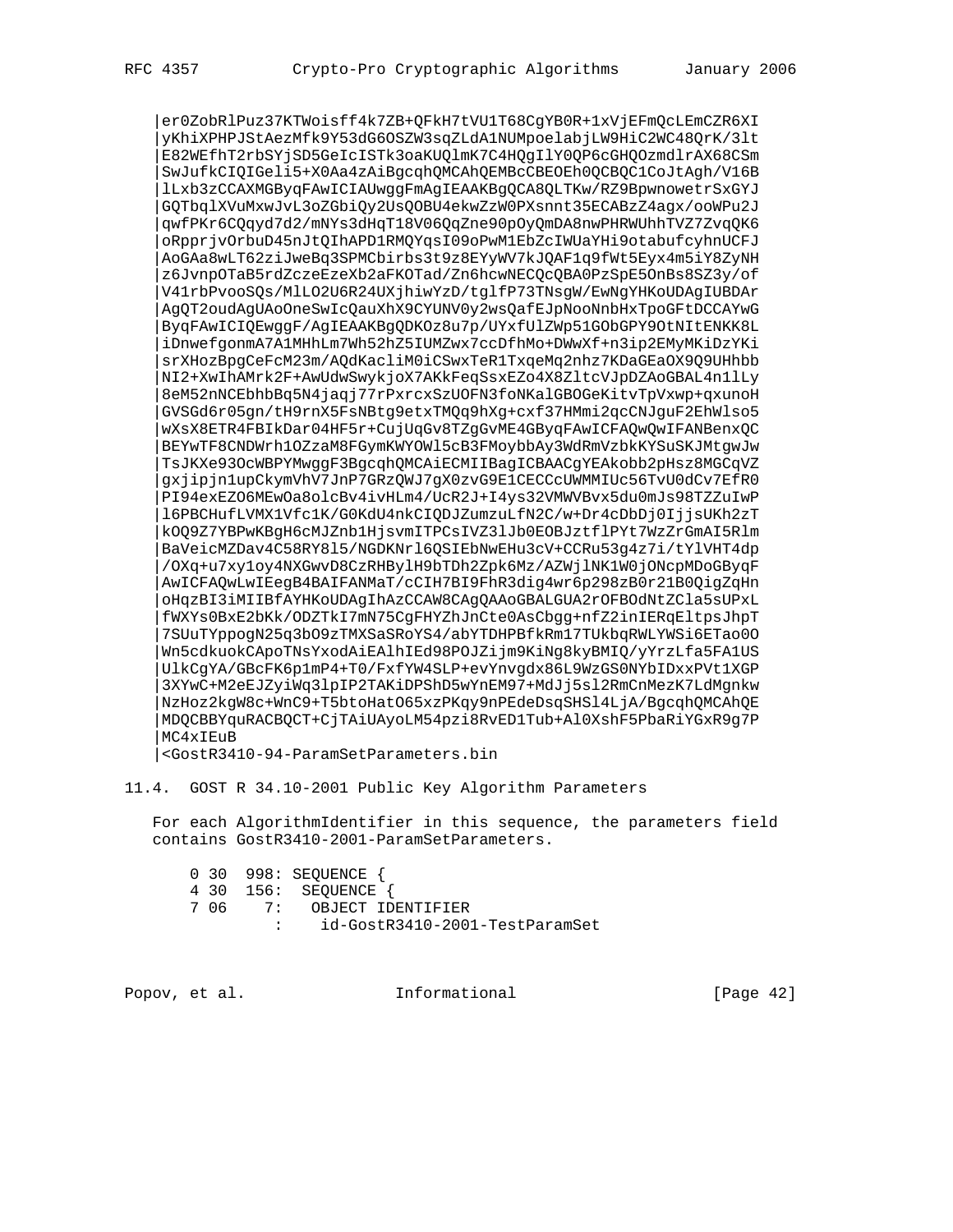|        | 16 30 | 144:                 | SEQUENCE {                                      |
|--------|-------|----------------------|-------------------------------------------------|
|        | 19 02 | 1:                   | INTEGER 7                                       |
|        | 22 02 | 32:                  | INTEGER                                         |
|        |       |                      | 5F BF F4 98 AA 93 8C E7 39 B8 E0 22 FB AF EF 40 |
|        |       |                      | 56 3F 6E 6A 34 72 FC 2A 51 4C 0C E9 DA E2 3B 7E |
|        | 56 02 | 33:                  | INTEGER                                         |
|        |       |                      |                                                 |
|        |       |                      |                                                 |
|        |       | $\ddot{\phantom{a}}$ | 31                                              |
|        | 91 02 | 33:                  | INTEGER                                         |
|        |       |                      |                                                 |
|        |       | :                    | 01 50 FE 8A 18 92 97 61 54 C5 9C FC 19 3A CC F5 |
|        |       | :                    | B <sub>3</sub>                                  |
| 126 02 |       | 1:                   | INTEGER 2                                       |
| 129 02 |       | 32:                  | INTEGER                                         |
|        |       |                      | 08 E2 A8 A0 E6 51 47 D4 BD 63 16 03 0E 16 D1 9C |
|        |       |                      | 85 C9 7F 0A 9C A2 67 12 2B 96 AB BC EA 7E 8F C8 |
|        |       | :                    | }                                               |
|        |       | :                    | ł                                               |
| 163 30 |       | 159:                 | SEQUENCE {                                      |
| 166 06 |       | 7:                   | OBJECT IDENTIFIER                               |
|        |       | $\ddot{\cdot}$       | id-GostR3410-2001-CryptoPro-A-ParamSet          |
| 175 30 |       | 147:                 | SEQUENCE {                                      |
| 178 02 |       | 33:                  | <b>INTEGER</b>                                  |
|        |       | $\ddot{\cdot}$       |                                                 |
|        |       |                      |                                                 |
|        |       |                      | 94                                              |
| 213 02 |       | 2:                   | INTEGER 166                                     |
| 217 02 |       | 33:                  | INTEGER                                         |
|        |       | $\ddot{\phantom{a}}$ |                                                 |
|        |       | :                    |                                                 |
|        |       |                      | 97                                              |
| 252 02 |       | 33:                  | INTEGER                                         |
|        |       |                      |                                                 |
|        |       | :                    | FF 6C 61 10 70 99 5A D1 00 45 84 1B 09 B7 61 B8 |
|        |       | :                    | 93                                              |
| 287 02 |       | 1:                   | INTEGER 1                                       |
| 290 02 |       | 33:                  | INTEGER                                         |
|        |       | $\ddot{\cdot}$       | 00 8D 91 E4 71 E0 98 9C DA 27 DF 50 5A 45 3F 2B |
|        |       |                      | 76 35 29 4F 2D DF 23 E3 B1 22 AC C9 9C 9E 9F 1E |
|        |       | :                    | 14                                              |
|        |       |                      |                                                 |
|        |       |                      |                                                 |
| 325 30 |       | 188:                 | SEQUENCE {                                      |
| 328 06 |       | 7 :                  | OBJECT IDENTIFIER                               |
|        |       | $\ddot{\cdot}$       | id-GostR3410-2001-CryptoPro-B-ParamSet          |
| 337 30 |       | 176:                 | SEQUENCE {                                      |
| 340 02 |       | 33:                  | INTEGER                                         |

Popov, et al. 10. Informational 1. [Page 43]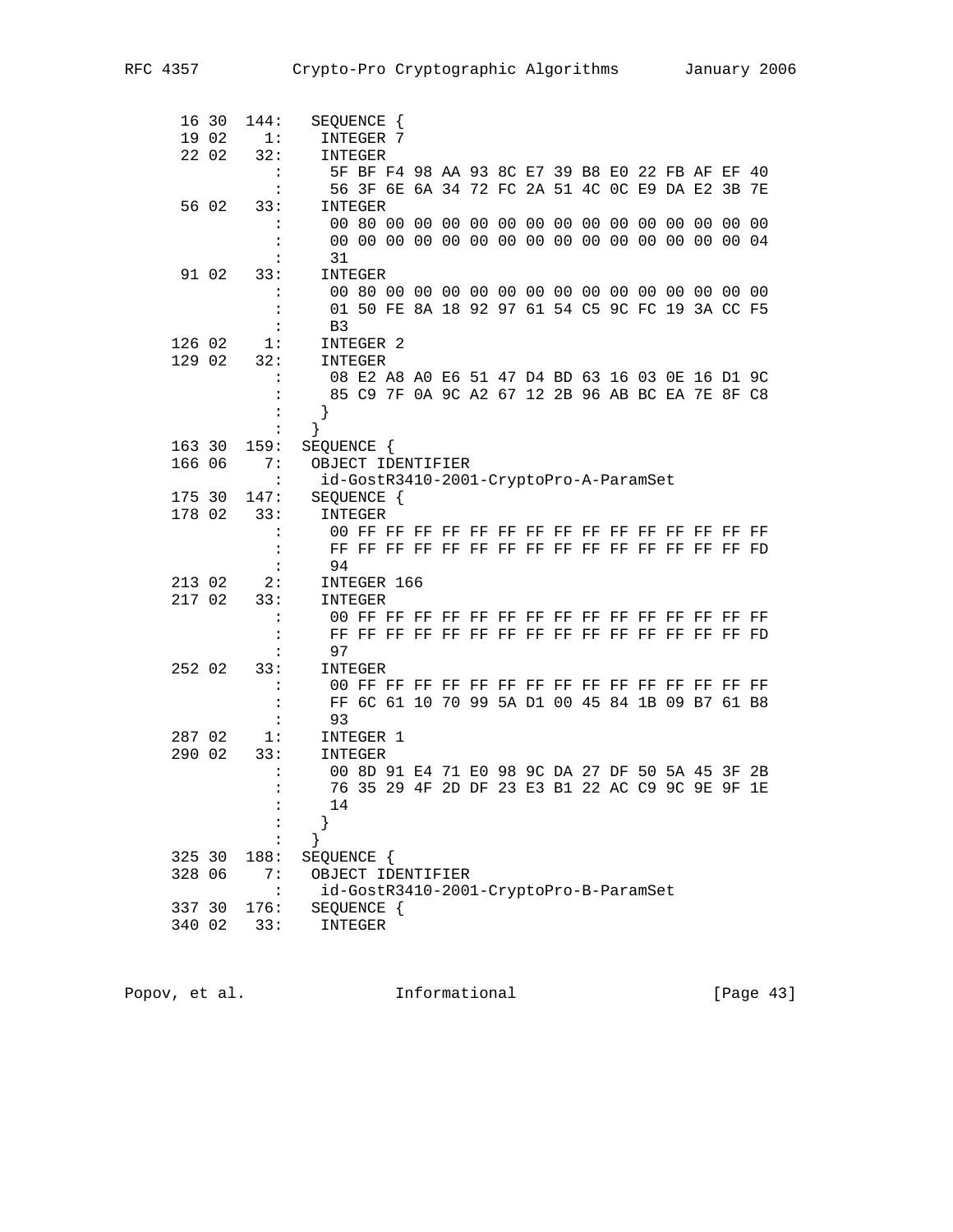|        |        | $\ddot{\cdot}$       |                                           |                                                 |  |  |  |  |  |  |  |
|--------|--------|----------------------|-------------------------------------------|-------------------------------------------------|--|--|--|--|--|--|--|
|        |        |                      |                                           |                                                 |  |  |  |  |  |  |  |
|        |        |                      | 96                                        |                                                 |  |  |  |  |  |  |  |
| 375 02 |        | 32:                  | INTEGER                                   |                                                 |  |  |  |  |  |  |  |
|        |        | $\ddot{\cdot}$       |                                           | 3E 1A F4 19 A2 69 A5 F8 66 A7 D3 C2 5C 3D F8 0A |  |  |  |  |  |  |  |
|        |        | $\ddot{\cdot}$       |                                           | E9 79 25 93 73 FF 2B 18 2F 49 D4 CE 7E 1B BC 8B |  |  |  |  |  |  |  |
| 409 02 |        | 33:                  | INTEGER                                   |                                                 |  |  |  |  |  |  |  |
|        |        | $\ddot{\cdot}$       |                                           |                                                 |  |  |  |  |  |  |  |
|        |        | :                    |                                           |                                                 |  |  |  |  |  |  |  |
|        |        | $\ddot{\cdot}$       | 99                                        |                                                 |  |  |  |  |  |  |  |
| 444 02 |        | 33:                  | INTEGER                                   |                                                 |  |  |  |  |  |  |  |
|        |        | $\ddot{\cdot}$       |                                           |                                                 |  |  |  |  |  |  |  |
|        |        | $\ddot{\phantom{a}}$ |                                           | 01 5F 70 0C FF F1 A6 24 E5 E4 97 16 1B CC 8A 19 |  |  |  |  |  |  |  |
|        |        | :                    | 8F                                        |                                                 |  |  |  |  |  |  |  |
| 479 02 |        | 1:                   | INTEGER 1                                 |                                                 |  |  |  |  |  |  |  |
| 482 02 |        | 32:                  | INTEGER                                   |                                                 |  |  |  |  |  |  |  |
|        |        | :                    |                                           | 3F A8 12 43 59 F9 66 80 B8 3D 1C 3E B2 C0 70 E5 |  |  |  |  |  |  |  |
|        |        | :                    |                                           | C5 45 C9 85 8D 03 EC FB 74 4B F8 D7 17 71 7E FC |  |  |  |  |  |  |  |
|        |        | :                    | }                                         |                                                 |  |  |  |  |  |  |  |
|        |        | $\ddot{\cdot}$       | }                                         |                                                 |  |  |  |  |  |  |  |
| 516 30 |        | 159:                 | SEQUENCE {                                |                                                 |  |  |  |  |  |  |  |
| 519 06 |        | 7:                   | OBJECT IDENTIFIER                         |                                                 |  |  |  |  |  |  |  |
|        |        | $\cdot$ :            | id-GostR3410-2001-CryptoPro-C-ParamSet    |                                                 |  |  |  |  |  |  |  |
| 528 30 |        | 147:                 | SEQUENCE {                                |                                                 |  |  |  |  |  |  |  |
| 531 02 |        | 33:                  | INTEGER                                   |                                                 |  |  |  |  |  |  |  |
|        |        | :                    |                                           | 00 9B 9F 60 5F 5A 85 81 07 AB 1E C8 5E 6B 41 C8 |  |  |  |  |  |  |  |
|        |        | :                    |                                           | AA CF 84 6E 86 78 90 51 D3 79 98 F7 B9 02 2D 75 |  |  |  |  |  |  |  |
|        |        |                      | 98                                        |                                                 |  |  |  |  |  |  |  |
| 566 02 |        | 3:                   | INTEGER 32858                             |                                                 |  |  |  |  |  |  |  |
| 571 02 |        | 33:                  | INTEGER                                   |                                                 |  |  |  |  |  |  |  |
|        |        | $\ddot{\cdot}$       |                                           | 00 9B 9F 60 5F 5A 85 81 07 AB 1E C8 5E 6B 41 C8 |  |  |  |  |  |  |  |
|        |        | :                    |                                           | AA CF 84 6E 86 78 90 51 D3 79 98 F7 B9 02 2D 75 |  |  |  |  |  |  |  |
|        |        | $\ddot{\phantom{a}}$ | 9B                                        |                                                 |  |  |  |  |  |  |  |
| 606 02 |        | 33:                  | INTEGER                                   |                                                 |  |  |  |  |  |  |  |
|        |        | $\ddot{\cdot}$       |                                           | 00 9B 9F 60 5F 5A 85 81 07 AB 1E C8 5E 6B 41 C8 |  |  |  |  |  |  |  |
|        |        | :                    |                                           | AA 58 2C A3 51 1E DD FB 74 F0 2F 3A 65 98 98 0B |  |  |  |  |  |  |  |
|        |        | $\ddot{\cdot}$       | B <sub>9</sub>                            |                                                 |  |  |  |  |  |  |  |
| 641 02 |        | 1:                   | INTEGER 0                                 |                                                 |  |  |  |  |  |  |  |
| 644 02 |        | 32:                  | INTEGER                                   |                                                 |  |  |  |  |  |  |  |
|        |        | $\ddot{\phantom{a}}$ |                                           | 41 EC E5 57 43 71 1A 8C 3C BF 37 83 CD 08 CO EE |  |  |  |  |  |  |  |
|        |        | :                    |                                           | 4D 4D C4 40 D4 64 1A 8F 36 6E 55 0D FD B3 BB 67 |  |  |  |  |  |  |  |
|        |        | :                    |                                           |                                                 |  |  |  |  |  |  |  |
|        |        |                      |                                           |                                                 |  |  |  |  |  |  |  |
|        | 678 30 | 159:                 | SEQUENCE {                                |                                                 |  |  |  |  |  |  |  |
| 681 06 |        | 7:                   | OBJECT IDENTIFIER                         |                                                 |  |  |  |  |  |  |  |
|        |        | $\ddot{\phantom{a}}$ | id-GostR3410-2001-CryptoPro-XchA-ParamSet |                                                 |  |  |  |  |  |  |  |
|        | 690 30 | 147:                 | SEQUENCE {                                |                                                 |  |  |  |  |  |  |  |
|        | 693 02 | 33:                  | INTEGER                                   |                                                 |  |  |  |  |  |  |  |
|        |        |                      |                                           |                                                 |  |  |  |  |  |  |  |

Popov, et al. **Informational** [Page 44]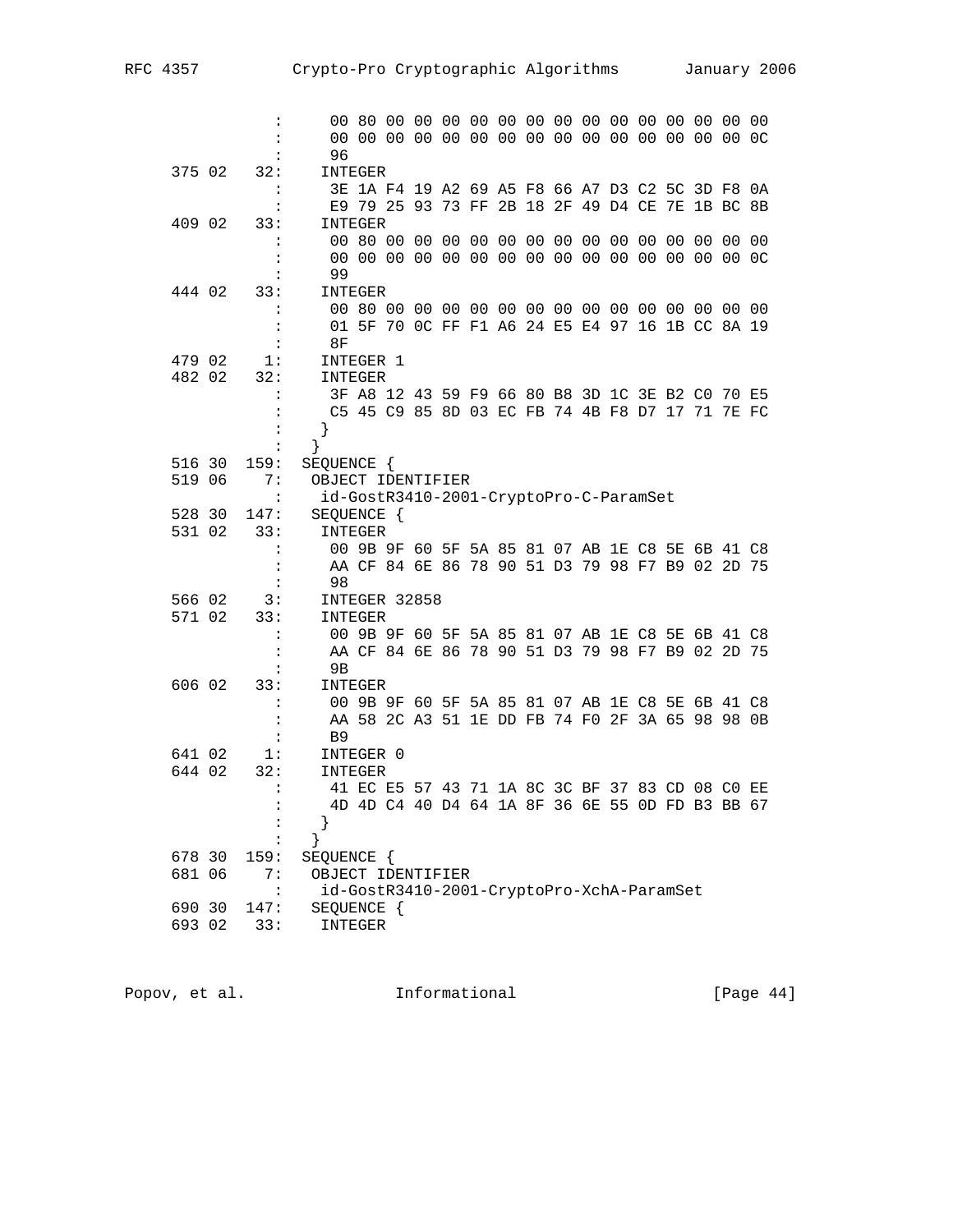|        |        | $\ddot{\cdot}$                         |                                                 |
|--------|--------|----------------------------------------|-------------------------------------------------|
|        |        | $\ddot{\phantom{a}}$                   |                                                 |
|        |        | :                                      | 94                                              |
| 728 02 |        | 2:                                     | INTEGER 166                                     |
|        | 732 02 | 33:                                    | INTEGER                                         |
|        |        | :                                      | FF<br>FF                                        |
|        |        | :                                      |                                                 |
|        |        | $\ddot{\phantom{a}}$                   | 97                                              |
|        | 767 02 | 33:                                    | INTEGER                                         |
|        |        | $\ddot{\phantom{a}}$                   |                                                 |
|        |        | $\ddot{\phantom{a}}$                   | FF 6C 61 10 70 99 5A D1 00 45 84 1B 09 B7 61 B8 |
|        |        | $\ddot{\phantom{a}}$                   | 93                                              |
|        | 802 02 | 1:                                     | INTEGER 1                                       |
|        | 805 02 | 33:                                    | INTEGER                                         |
|        |        | :                                      | 00 8D 91 E4 71 E0 98 9C DA 27 DF 50 5A 45 3F 2B |
|        |        | :                                      | 76 35 29 4F 2D DF 23 E3 B1 22 AC C9 9C 9E 9F 1E |
|        |        | $\ddot{\phantom{a}}$                   | 14                                              |
|        |        | $\ddot{\cdot}$<br>:                    | }<br>}                                          |
|        | 840 30 | 159:                                   | SEQUENCE {                                      |
|        | 843 06 | 7:                                     | OBJECT IDENTIFIER                               |
|        |        | $\ddot{\cdot}$                         | id-GostR3410-2001-CryptoPro-XchB-ParamSet       |
|        | 852 30 | 147:                                   | SEQUENCE {                                      |
|        | 855 02 | 33:                                    | INTEGER                                         |
|        |        | $\ddot{\cdot}$                         | 00 9B 9F 60 5F 5A 85 81 07 AB 1E C8 5E 6B 41 C8 |
|        |        | $\ddot{\phantom{a}}$                   | AA CF 84 6E 86 78 90 51 D3 79 98 F7 B9 02 2D 75 |
|        |        | $\ddot{\cdot}$                         | 98                                              |
|        | 890 02 | 3:                                     | INTEGER 32858                                   |
|        | 895 02 | 33:                                    | INTEGER                                         |
|        |        | $\ddot{\cdot}$                         | 00 9B 9F 60 5F 5A 85 81 07 AB 1E C8 5E 6B 41 C8 |
|        |        | :                                      | AA CF 84 6E 86 78 90 51 D3 79 98 F7 B9 02 2D 75 |
|        |        | $\ddot{\phantom{a}}$                   | 9 <sub>B</sub>                                  |
|        | 930 02 | 33:                                    | INTEGER                                         |
|        |        | $\ddot{\phantom{a}}$                   | 00 9B 9F 60 5F 5A 85 81 07 AB 1E C8 5E 6B 41 C8 |
|        |        | $\ddot{\phantom{a}}$                   | AA 58 2C A3 51 1E DD FB 74 F0 2F 3A 65 98 98 0B |
|        |        |                                        |                                                 |
|        |        | :                                      | B <sub>9</sub>                                  |
|        | 965 02 | 1:                                     | INTEGER 0                                       |
|        | 968 02 | 32:                                    | INTEGER                                         |
|        |        |                                        | 41 EC E5 57 43 71 1A 8C 3C BF 37 83 CD 08 CO EE |
|        |        | :                                      | 4D 4D C4 40 D4 64 1A 8F 36 6E 55 0D FD B3 BB 67 |
|        |        | $\ddot{\phantom{a}}$                   | }                                               |
|        |        | $\ddot{\phantom{a}}$<br>$\ddot{\cdot}$ | $\}$                                            |

 |MIID5jCBnAYHKoUDAgIjADCBkAIBBwIgX7/0mKqTjOc5uOAi+6/vQFY/bmo0cvwq |UUwM6driO34CIQCAAAAAAAAAAAAAAAAAAAAAAAAAAAAAAAAAAAAAAAAEMQIhAIAA |AAAAAAAAAAAAAAAAAAFQ/ooYkpdhVMWc/Bk6zPWzAgECAiAI4qig5lFH1L1jFgMO

Popov, et al. 10. Informational 1. [Page 45]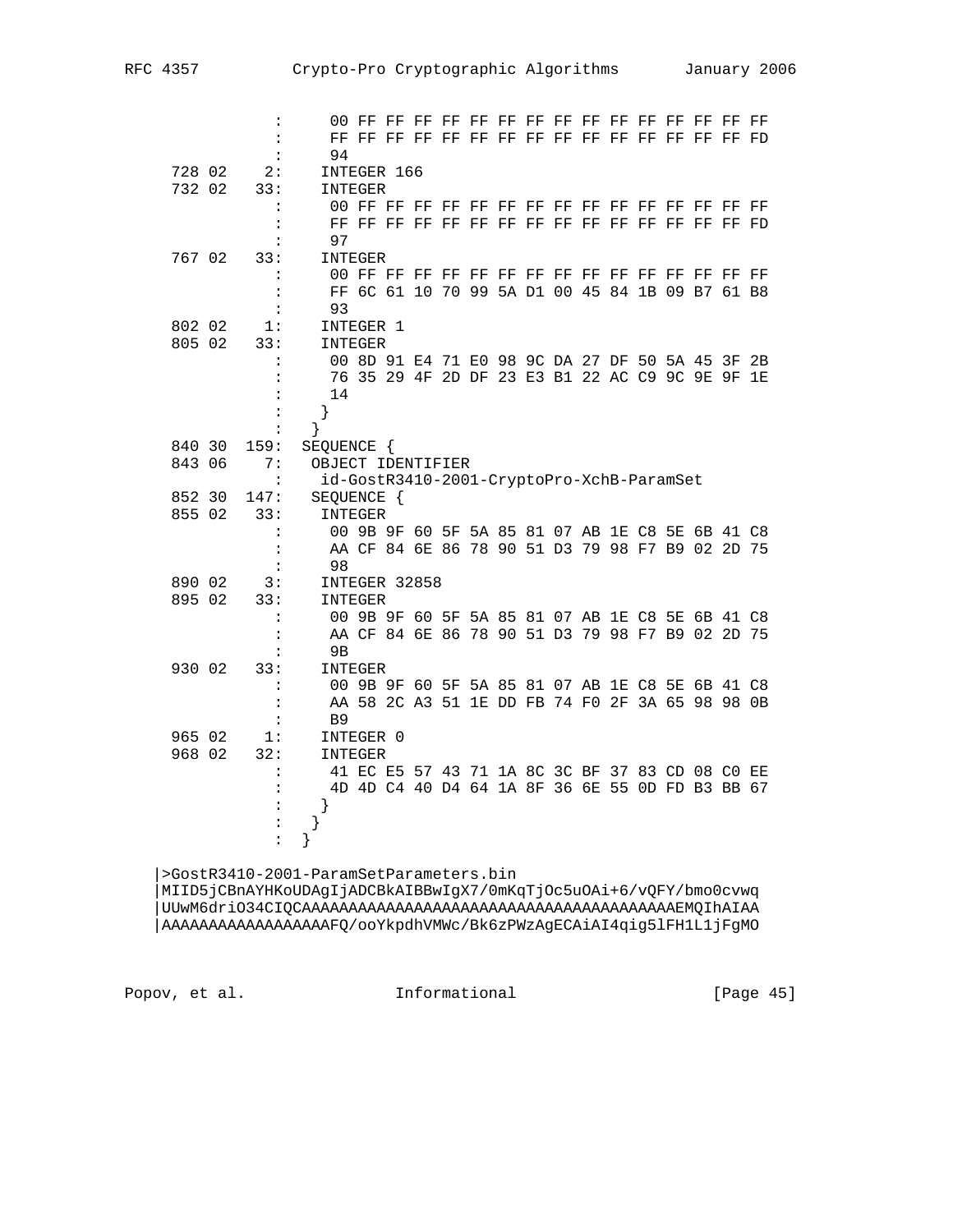|FtGchcl/CpyiZxIrlqu86n6PyDCBnwYHKoUDAgIjATCBkwIhAP////////////// |//////////////////////////2UAgIApgIhAP////////////////////////// |//////////////2XAiEA/////////////////////2xhEHCZWtEARYQbCbdhuJMC |AQECIQCNkeRx4Jic2iffUFpFPyt2NSlPLd8j47EirMmcnp8eFDCBvAYHKoUDAgIj |AjCBsAIhAIAAAAAAAAAAAAAAAAAAAAAAAAAAAAAAAAAAAAAAAAyWAiA+GvQZomml |+Gan08JcPfgK6Xklk3P/KxgvSdTOfhu8iwIhAIAAAAAAAAAAAAAAAAAAAAAAAAAA |AAAAAAAAAAAAAAyZAiEAgAAAAAAAAAAAAAAAAAAAAV9wDP/xpiTl5JcWG8yKGY8C |AQECID+oEkNZ+WaAuD0cPrLAcOXFRcmFjQPs+3RL+NcXcX78MIGfBgcqhQMCAiMD |MIGTAiEAm59gX1qFgQerHshea0HIqs+EboZ4kFHTeZj3uQItdZgCAwCAWgIhAJuf |YF9ahYEHqx7IXmtByKrPhG6GeJBR03mY97kCLXWbAiEAm59gX1qFgQerHshea0HI |qlgso1Ee3ft08C86ZZiYC7kCAQACIEHs5VdDcRqMPL83g80IwO5NTcRA1GQajzZu |VQ39s7tnMIGfBgcqhQMCAiQAMIGTAiEA//////////////////////////////// |/////////ZQCAgCmAiEA/////////////////////////////////////////ZcC |IQD/////////////////////bGEQcJla0QBFhBsJt2G4kwIBAQIhAI2R5HHgmJza |J99QWkU/K3Y1KU8t3yPjsSKsyZyenx4UMIGfBgcqhQMCAiQBMIGTAiEAm59gX1qF |gQerHshea0HIqs+EboZ4kFHTeZj3uQItdZgCAwCAWgIhAJufYF9ahYEHqx7IXmtB |yKrPhG6GeJBR03mY97kCLXWbAiEAm59gX1qFgQerHshea0HIqlgso1Ee3ft08C86 |ZZiYC7kCAQACIEHs5VdDcRqMPL83g80IwO5NTcRA1GQajzZuVQ39s7tn |<GostR3410-2001-ParamSetParameters.bin

#### 12. Acknowledgements

 This document was created in accordance with "Russian Cryptographic Software Compatibility Agreement", signed by FGUE STC "Atlas", CRYPTO-PRO, Factor-TS, MD PREI, Infotecs GmbH, SPRCIS (SPbRCZI), Cryptocom, R-Alpha. The aim of this agreement is to achieve mutual compatibility of the products and solutions.

The authors wish to thank the following:

 Microsoft Corporation Russia for providing information about company products and solutions, and also for technical consulting in PKI.

 RSA Security Russia and Demos Co Ltd for active collaboration and critical help in creation of this document.

Peter Gutmann for his helpful "dumpasn1" program.

 Russ Hously (Vigil Security, LLC, housley@vigilsec.com) and Vasilij Sakharov (DEMOS Co Ltd, svp@dol.ru) for encouraging the authors to create this document.

 Derek Atkins (IHTFP Consulting, derek@ihtfp.com) and his wife, Heather Anne Harrison, for making the document readable.

Grigorij Chudov for navigating the IETF process for this document.

Popov, et al. 100 Informational 100 [Page 46]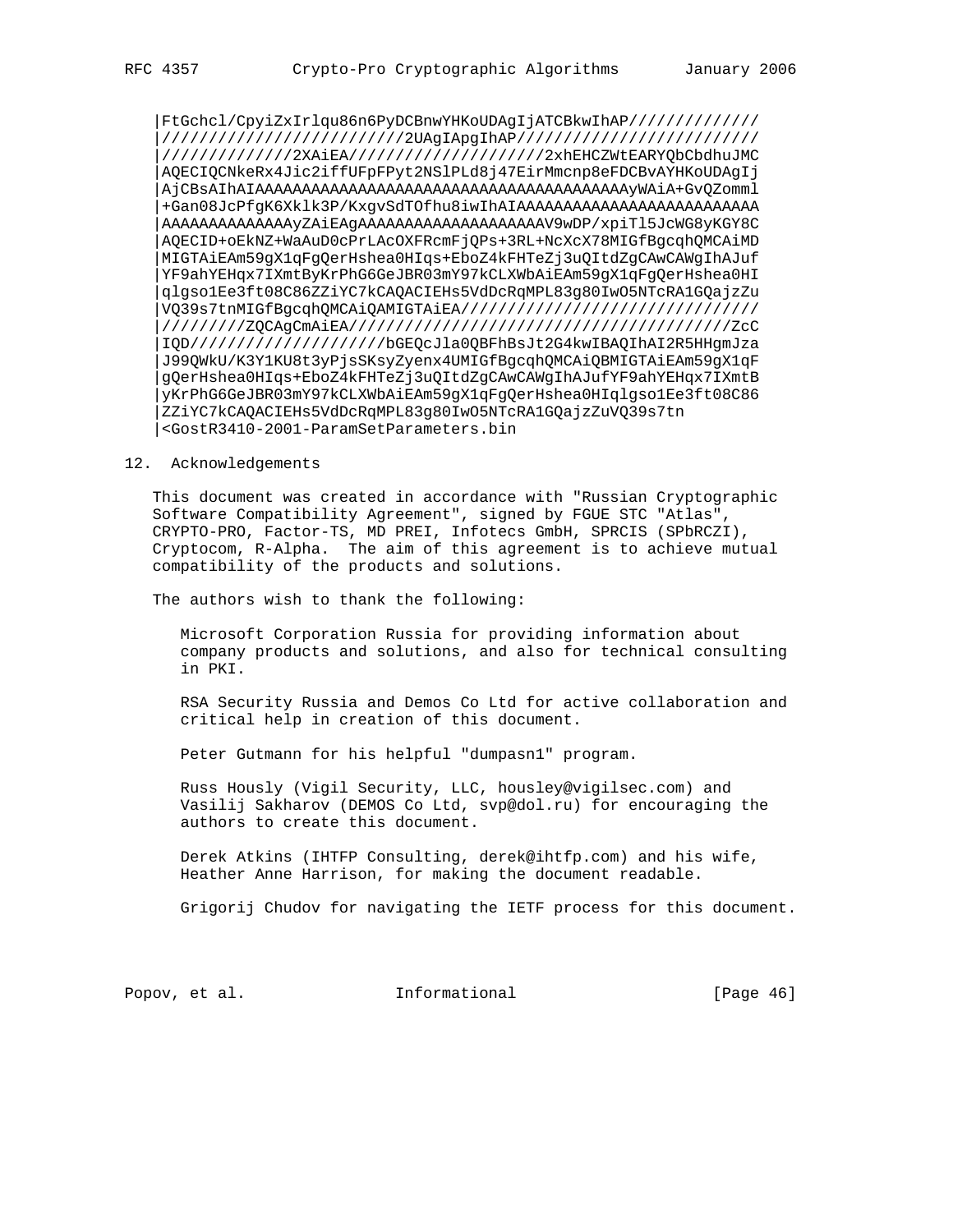This document is based on a contribution of CRYPTO-PRO Company. Any substantial use of the text from this document must acknowledge CRYPTO-PRO. CRYPTO-PRO requests that all material mentioning or referencing this document identify this as "CRYPTO-PRO CPALGS".

- 13. References
- 13.1. Normative References
	- [GOST28147] "Cryptographic Protection for Data Processing System", GOST 28147-89, Gosudarstvennyi Standard of USSR, Government Committee of the USSR for Standards, 1989. (In Russian)
	- [GOSTR341094] "Information technology. Cryptographic Data Security. Produce and check procedures of Electronic Digital Signatures based on Asymmetric Cryptographic Algorithm.", GOST R 34.10-94, Gosudarstvennyi Standard of Russian Federation, Government Committee of the Russia for Standards, 1994. (In Russian)
	- [GOSTR341001] "Information technology. Cryptographic data security. Signature and verification processes of [electronic] digital signature.", GOST R 34.10-2001, Gosudarstvennyi Standard of Russian Federation, Government Committee of the Russia for Standards, 2001. (In Russian)
	- [GOSTR341194] "Information technology. Cryptographic Data Security. Hashing function.", GOST R 34.11-94, Gosudarstvennyi Standard of Russian Federation, Government Committee of the Russia for Standards, 1994. (In Russian)
	- [RFC2119] Bradner, S., "Key words for use in RFCs to Indicate Requirement Levels", BCP 14, RFC 2119, March 1997.
	- [HMAC] Krawczyk, H., Bellare, M., and R. Canetti, "HMAC: Keyed-Hashing for Message Authentication", RFC 2104, February 1997.
- 13.2. Informative References
	- [Schneier95] B. Schneier, Applied cryptography, second edition, John Wiley & Sons, Inc., 1995.
	- [RFDSL] "Russian Federal Digital Signature Law", 10 Jan 2002 N  $1-FZ$
	- [RFLLIC] "Russian Federal Law on Licensing of Selected Activity Categories", 08 Aug 2001 N 128-FZ

| Informational<br>Popov, et al. | [Page $47$ ] |  |  |
|--------------------------------|--------------|--|--|
|--------------------------------|--------------|--|--|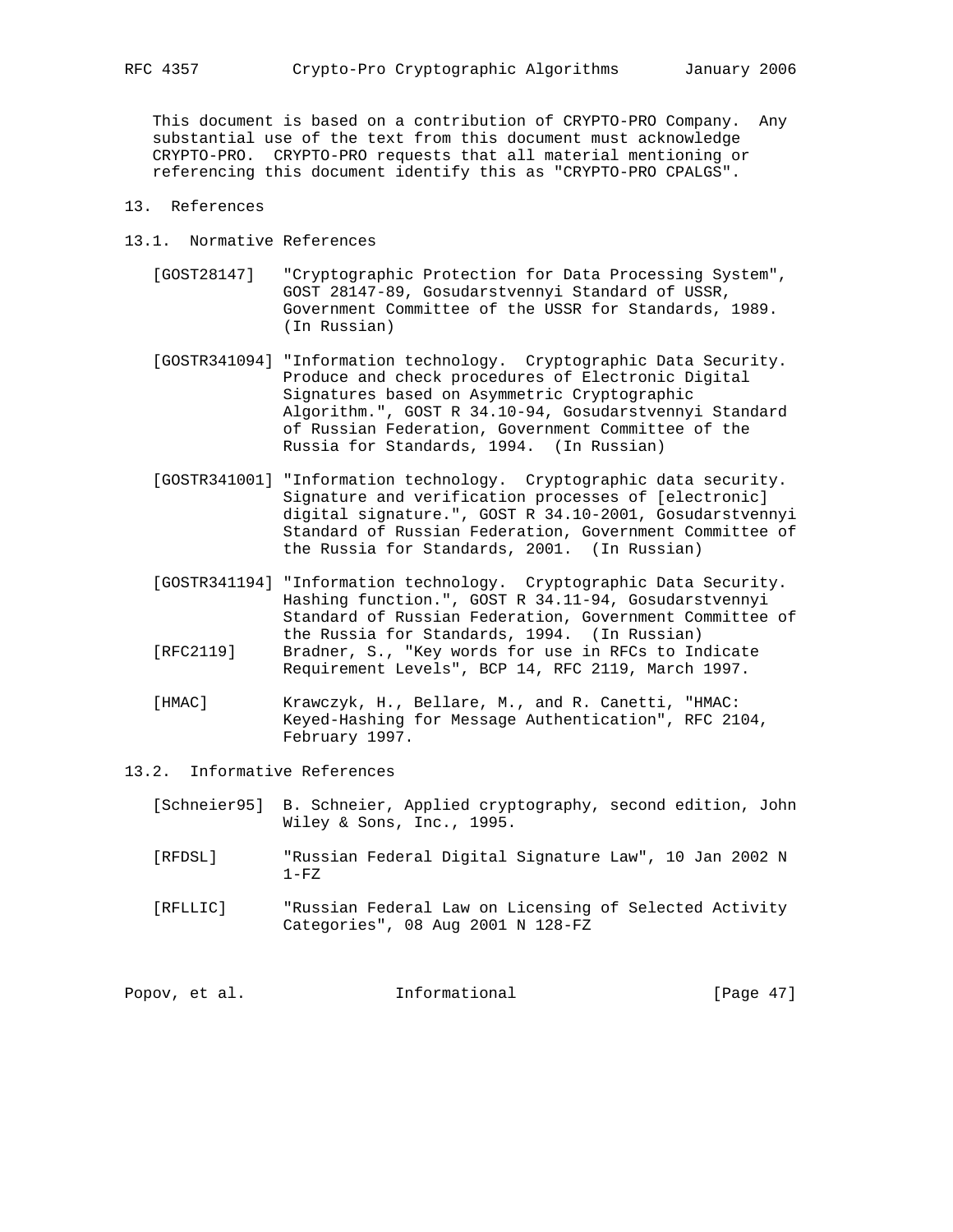RFC 4357 Crypto-Pro Cryptographic Algorithms January 2006

- [CRYPTOLIC] "Russian Federal Government Regulation on Licensing of Selected Activity Categories in Cryptography Area", 23 Sep 2002 N 691
- [X.660] ITU-T Recommendation X.660 Information Technology ASN.1 encoding rules: Specification of Basic Encoding Rules (BER), Canonical Encoding Rules (CER) and Distinguished Encoding Rules (DER), 1997.
- [RFC4134] Hoffman, P., "Examples of S/MIME Messages", RFC 4134, July 2005.
- [TLS] Dierks, T. and C. Allen, "The TLS Protocol Version 1.0", RFC 2246, January 1999.

Authors' Addresses

 Vladimir Popov CRYPTO-PRO 38, Obraztsova, Moscow, 127018, Russian Federation

EMail: vpopov@cryptopro.ru

 Igor Kurepkin CRYPTO-PRO 38, Obraztsova, Moscow, 127018, Russian Federation

EMail: kure@cryptopro.ru

 Serguei Leontiev CRYPTO-PRO 38, Obraztsova, Moscow, 127018, Russian Federation

EMail: lse@cryptopro.ru

 Grigorij Chudov CRYPTO-PRO 38, Obraztsova, Moscow, 127018, Russian Federation

EMail: chudov@cryptopro.ru

Popov, et al. **Informational** [Page 48]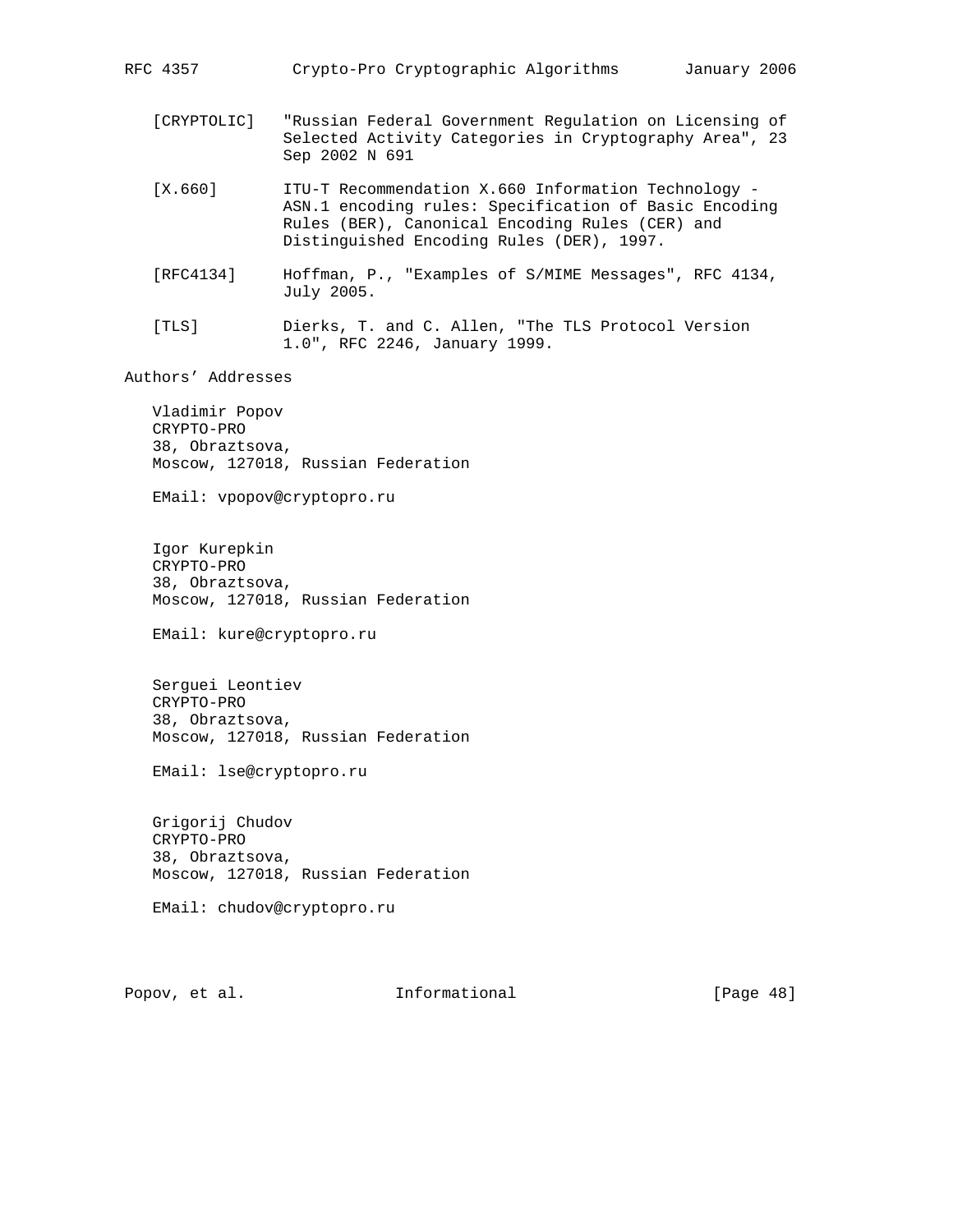Alexandr Afanasiev Factor-TS office 711, 14, Presnenskij val, Moscow, 123557, Russian Federation EMail: afa1@factor-ts.ru Nikolaj Nikishin Infotecs GmbH p/b 35, 80-5, Leningradskij prospekt, Moscow, 125315, Russian Federation EMail: nikishin@infotecs.ru Boleslav Izotov FGUE STC "Atlas" 38, Obraztsova, Moscow, 127018, Russian Federation EMail: izotov@nii.voskhod.ru Elena Minaeva MD PREI build 3, 6A, Vtoroj Troitskij per., Moscow, Russian Federation EMail: evminaeva@mail.ru Serguei Murugov R-Alpha 4/1, Raspletina, Moscow, 123060, Russian Federation EMail: msm@top-cross.ru Igor Ovcharenko MD PREI Office 600, 14, B.Novodmitrovskaya, Moscow, Russian Federation EMail: igori@mo.msk.ru

Popov, et al. 10. Informational 1. [Page 49]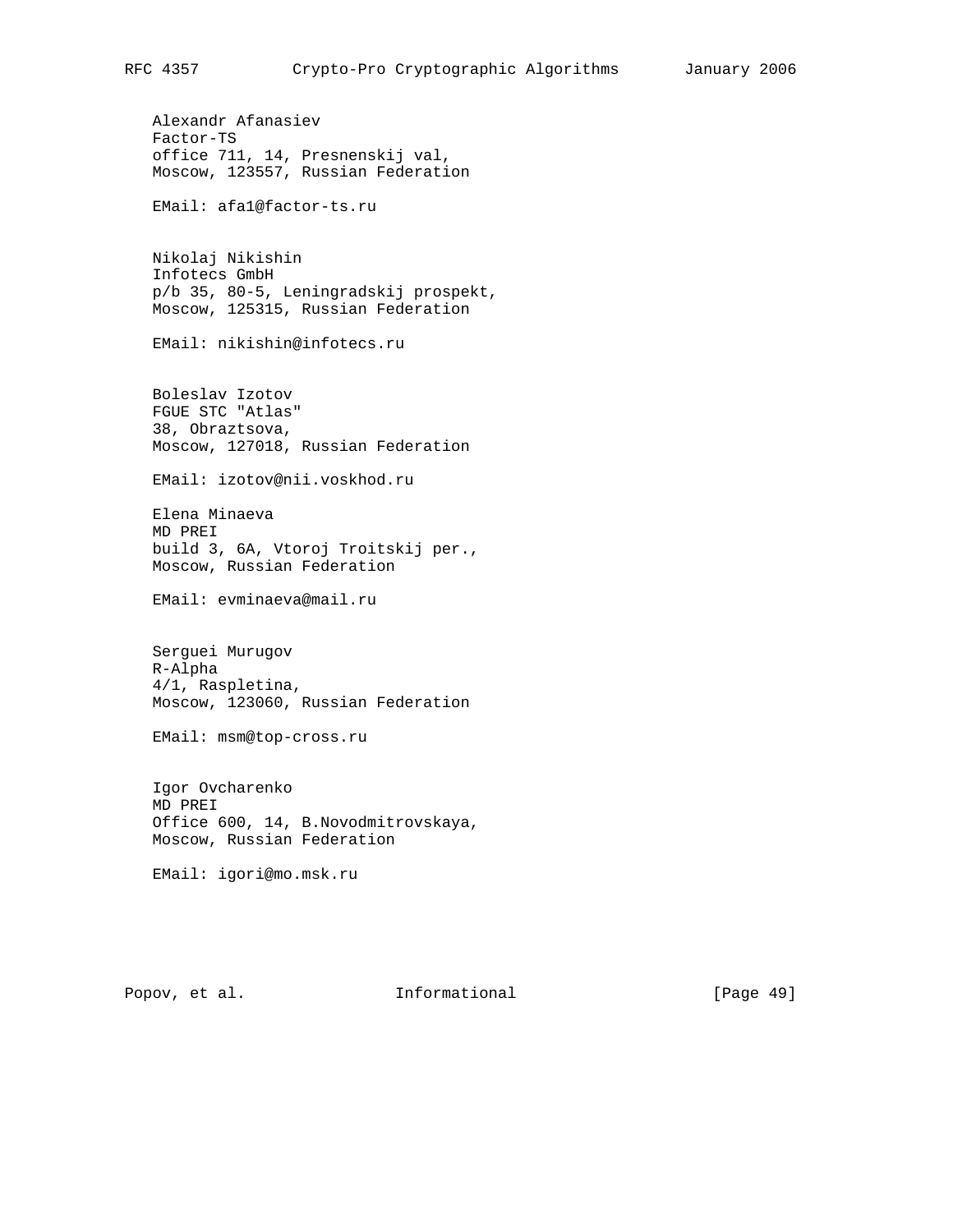Igor Ustinov Cryptocom office 239, 51, Leninskij prospekt, Moscow, 119991, Russian Federation

EMail: igus@cryptocom.ru

 Anatolij Erkin SPRCIS (SPbRCZI) 1, Obrucheva, St.Petersburg, 195220, Russian Federation

EMail: erkin@nevsky.net

Popov, et al. 10. Informational 1. [Page 50]